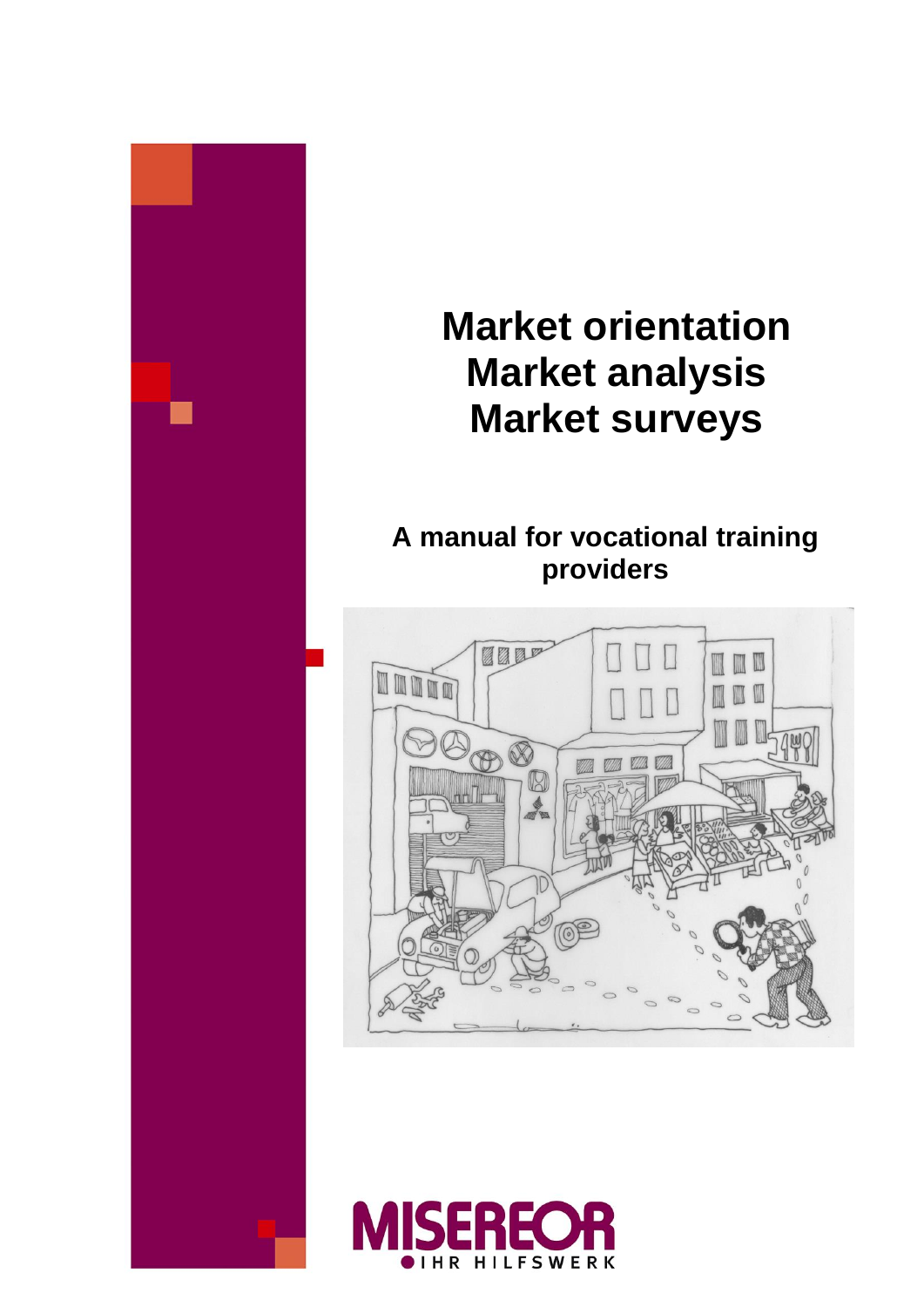Publication details:

Author: Maria Baier D'Orazio

In collaboration with Dorsi Doi Germann (graphics), For Misereor Dr. Katharina Götte and Thorsten Nilges have been contributing.

Misereor Mozartstraße 9 D-52064 Aachen, Germany.

Place of publication: Aachen, Germany Date: 1 July 2019

Copyright notice: The manual is an internal paper. It must not be reproduced in any form or used elsewhere without permission of Misereor.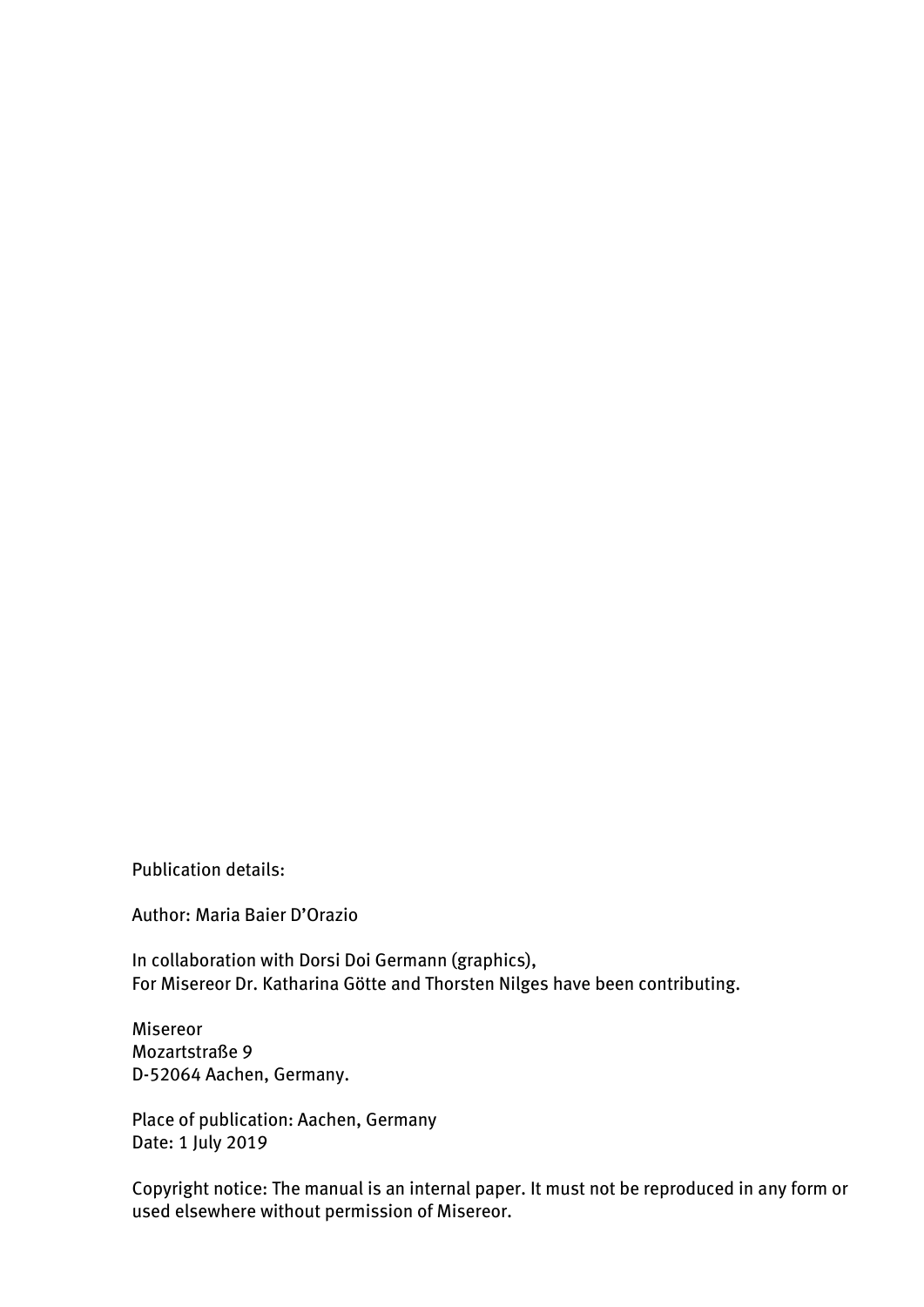# **Contents**

| Different questions to be answered call for different methods of studying the market 16       |  |
|-----------------------------------------------------------------------------------------------|--|
|                                                                                               |  |
|                                                                                               |  |
| Variants of the market survey in the skilled craft and trade setting of the local market 22   |  |
| Tool 4: A market survey of job prospects for graduates in the informal sector  22             |  |
| Tool 5: A market survey in the informal sector of job prospects for girls in 'men's jobs'  24 |  |
| Tool 6: A market survey of the employment prospects of graduates, especially with regard to   |  |
| A market survey in connection with planning an vocational training project or expanding the   |  |
| Tool 7: Methodology for a market exploration in connection with planning a new vocational     |  |
|                                                                                               |  |
|                                                                                               |  |
|                                                                                               |  |
|                                                                                               |  |
|                                                                                               |  |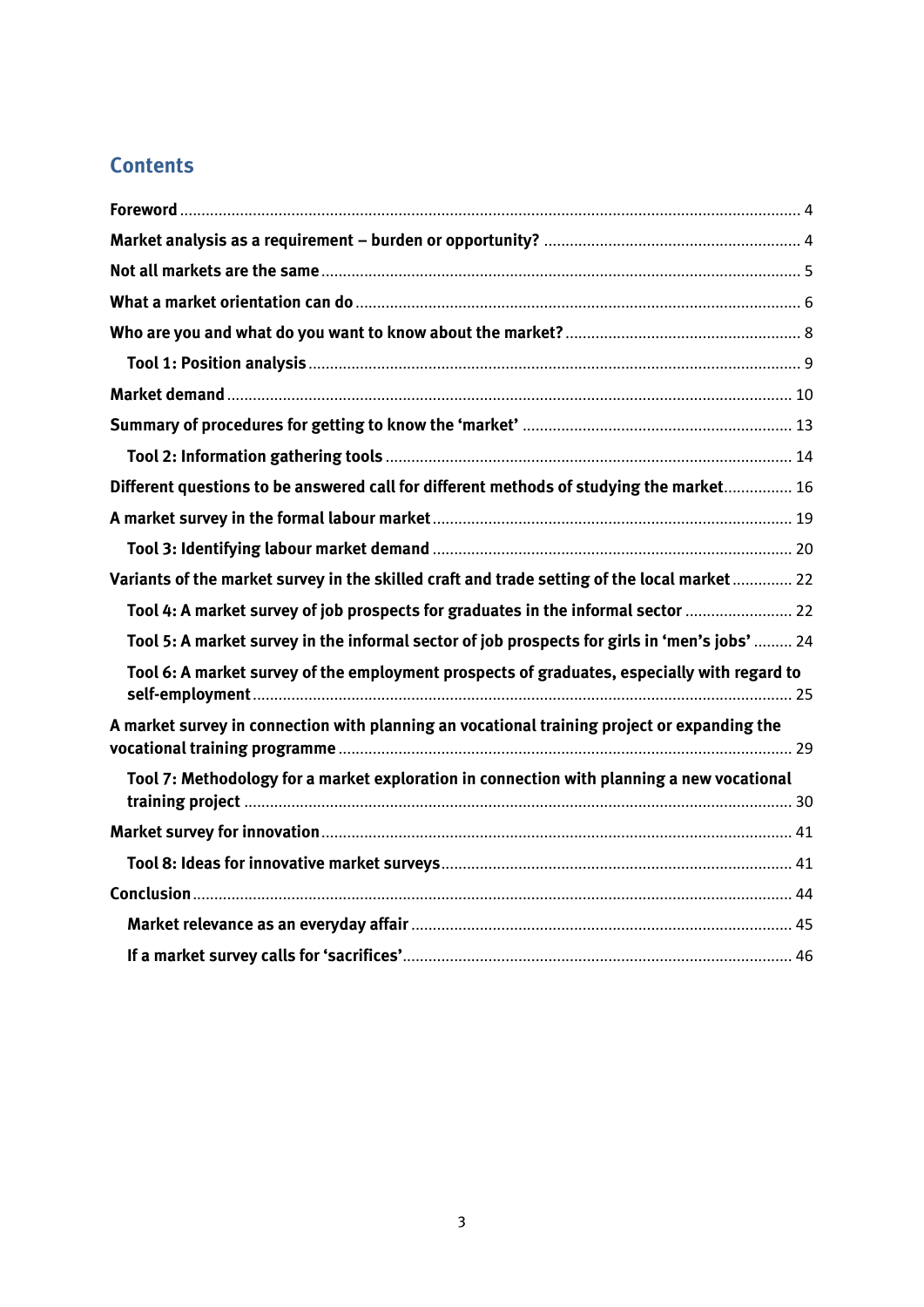# <span id="page-3-0"></span>**Foreword**

You have received this manual from MISEREOR. Why?

It is because MISEREOR seeks to provide its partners with methods and tools that can help to make vocational education and training more effective. The success of vocational training is demonstrated by the level of employment among graduates. The greater the training institution's familiarity with the market or its ability to estimate it, the higher the number of graduates who will be able to find a job or become successfully self-employed.

A market orientation in vocational training therefore means gearing training to market demand. Any form of market analysis or market survey in vocational training aims to identify what skills and abilities the market wants or what services and products the market needs; this information can then be used to improve the employment prospects and earnings of graduates.

# <span id="page-3-1"></span>**Market analysis as a requirement – burden or opportunity?**

Nowadays, market orientation in vocational training is not only expected but required.

The word 'market survey' crops up in all recent programmes and in evaluations of vocational training projects. Many people are alarmed by this, because a 'market survey' sounds timeconsuming and expensive. Others may ask just what 'market' means and how such a 'study' is to be conducted. If you represent a technical school that provides formal initial vocational training, you may be making comparisons with business and industry and thinking that you need an expert for a study of this sort. If, on the other hand, you run a small centre that offers non-formal training, you may be asking yourself how or why you are supposed to conduct a market survey when there are only a dozen businesses in your town and most of your graduates are or will become self-employed tradespeople.

So these days everyone claims that a vocational training provider must know the market. People seem to assume that everyone knows how market analysis works.

But there are not many vocational training schools and centres that know much about market analysis. And how can they be expected to know, since a school is not usually either a company or a marketing centre? This manual sets out to offer assistance and to show MISEREOR's project partners how training can be geared to the market.

<span id="page-3-2"></span>You should not be coerced into investigating the market, nor should it be a burden. View it as an exciting journey of discovery – one that will deliver interesting and useful insights that will help you make vocational training for your target groups *even more employment-oriented*.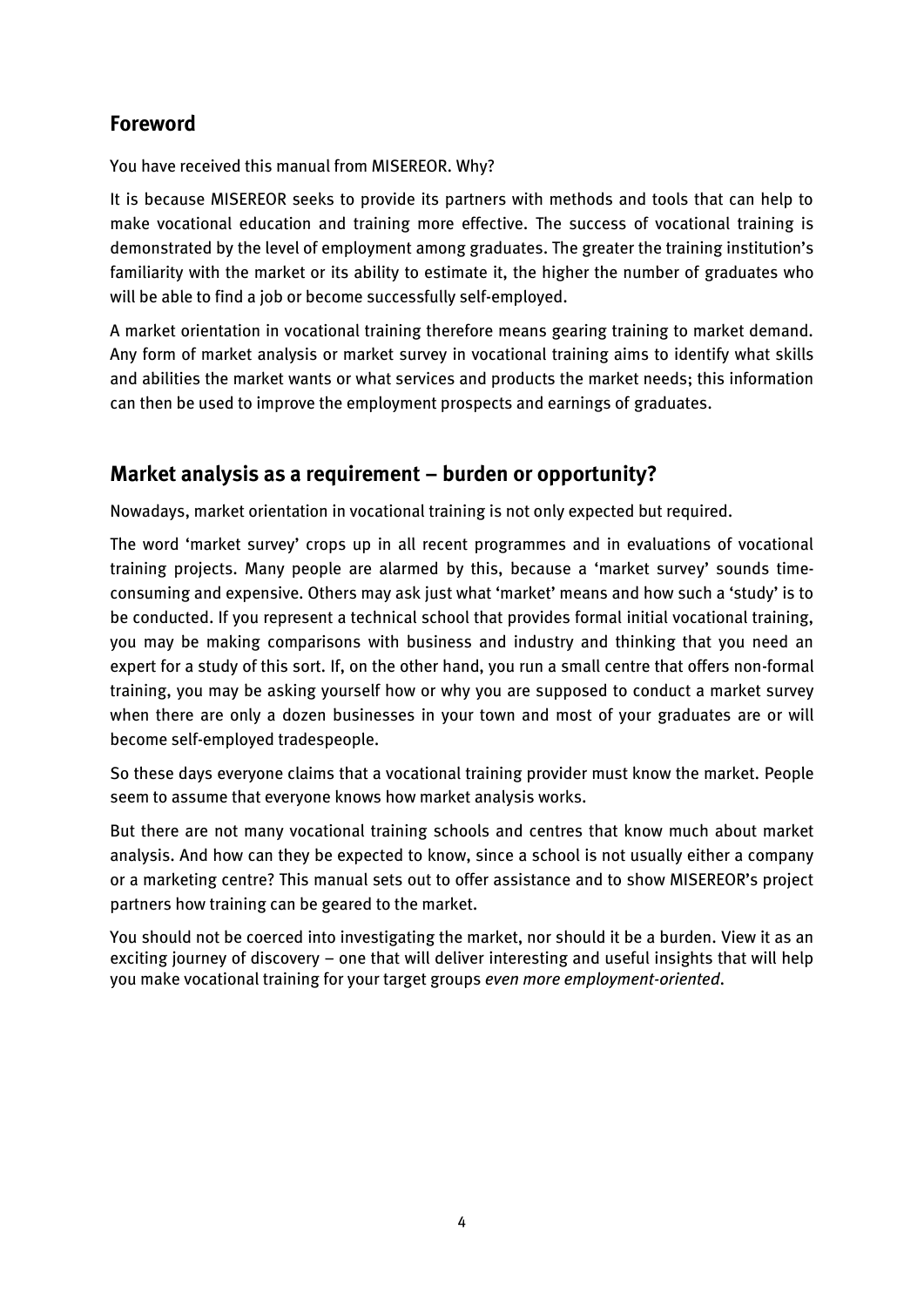# **Not all markets are the same**

We'll start with a few tips on potentially misleading terminology and some notes on the differences between different types of 'market survey' that may be important to you and that you should therefore be familiar with.

The 'market' is often equated to the 'labour market'. However, the term 'labour market' belongs in the industrial context and is normally taken to refer to the supply of jobs. This is too narrow a definition for people working in poorly industrialised countries or areas in which there are very few jobs.

Advice based on knowledge of the formal labour market (i.e. on contact with industry or with major companies) is almost always inappropriate for trainees on vocational training courses who will later become self-employed, because the market knowledge needed to enable graduates to become self-employed is significantly different. In the context of self-employment it is necessary to be familiar with the situation of local service providers and producers and the needs of consumers and the local community.

Viewed in more general terms, too, a market survey involves more than simply analysing *where* there might be jobs for graduates and *how many* jobs there might be. Rather, it must take account of the fact that there are different objectives and different types of vocational training providers. There are differences depending on whether the aim is to improve an existing vocational training scheme or introduce vocational training in new areas. Differences also arise according to whether the aim is to provide vocational training for 'young people' in general or whether training is aimed at specific target groups, such as women, people with disabilities or particular ethnic groups. The relevant 'market survey' may be completely different in each case, because the questions to be answered are different.

This manual sets out to explore these differences and details so that *you* have something that is actually useful, or at least as useful as it can be, in *your* context.

However, it is not a set of instructions that can be systematically worked through; nor is it a list of the 'best procedures in *every* case', because that does not exist. The tools described here are building blocks tailored to different situations. They are designed to help you understand the market better so that you can use the information obtained for your vocational training programme.

In other words:

There is no such thing as 'the' market survey or 'the' standard procedure; there is only ever a set of procedures and tools that can be used to obtain specifically needed information and hence answer a quite specific question.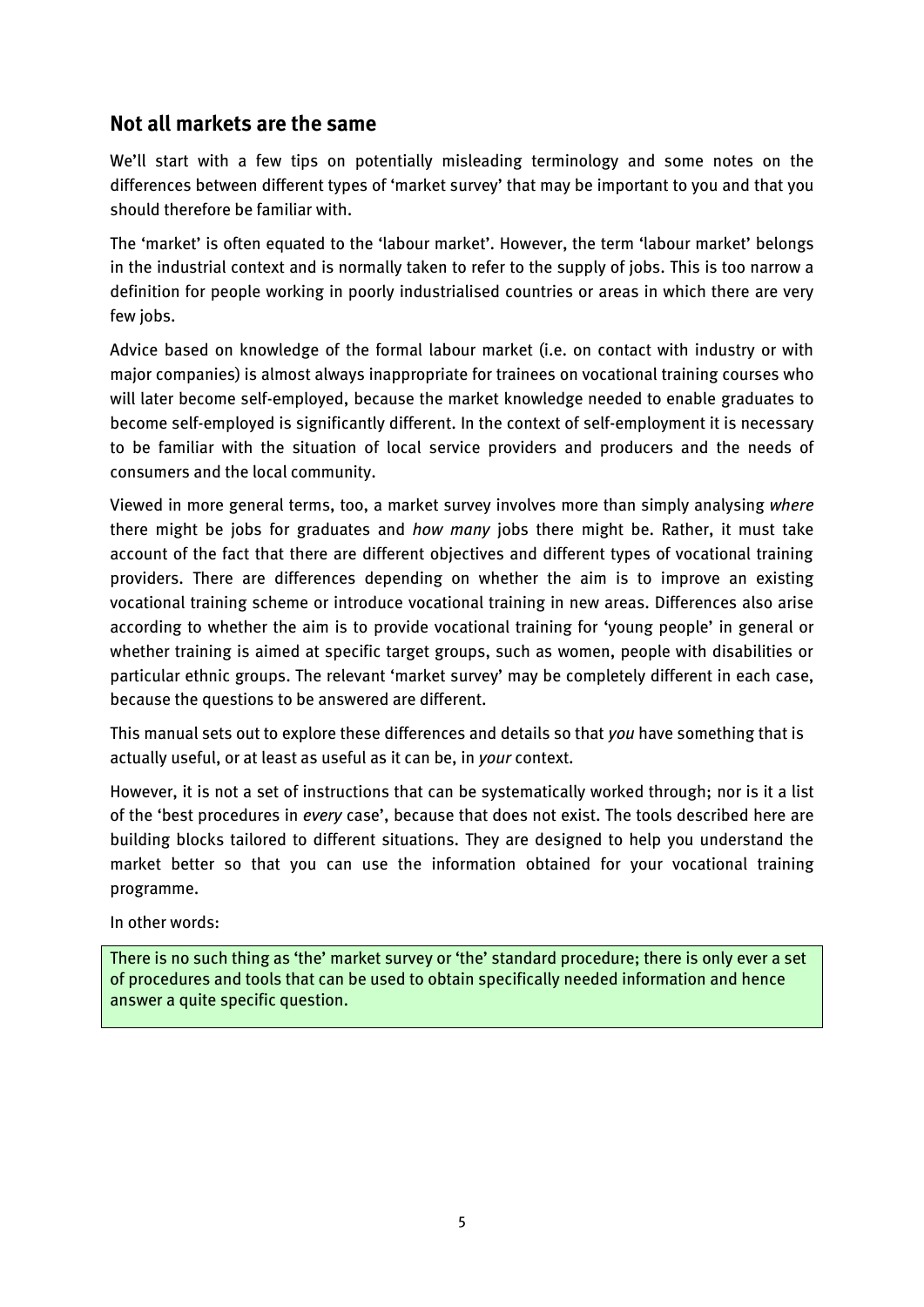# <span id="page-5-0"></span>**What a market orientation can do**

Before describing the methods and tools that can be used to conduct market surveys, we shall present **seven examples from the field** to illustrate the purpose of considering the market and the benefits that can result.

The situations involved vary widely and so highlight differences in the meaning of the terms 'market analysis' or 'market relevance'.

#### **Example 1: Guaranteed employment through cooperation with businesses**

A small school in Mauritius trains young people from a socially disadvantaged ethnic group and young people from better backgrounds who have failed at school. Despite the difficulties faced by the target group, the school has an extraordinary record: 100 per cent of its graduates have found work. What is the secret of this success? In relation to the difficult young people themselves, the secret lies in a well-thought-out skills-based training system that uses modern teaching methods. But the reason for the high employment rate is that the school has made contact with businesses that now work with the school and provide support for the trainees as part of their corporate social responsibility activities. The businesses then take on 'their' sponsored trainees as workers.

One of the things that this demonstrates is that even the weakest trainees (some have not even completed primary school) are able to move into good jobs: the school's graduates can be found in workshops that handle cars of luxury brands such as Porsche and Alfa Romeo.

#### **Example 2: Market-oriented optimisation creates work for girls**

A large vocational training centre in Cambodia that had previously trained only boys wanted to offer vocational training courses for girls and – as is usually the case – thought of courses in dressmaking. With an eye on the textile industry in the free trade zone, sewing machines had already been purchased. However, an external consultant suggested that the college should also explore the market in other areas that might be of interest to girls. As a result, the centre investigated market potentials and employment opportunities for women in the fields of catering and the hotel trade, tourism, goldsmithing (an ancient craft in which women were also engaged), graphic-design (the idea of a teacher at the centre), the construction sector (the head of the construction department at the school was a woman) and the NGO sector. This revealed that there was significant market potential for girls in graphic-design. It was recommended that girls should be trained in this area rather than as poorly paid seamstresses for the foreign textile industry, especially as women were being trained as seamstresses all over the country. The result was that NGOs and businesses queued to snap up the graduates straight from college. Of the 20 girls on the first graphic-design course, 19 found well-paid jobs (one was married and pregnant). Meanwhile the textile industry had moved lock, stock and barrel to the free trade zone in Vietnam, the neighbouring country.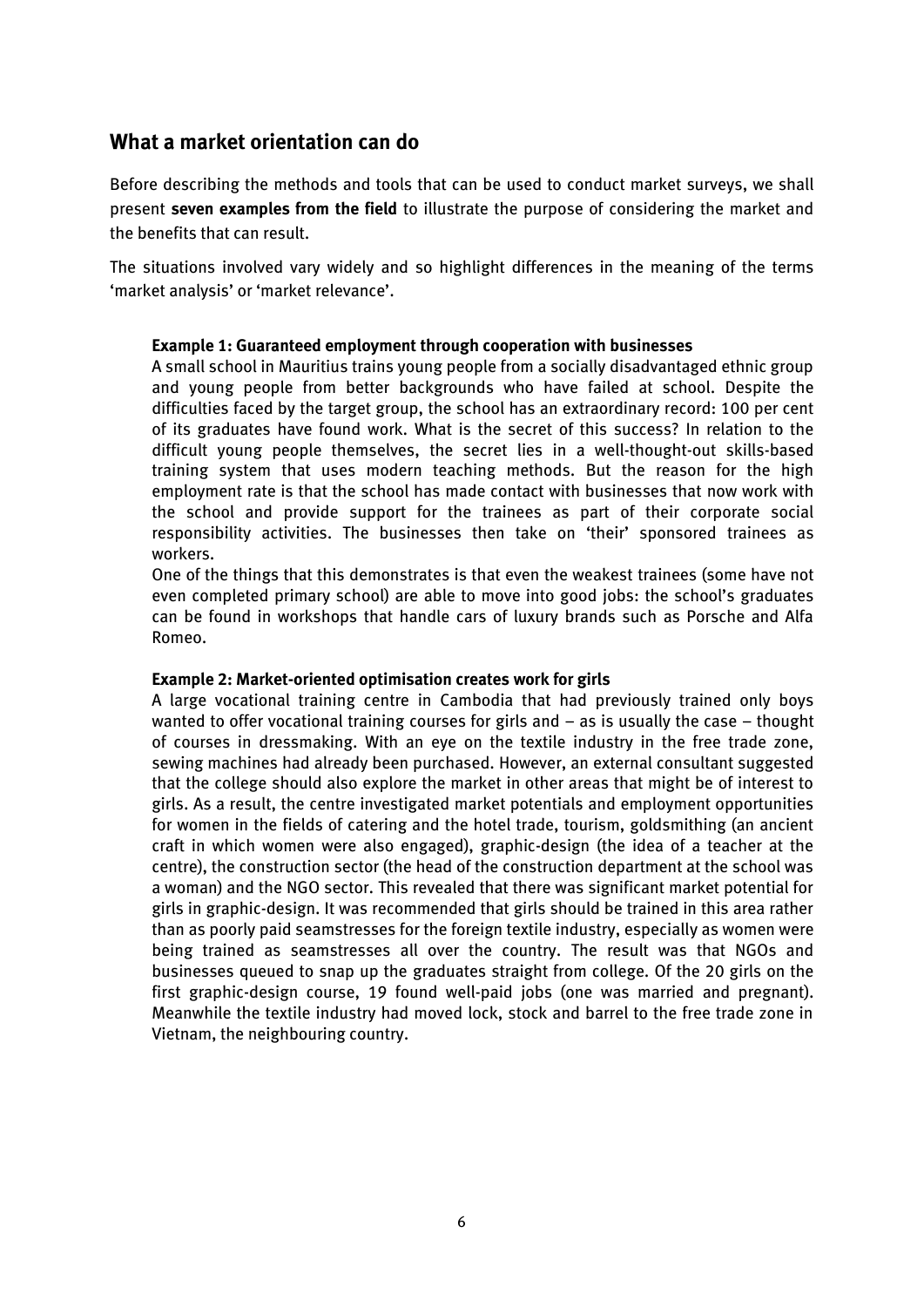#### **Example 3: Contacts ensure a high employment rate in a rural setting**

A training centre in Uganda is notable for the fact that it imposes no restrictions on prospective trainees. It has programmes for street children, vocational training courses for women, and further training modules for people working in skilled crafts and trades. Even people who cannot read or write are accepted: initial vocational training is then adapted to their level of education. The verified employment rate among the predominantly selfemployed graduates is very high at 90 per cent. This is remarkable, because the centre is in a small town in a rural region. The secret of its success is that the director of the centre maintains close contact with the entire local area. The 'labour market' is regarded as comprising not just businesses but the entire economic sphere, including the skilled craft and trade sector and local authorities. As a result, the needs of local people and the potentials of the market are identified and influence the vocational training courses that are offered.

A similar procedure is adopted by a mobile training programme run by an organisation in Bangladesh: before a vocational training programme is planned, discussions are held with representatives of local government bodies, youth organisations and local businesses.

#### **Example 4: Researching the needs of the community and the local market**

A small technical school in a remote location in the north of Haiti was training young people as fitters, bricklayers and electricians and also offering dressmaking courses for women. However, there was a problem in that only about a third of the trained young people found work and many migrated to the USA. The training strategy appeared to be geared neither to the needs of local people nor to those of the market – for example, there was only one student training as an electrician because the district had no electricity. An external consultant was therefore asked to help adapt the training strategy to local needs. Graduates were surveyed and meetings were held with members of the local community, including the village decision-makers, women, young people and some agricultural producers. The discussions revealed that there were two areas that were particularly important to local people and the local market: the water supply and vegetable growing. Because the village was situated on a plateau, water was a major problem generally, and the villagers lived by growing vegetables: they were an important source of supply for the capital, yet their production methods urgently needed improvement. The recommendations on market-oriented vocational training highlighted the need to teach the technical skills required to improve and secure water supplies (building wells, cisterns, pipelines) and professionalise vegetable growing.

#### **Example 5: Curricula and employment – the multi-faceted results of a systematic, marketoriented approach**

Before a new course is introduced, a vocational training institution in India conducts a feasibility study, which involves seeking the opinion of businesses and working people engaged in the type of activity covered by the new course. This makes it possible to identify technical requirements, establish contact with possible employers and assess the employment opportunities for future course leavers. The study also explores the existing range of courses in the particular area and what need there is for additional courses. This feasibility study then serves as a basis for drawing up the curriculum for the new course. Experts in the relevant field, state stakeholders and businesses are involved in this process. The first year-group to take a course is evaluated in detail as a pilot group and if necessary the curriculum is then adjusted. In addition, networking with employers provides a means of obtaining feedback on the performance of the graduates who are taken on. This networking is also used to encourage employers to be open to working with people from disadvantaged population groups (such as members of lower castes, women, Muslims) and to consider employing them.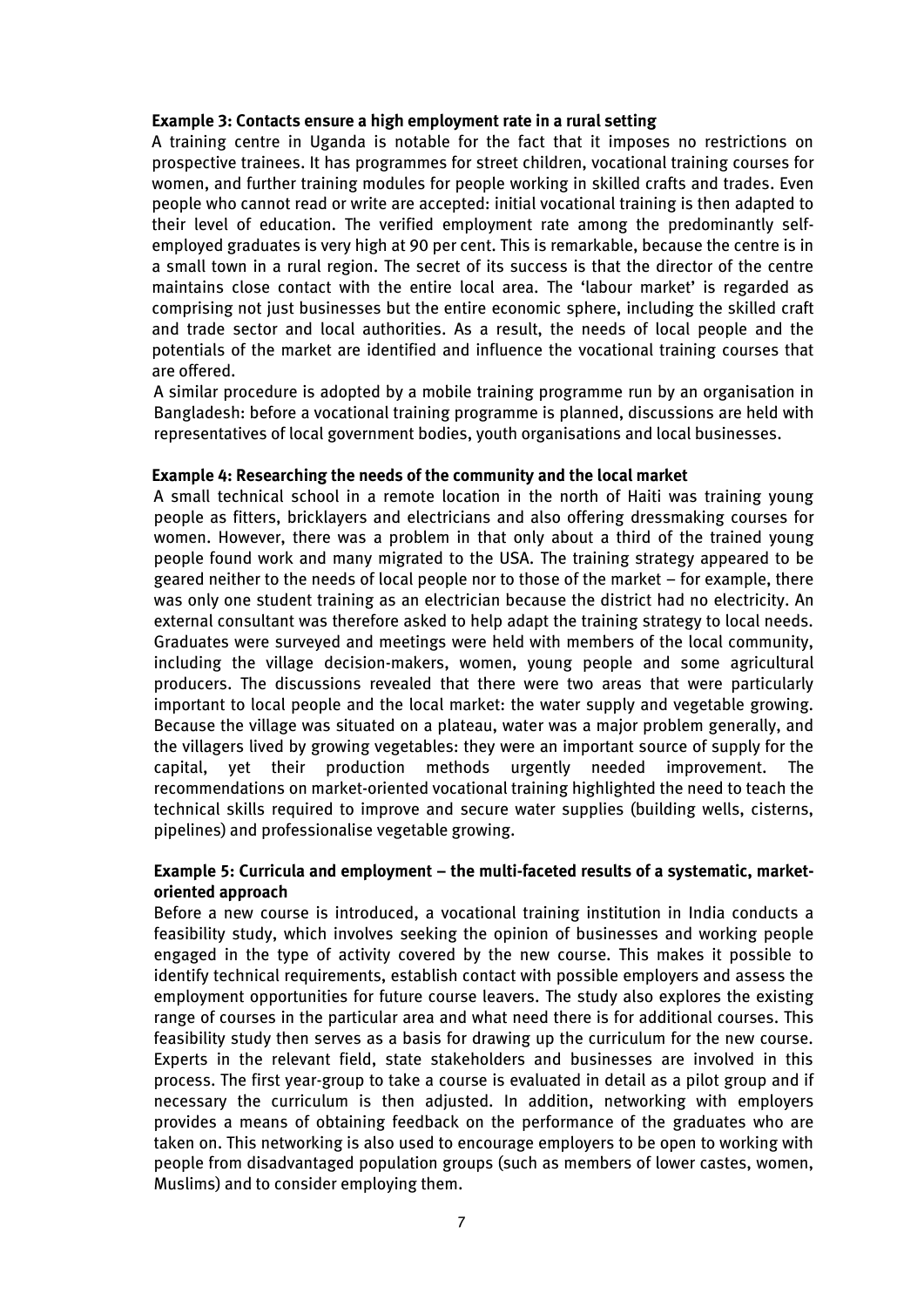#### **Example 6: Boosting profits in skilled crafts and trades by gearing further training to the market**

The instruction offered by a non-formal training institution in the Democratic Republic of Congo included training in carpentry. The school is in an area that is rich in minerals. When coltan was discovered there, many land owners became suddenly wealthy and started to want upholstered furniture for their prestigious living rooms, but local craftspeople did not have the knowledge required to make it. The school's director brought in a trainer from a neighbouring country and started running vocational training courses in making upholstered furniture, thereby generating orders and income for local craftspeople.

#### **Example 7: Innovative training as a result of market observation**

Like the school in Mauritius (example 1), the training centre in the Congo that has just been mentioned has undergone lengthy reform of its vocational training system and it provides an excellent example of the usefulness and importance of a broader understanding of the 'market'. It also demonstrates how market-based public-private partnerships work. The town is situated on a large lake on which there is busy shipping traffic. However, there were frequent accidents in which boats sank, many people died and cargoes were lost. Having become aware of the importance of a market orientation, the director of the centre started to wonder who trained the people working on these boats. He made contact with boat owners and with the port authorities and soon created a training programme for people – whether sailors or senior captains – working in inland shipping. The accident statistics show how important this has been: since the course was introduced there has been a significant reduction in shipping accidents.

These examples show how useful and important market relevance can be. They also show that 'the' market should not be seen as one-dimensional and that 'market relevance' may in one situation require cooperation with businesses while in another it may call for a market survey and in a third market observation may be all that is needed.

This brings us to the first step that you and your vocational training institution need to take: this involves identifying your position within the geographical and business setting and from this determining your objectives and plan of action.

# <span id="page-7-0"></span>**Who are you and what do you want to know about the market?**

It is worth starting by pinning down in as much detail as possible just where you and your vocational training institution stand: Who are you? Where do you stand? Where is your centre or school located? What sort of school is it? Who are your target groups? What do you want (or where do you want to go) and what do you need?

Why is it necessary to ask yourself all these questions at the outset? The answers will help you select from the following tools the methods that are right for your institution – the ones that 'fit' you. Things that are possible or necessary in a city may be irrelevant in a rural setting, and information that does not need to be obtained when training boys may need to be examined particularly carefully when training girls.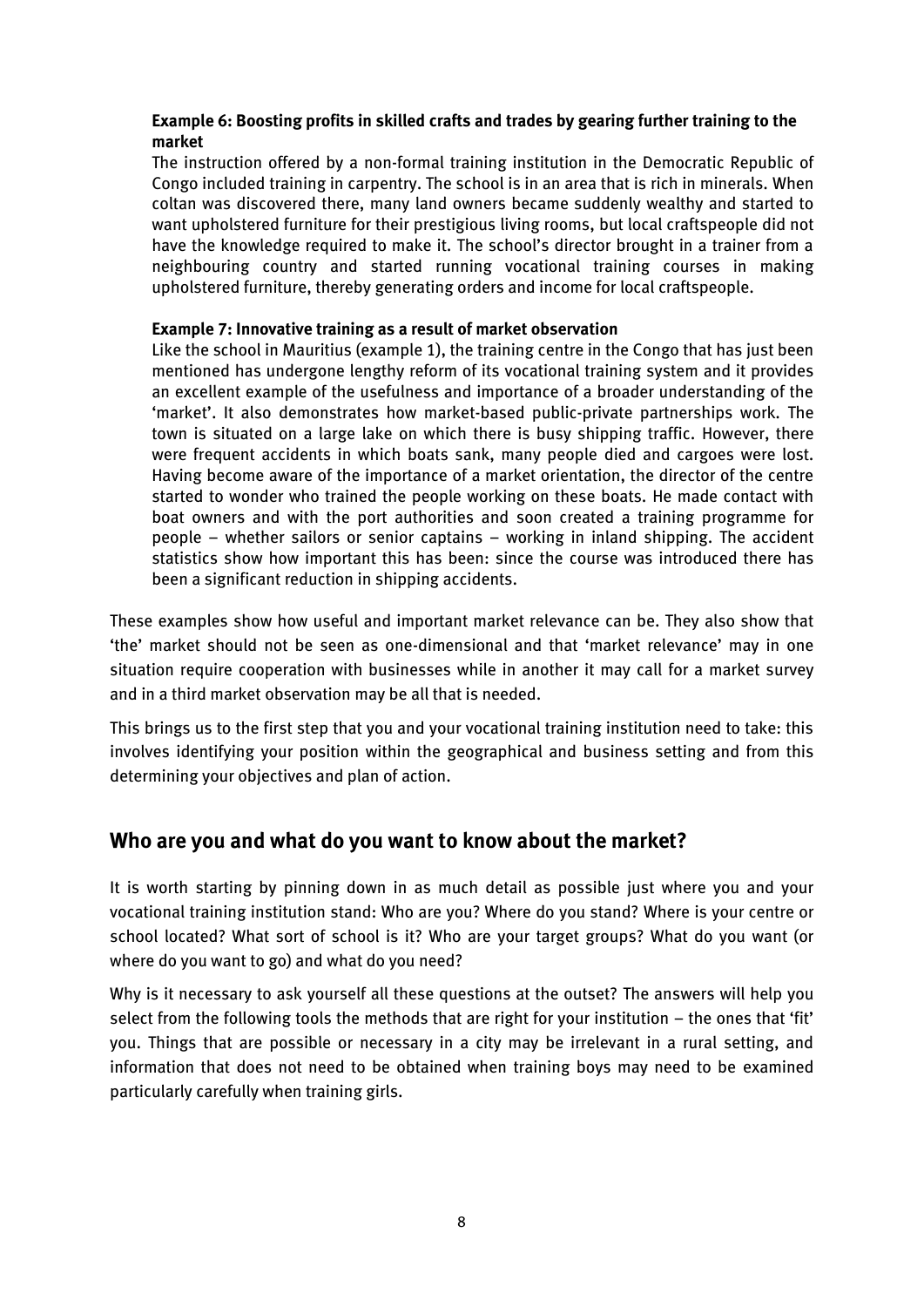# <span id="page-8-0"></span>**Tool 1: Position analysis**

Look at the following categories and decide where your projects or problems fit it. The tool will then show you which tools may be useful or relevant to you.

#### **A. Geographical location/setting**

Where is your centre or school located?

| Α1 | Metropolis/city |
|----|-----------------|
| A2 | Large town      |
| АЗ | Small town      |
| A4 | Rural area      |

#### **B. The aim of training**

What have you mainly been training students for in the past? It will of course never be possible to place all trainees in the same category, but most schools and centres can nevertheless state roughly how the majority of their former trainees are working.

| <b>B1</b> | Aiming at wage employment: the <i>majority</i> of graduates look for a job         |  |  |
|-----------|------------------------------------------------------------------------------------|--|--|
| <b>B2</b> | Aiming at self-employment: on completing their training, the majority of graduates |  |  |
|           | become self-employed                                                               |  |  |
| B3        | Mixed form: the numbers in the two categories are roughly equal (i.e. the ratio is |  |  |
|           | 50/50 or 40/60)                                                                    |  |  |

#### **C. Target groups**

What are your target groups, or for which target groups do you think market research is needed?

| General target group (no special characteristics)                                  |
|------------------------------------------------------------------------------------|
| Difficult target groups, especially disadvantaged young people/ adults (e.g.       |
| marginalised young people, street children, ex-combatants, prisoners, prostitutes) |
| Particularly girls/women                                                           |
|                                                                                    |

#### **D. What do you or would you need from a market analysis?**

| D <sub>1</sub> | Are you planning new vocational training courses and wanting to know what courses<br>should be offered?                                                                                        |
|----------------|------------------------------------------------------------------------------------------------------------------------------------------------------------------------------------------------|
| D <sub>2</sub> | Do you want to know whether the vocational training courses that you already offer<br>are meeting a genuine market need?                                                                       |
| D3             | Do you want to find out where the market is heading so that you can be innovative -<br>i.e. so that you can include forward-looking vocational training courses in your<br>existing programme? |
| D4             | Do you want to find out where there are work opportunities for particular target<br>groups?                                                                                                    |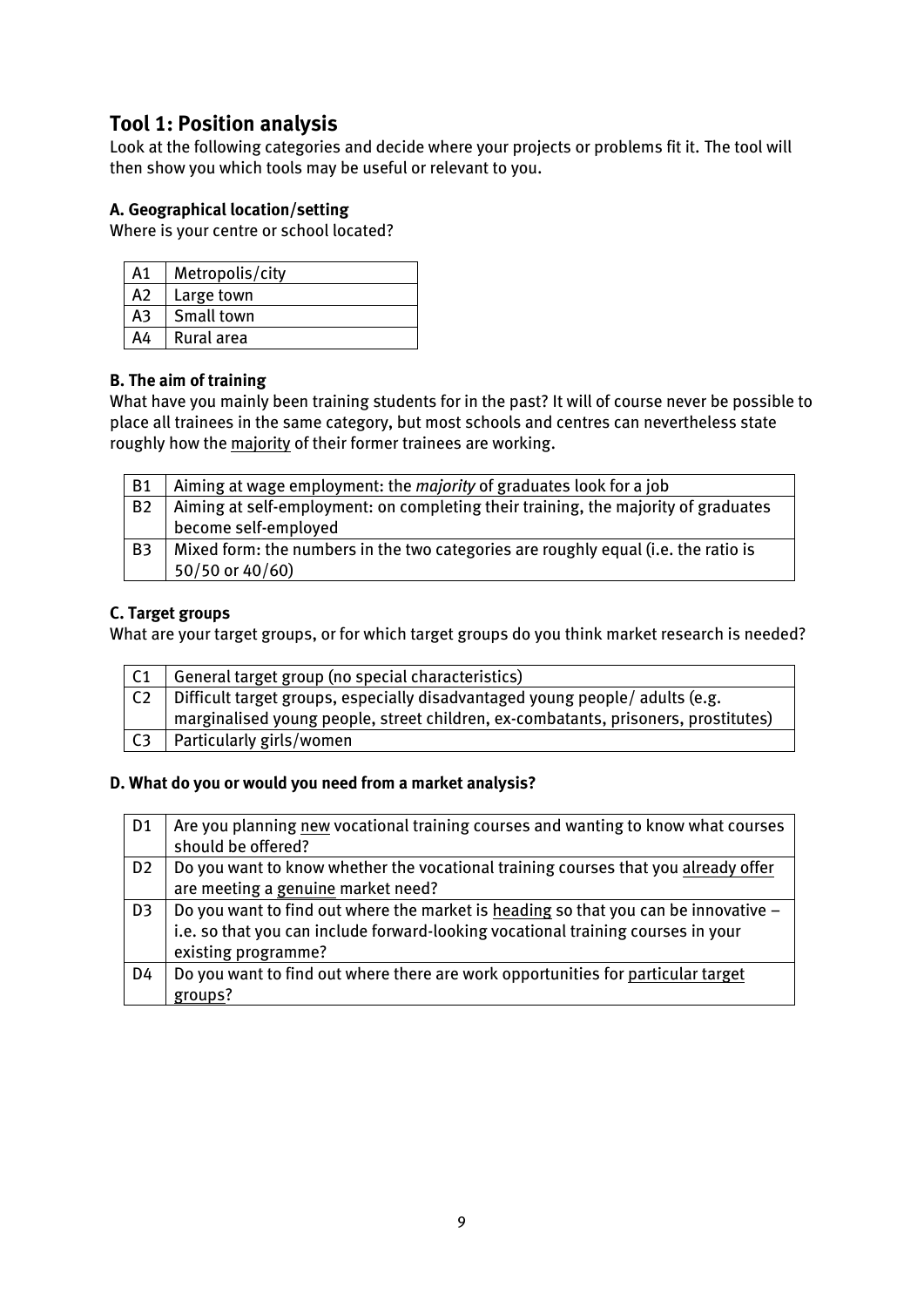### **Example**

An example will show how diverse the appropriate approaches may be for schools in different positions and different categories. Let us look at how two schools have positioned themselves.

|          | A1:<br>Metropolis | A3:<br>Small | B1: Aiming<br>at paid | <b>B2: Aiming</b><br>at self- | target | C1: General   D2: Market demand<br>for existing training |
|----------|-------------------|--------------|-----------------------|-------------------------------|--------|----------------------------------------------------------|
|          |                   | town         | employment            | employment:                   | group  |                                                          |
| School 1 |                   |              |                       |                               |        |                                                          |
| School 2 |                   |              |                       |                               |        |                                                          |

Although the two schools basically want the same thing – namely, to find out whether the vocational training courses on offer are really in demand on the market and hence whether they guarantee good work opportunities – different methods of market analysis will be appropriate. **School 1 in the city** wants its graduates to find jobs: it will endeavour to make contact with a wide range of companies and businesses and ask them whether the school's graduates have a profile that is in demand or what would cause employers to take on more of these trainees.

**School 2 in a small town** is faced with a situation in which there are not many jobs and so the majority of graduates become self-employed. In this case the 'market' that needs to be studied falls into two parts. Firstly, the skilled craft and trade sector needs to be questioned to find out whether additional workshop are likely to be profitable or whether supply may exceed demand. Secondly, consumers need to be asked how they rate the existing range of services (because even if there are many workshops they may be delivering low-quality or restricted services).

#### **A vocational training centre must therefore consider 'market demand' in terms of what is appropriate to its profile and setting.**

Demand in a city setting differs from demand in a rural environment, and the things that consumers want from a self-employed metalworker will differ from those wanted by a plant construction company. The distinctions are not always absolute: in the example above, some students who attended School 1 will no doubt become self-employed and some who attended School 2 will manage to find a job. But is important to know the determining characteristics of the environment in which your school or training centre operates and to be aware that a 'market survey' can take different forms.

# <span id="page-9-0"></span>**Market demand**

Before we describe the various methods that can be used to analyse or explore the market, it is worth considering the subject of market demand, since this is the key issue.

### **What does 'market demand' mean?**

Put simply, market demand means that there is someone who **wants exactly what** you as a school or centre **are providing**.

And what you are 'providing' are **graduates who have a particular skill**.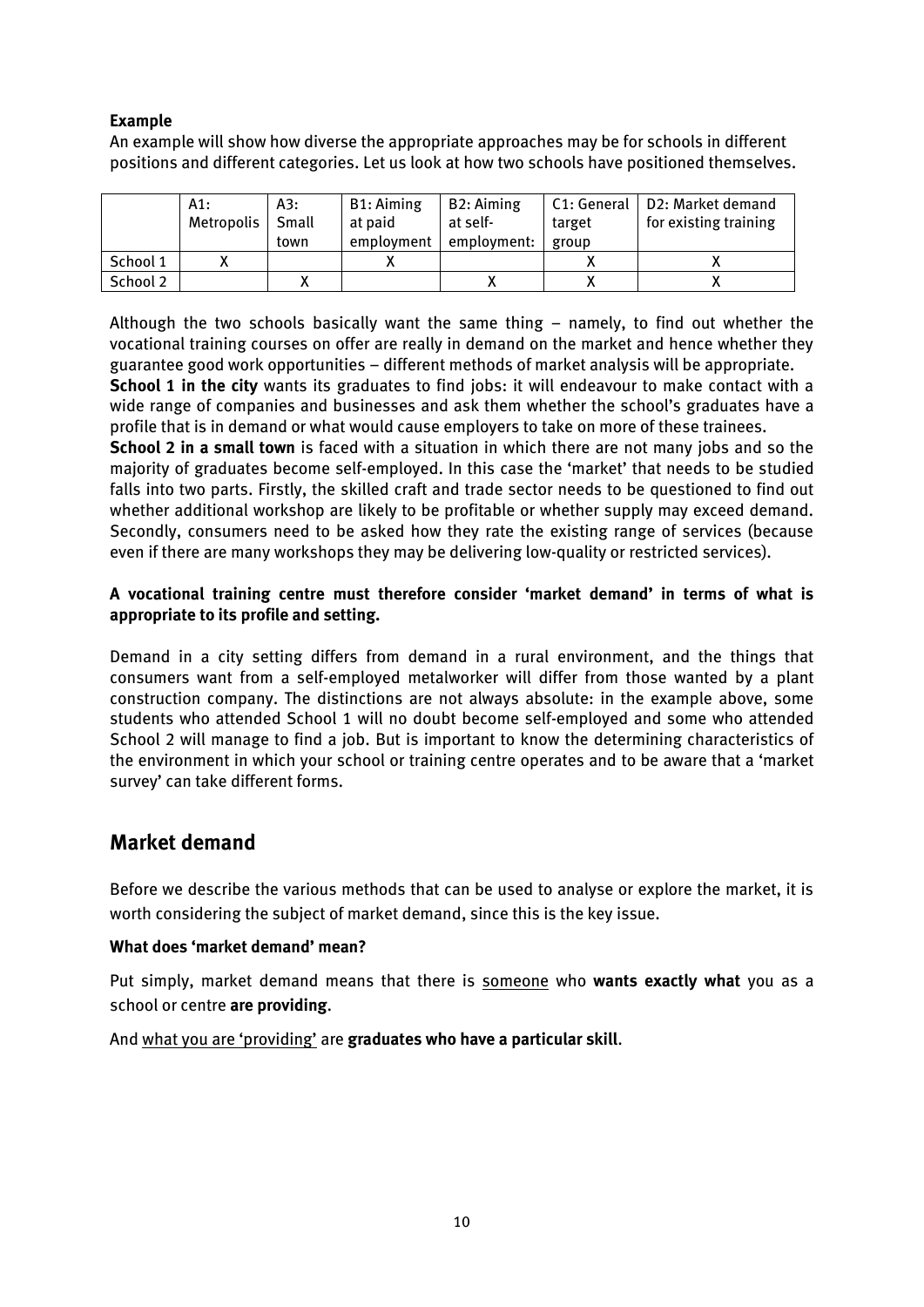

It now looks as though what graduates can do is homogeneous and identical to demand – but that is not true.

- If it is case of **paid employment**, an **employer** wants your graduates to be able to do exactly what he needs **in his business** or what the relevant **sector** needs in its businesses.
- If the situation is more likely to involve **self-employment**, **consumers** also want what your graduates can do, but here they place far greater emphasis on the recent graduates **personal initiative**, which is what enables them to provide a particular **range** of products or services or offer something **new**.
- In the case of 'the' **population**, the **local community**, the **district** or the **village**, the 'demand' **may** in the first instance be not for a specific service but for the **solution to a problem**: only later will this crystallise into the provision of a service.

This situation is seldom seen in vocational training, because training focuses on common occupations and on placing graduates in work, but not on *working with* former trainees to *help shape* the economic or social environment. This means that socially or environmentally oriented jobs are often completely overlooked, especially as there is not usually any 'active market demand' for them.

#### **Some illustrative examples:**

The '**environment**' is neither an employer nor a market stakeholder; it simply cannot articulate its need as an expression of the demand for a service (such as waste management). And the people generating the waste are certainly not thinking of paying someone to dispose of their waste. Waste management does not turn into a type of work until bold and resourceful local people in many places have started to offer such services – and only then do many generators of waste recognise the need for management.

Similarly, **old people** who have lost their family ties in the expanding cities are not 'active consumers' who are going to 'demand' services that are important to them. The 'social market' will not come into being until someone hits on the idea of offering appropriate services to the elderly or their relatives.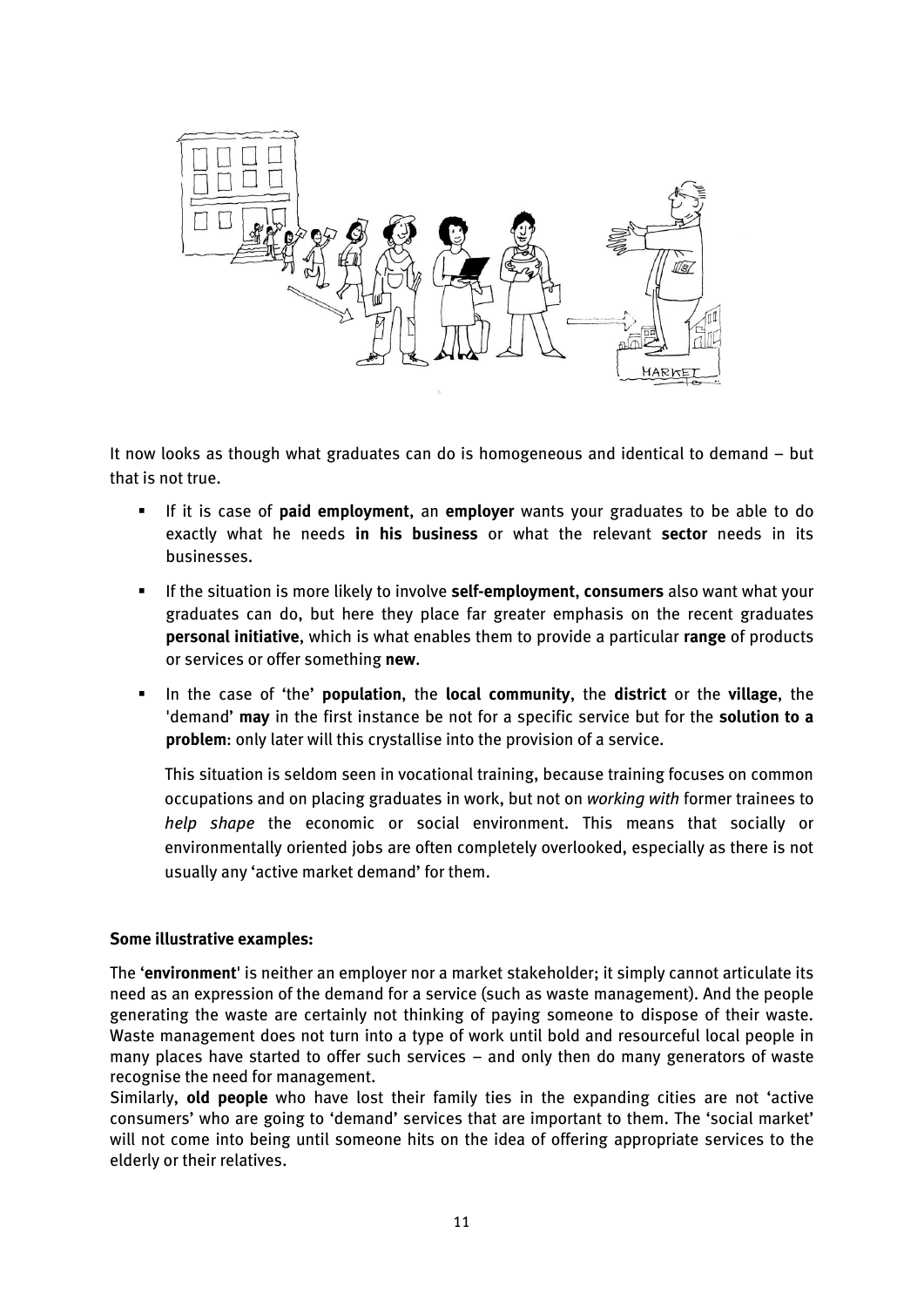A third and final example: the training centre in the Congo mentioned earlier as Example 7 was asked by the **local authorities** whether it could also train fire fighters. This came about because the school had already attracted attention in the region on account of the innovative and atypical vocational training courses that it offered. It would normally be highly unusual for it to occur to anyone that training fire fighters has anything to do with vocational training. Yet efficient and well-trained fire fighters and/or disaster specialists are extremely important for the population.

These areas of activity may not be 'profitable' in terms of work – or at least not straight away – but that does not mean that they could not become so in time, and in any case they make important contributions to public welfare.

In reality, therefore, the picture outlined above is often quite different, because training institutions cannot always state clearly which 'market' they are producing their trainees for. There are probably only a few that can claim clearly that the majority of their trainees are destined for paid employment or that 100 per cent of them will become self-employed. There are also vocational training centres whose programmes cover a number of vocational training courses: for example, they may train lathe operators, carpenters and hairdressers. The market for each of these training sectors will clearly be different.

In reality the above picture looks more like this:



**Demand** can therefore come **from the formal economy** in the form of demand for workers (such as lathe operators), or **from the (often informally organised) skilled crafts and trades** themselves (e.g. demand for carpenters or directly **from the population** (e.g. demand for hairdressers).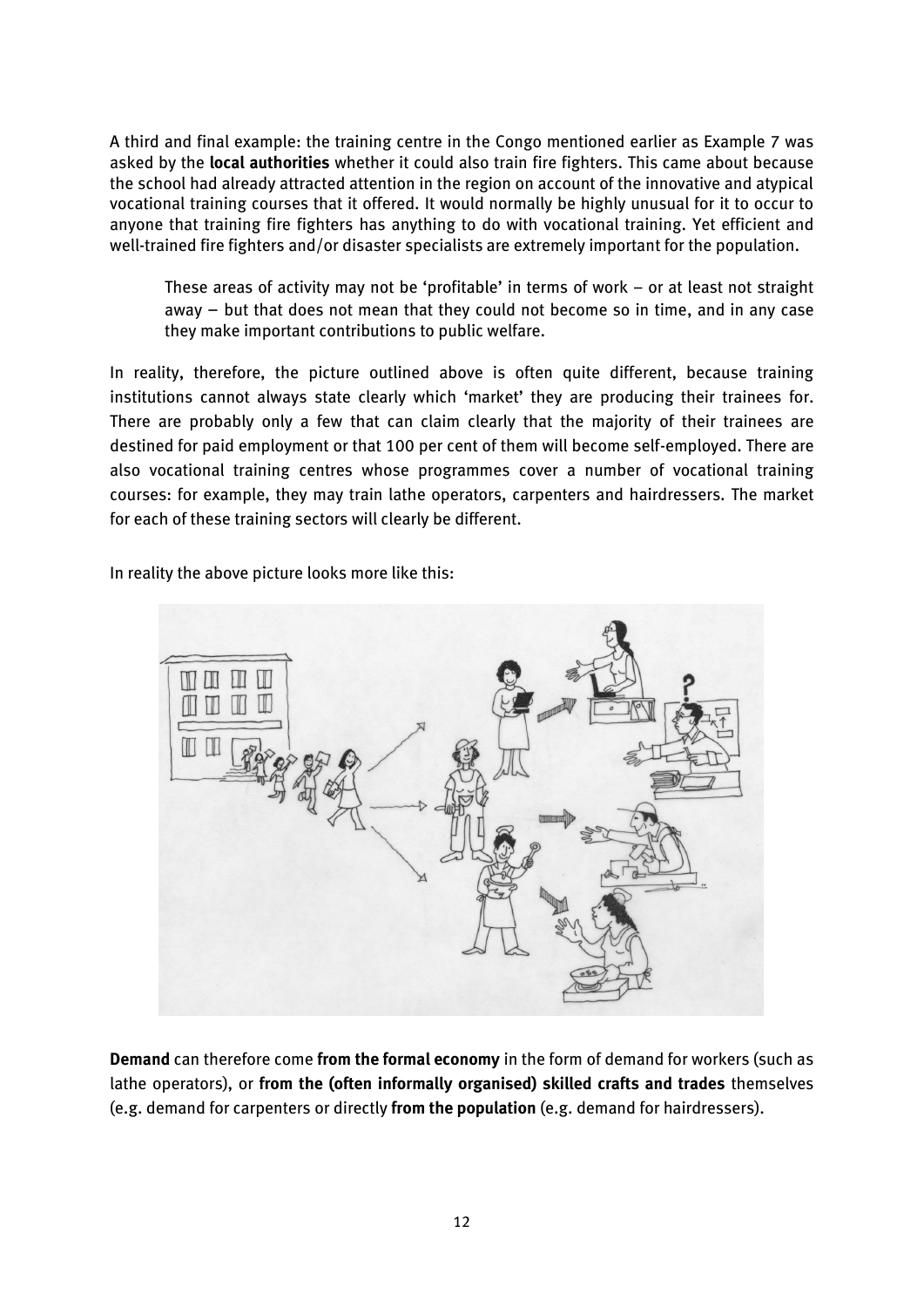These are the standard situations, but there are also mixed forms (the joiner may also be in demand as a company employee) and other types of demand in addition to those outlined above (public welfare, innovation).

It is not possible to rely on the needs of the private sector (companies) unless this type of labour market actually exists: in many places it does not or it is very small.

A fact that is often overlooked is that 'market demand' can include the direct needs of the population; the smaller the place in which graduates are working, the more frequently is this the case.

The seven examples cited earlier can be allocated to these different 'market demand' scenarios as follows:

| <b>Example</b>               | <b>Demand from</b><br>the private<br>$sector =$<br>companies | <b>Demand from</b><br>organisations<br>(as employers) | <b>Demand from</b><br>the public<br>sector/public<br>welfare | <b>Demand</b><br>from skilled<br>crafts &<br>trades and<br>agriculture | <b>Demand from</b><br>the<br>population<br>(consumers,<br>community) |
|------------------------------|--------------------------------------------------------------|-------------------------------------------------------|--------------------------------------------------------------|------------------------------------------------------------------------|----------------------------------------------------------------------|
| <b>Mauritius</b>             | X                                                            |                                                       |                                                              |                                                                        |                                                                      |
| Cambodia                     | X                                                            | X                                                     |                                                              |                                                                        |                                                                      |
| <b>Uganda</b>                |                                                              |                                                       | X                                                            | X                                                                      | X                                                                    |
| <b>Haiti</b>                 |                                                              |                                                       | X                                                            | X                                                                      | X                                                                    |
| India                        | X                                                            |                                                       |                                                              | χ                                                                      |                                                                      |
| <b>Congo (skilled crafts</b> |                                                              |                                                       |                                                              | X                                                                      | χ                                                                    |
| & trades)                    |                                                              |                                                       |                                                              |                                                                        |                                                                      |
| Congo (shipping)             | X                                                            |                                                       | X                                                            |                                                                        | X                                                                    |

### **What do these different forms of 'demand' mean for you as a vocational training centre?**

They mean that you must know exactly **WHAT** you need to find out from an analysis of demand and what you must **LOOK FOR** in order to make your vocational training courses as effective as possible at getting people into work.

If the majority of your school's graduates find a job upon completion of training, you can focus on exploration of the labour market. If most of your former trainees are self-employed, you should give precedence to a market analysis of your local business environment.

The task is most difficult if you are just setting up a vocational training centre or if your centre is planning to offer new vocational training courses: in these situations you will in principle have to review the entire market.

# <span id="page-12-0"></span>**Summary of procedures for getting to know the 'market'**

As you will already have noticed, this manual started not by looking at how the market can be studied but by exploring market 'demand'. This is logical and it is also an important consideration to keep in mind, because any criteria for a survey of the market in the field of vocational training are based on the fact that you must know or discover what the market wants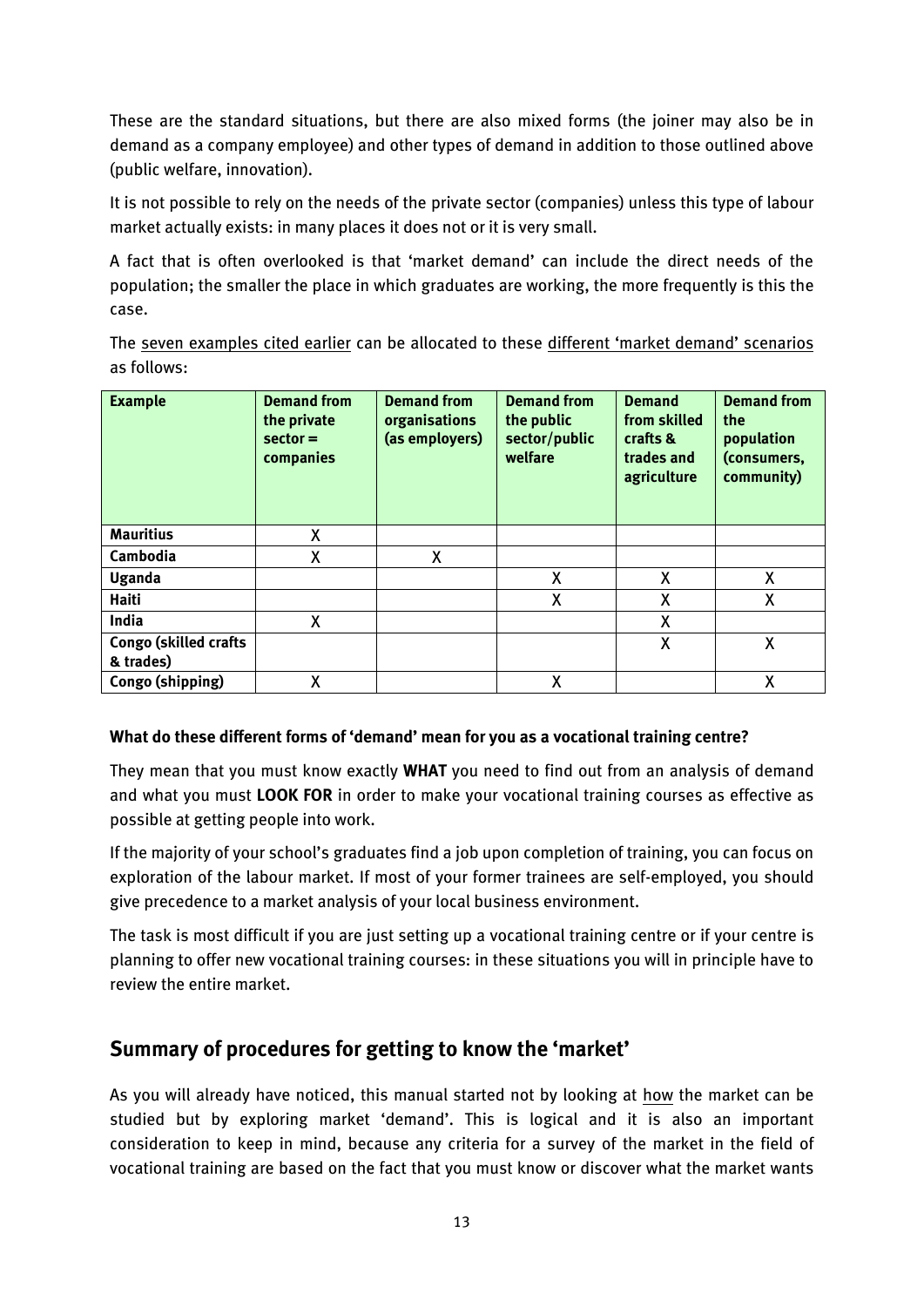– that is, what potential employers on the one hand and consumers on the other want, need or are looking for – in other words, what they are 'demanding'.

Any method of procedure *follows* this demand, always in a manner appropriate to the individual case. All the following tools are relevant to one method or another and represent procedures that are tailored to the specific issue.

The ultimate aim of every market survey is **information gathering.**

# <span id="page-13-0"></span>**Tool 2: Information gathering tools**

We start by listing various information gathering tools and procedures, with comments on:

- potential **sources of information**
- what you can **expect/obtain from these sources**, and what pitfalls there may be
- what **methods** can be used to obtain information from these sources

| <b>Source of information</b><br>Individuals,<br>categories of people,<br>institutions                        | What you can expect from this source of<br>information (potential information gain)                                                                                                                                                                                                                        | Possible problems,<br>pitfalls or risks                                                                                                                                                                                                                                                                                                                                                                                                                                                                                                                                                                                                                                                                               |
|--------------------------------------------------------------------------------------------------------------|------------------------------------------------------------------------------------------------------------------------------------------------------------------------------------------------------------------------------------------------------------------------------------------------------------|-----------------------------------------------------------------------------------------------------------------------------------------------------------------------------------------------------------------------------------------------------------------------------------------------------------------------------------------------------------------------------------------------------------------------------------------------------------------------------------------------------------------------------------------------------------------------------------------------------------------------------------------------------------------------------------------------------------------------|
| You yourself as a<br>vocational training<br>centre                                                           | Vocational training centres very often have<br>a 'scholastic' orientation; market-oriented<br>thinking is fairly rare.<br>Organisations that offer vocational<br>training have very good intentions but<br>often they are just unfamiliar with the<br>market.                                              | Only trust your own judgement of the market if<br>you/your institution are close to the market (i.e.<br>have concrete contact with market activities) or<br>you have on your staff people with business<br>experience or at least people with a good 'feel' for<br>the market.                                                                                                                                                                                                                                                                                                                                                                                                                                        |
| People<br>(acquaintances,<br>friends) close to you<br>(as manager, director,<br>head or person in<br>charge) | If your acquaintances and friends include<br>businesspeople (self-employed<br>entrepreneurs in various sectors), their<br>tips and judgements may be very useful.                                                                                                                                          | The preceding comments about yourself and your<br>school apply equally to them.                                                                                                                                                                                                                                                                                                                                                                                                                                                                                                                                                                                                                                       |
| Your former trainees<br>who are practising the<br>occupation for which<br>they have trained                  | Informants in this category are very useful,<br>because their assessment of the market is<br>based on practical experience.<br>Trust is often a hallmark of relationships<br>with former students, which means that<br>you obtain true information, especially<br>about financial aspects (profitability). | The information that you obtain from these<br>informants relates only to the specific craft or<br>trade in which they are involved.<br>A particular pitfall arises if your former trainees<br>report problems with the craft or trade in question<br>(e.g. they describe it as not profitable), but these<br>problems are due not so much to the particular<br>craft or trade as to personal circumstances or<br>less-than-ideal vocational training (e.g.<br>insufficient practical training, poor teaching of<br>skills, special features of a difficult target group).<br>You may sometimes learn more from former<br>trainees about the quality of their training they<br>received than about the market as such. |
| <b>Entrepreneurs</b>                                                                                         | Entrepreneurs are naturally the first<br>people to turn to as potential employers of<br>graduates.<br>In addition they are often useful people to<br>talk to, because their view of the market is<br>completely different from that of<br>vocational training centres.                                     | If you contact entrepreneurs for an assessment of<br>the market (i.e. not just about jobs), you should<br>take care that their assessment does not just<br>reflect their view of their own business.                                                                                                                                                                                                                                                                                                                                                                                                                                                                                                                  |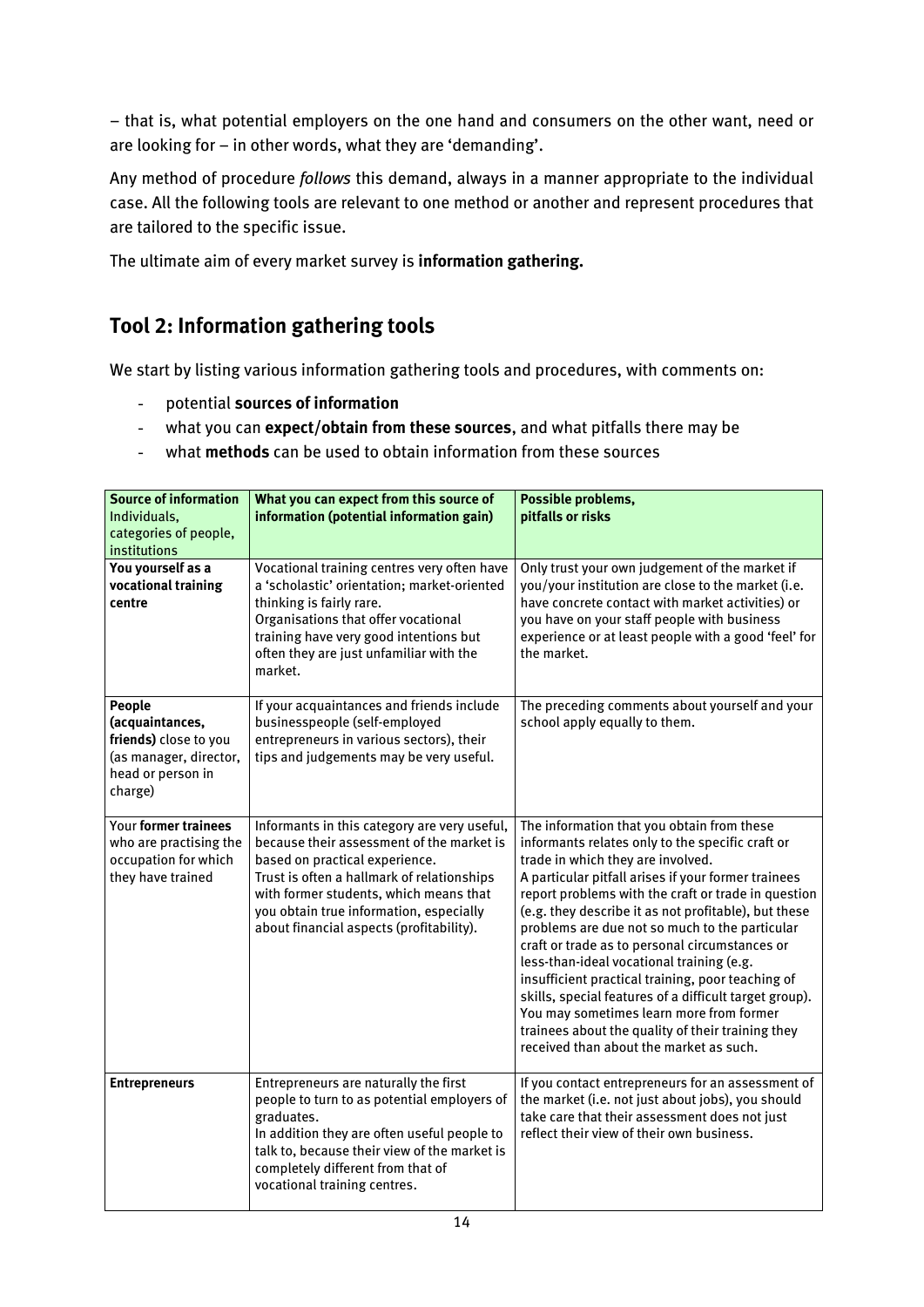| <b>Source of information</b><br>Individuals,                                          | What you can expect from this source of<br>information (potential information gain)                                                                                                                                                                                                                                                                                                                                                       | Possible problems,<br>pitfalls or risks                                                                                                                                                                                                                                                                                                                                                                                                          |
|---------------------------------------------------------------------------------------|-------------------------------------------------------------------------------------------------------------------------------------------------------------------------------------------------------------------------------------------------------------------------------------------------------------------------------------------------------------------------------------------------------------------------------------------|--------------------------------------------------------------------------------------------------------------------------------------------------------------------------------------------------------------------------------------------------------------------------------------------------------------------------------------------------------------------------------------------------------------------------------------------------|
| categories of people,                                                                 |                                                                                                                                                                                                                                                                                                                                                                                                                                           |                                                                                                                                                                                                                                                                                                                                                                                                                                                  |
| institutions                                                                          |                                                                                                                                                                                                                                                                                                                                                                                                                                           |                                                                                                                                                                                                                                                                                                                                                                                                                                                  |
| <b>Practitioners of</b><br>skilled crafts and<br>trades                               | They are in principle also a 'first<br>port of call', especially for questions about<br>the profitability of the skilled craft/trade.                                                                                                                                                                                                                                                                                                     | The problem here is that practitioners of skilled<br>crafts and trades often have a great distrust of<br>surveys. As a result, statements about their view<br>of the craft or trade and about profitability cannot<br>always be trusted.                                                                                                                                                                                                         |
| <b>Traders</b>                                                                        | Traders are often completely ignored as<br>contacts in the context of development<br>cooperation projects because they are<br>reputed to think only of their own profit.<br>They are nevertheless a very useful source<br>of information because they have a feel for<br>'what is going on' - in other words, what is<br>in demand.<br>They should always be considered as a<br>source when products are the issue.                       | Because - for the reason stated - traders rarely<br>come into contact with projects or training<br>centres, they often do not initially understand<br>why they are being approached.<br>Like practitioners of skilled crafts and trades,<br>they also become distrustful when questions<br>touch on issues of money and earnings. However,<br>when asked for an assessment of marketability<br>they are often very happy to provide information. |
| <b>Craft and trade</b><br>associations<br>(guilds, chambers)                          | If they exist in your country or where you<br>live, they are often a valuable source of<br>information on the perspectives of<br>individual crafts and trades and on the<br>market as a whole.<br>Like the individual practitioners of crafts<br>and trades, they are insiders and they are<br>in addition more easily accessible,<br>because questions here concern the craft<br>or trade as a whole and not their personal<br>business. | There may be a risk that they 'talk up' a trade<br>because they want to keep it in the market, but<br>this assessment may not be objective in terms of<br>the actual market situation.                                                                                                                                                                                                                                                           |
| <b>Chambers of trade</b>                                                              | In some situations and contexts chambers<br>of trade can be worth contacting for their<br>assessment of the market.                                                                                                                                                                                                                                                                                                                       | Chambers of trade tend to focus on the formal<br>market; they are not usually the right point of<br>contact for information on the local economy and<br>small craft and trade businesses.                                                                                                                                                                                                                                                        |
| Ministries,                                                                           | In some situations and contexts                                                                                                                                                                                                                                                                                                                                                                                                           | Because ministry staff are officials and civil                                                                                                                                                                                                                                                                                                                                                                                                   |
| e.g. ministries of                                                                    | ministries, too, can be worth contacting                                                                                                                                                                                                                                                                                                                                                                                                  | servants, it cannot always be assumed that they                                                                                                                                                                                                                                                                                                                                                                                                  |
| employment, industry,                                                                 | for their assessment of the market.                                                                                                                                                                                                                                                                                                                                                                                                       | are the most knowledgeable source of                                                                                                                                                                                                                                                                                                                                                                                                             |
| trade, agriculture                                                                    |                                                                                                                                                                                                                                                                                                                                                                                                                                           | information on market activities.                                                                                                                                                                                                                                                                                                                                                                                                                |
| Statistics<br>(economic data)                                                         | Statistics on sectors of the economy and<br>on employment are available in some<br>countries and can yield valuable<br>information.                                                                                                                                                                                                                                                                                                       | The statistics are often outdated, not always<br>reliable and often cover only the formal sector.                                                                                                                                                                                                                                                                                                                                                |
| Consumers                                                                             | They are definitely the most useful and<br>valuable source of information on the<br>products and services of skilled crafts and<br>trades and small businesses.<br>They are the focus of any market survey in<br>industrialised countries but not of surveys<br>relating to development cooperation                                                                                                                                       | Probably the only problem here is that you need<br>to survey quite a lot of people to obtain a<br>representative picture.<br>This means that you need either to use a<br>questionnaire (which presupposes that there is<br>someone who is competent to design it) or to<br>conduct interviews (which requires interviewers                                                                                                                       |
|                                                                                       | projects.<br>Remarkably few vocational training<br>institutions think of consulting consumers.                                                                                                                                                                                                                                                                                                                                            | with a certain level of training).                                                                                                                                                                                                                                                                                                                                                                                                               |
| <b>Market or sector</b><br>studies by NGOs or<br>other organisations/<br>institutions | NGOs are often another useful source of<br>information. Sometimes international<br>organisations or national institutes have<br>conducted studies of the very vocational<br>training courses or trades that the school<br>offers or plans to offer - but the school<br>knows nothing about them.<br>Contacting an organisation or two can<br>therefore be extremely worthwhile.                                                           | Even though one should in principle be able to<br>trust studies because they usually claim to have<br>been conducted scientifically, there is no harm in<br>looking at how they have been run.                                                                                                                                                                                                                                                   |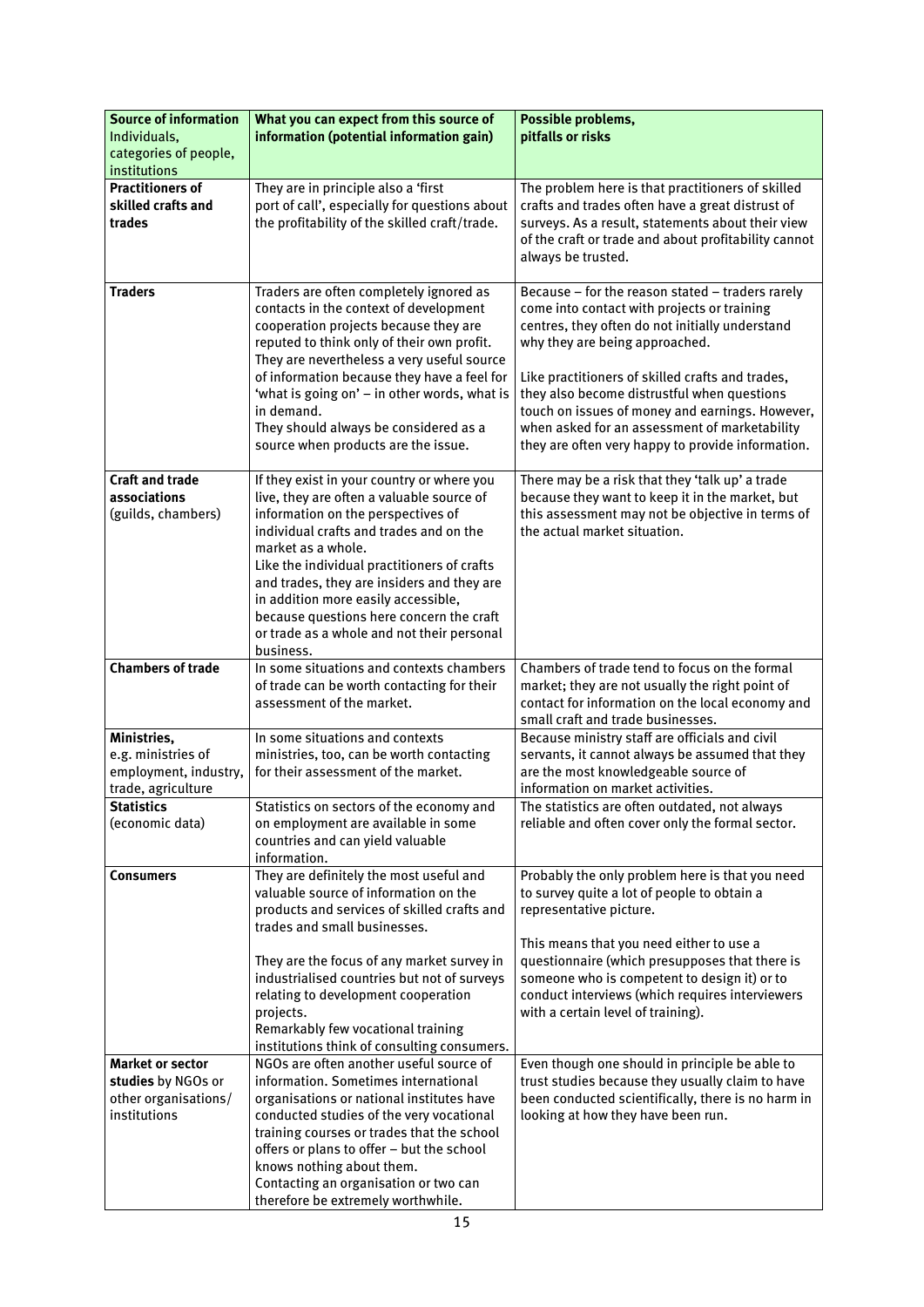The methods that you can use to access this information are mainly those used in sociological studies:

- interviews, surveys, one-to-one talk
- focus groups meetings, workshops, round tables
- questionnaires
- observation, site walks, e.g. counting workshops, observing consumer behaviour)
- documentation (statistics, studies, internet research, journals)

#### **Some basic principles for good interviews**



The most important attitude in an interview is **impartiality.**

Find out what people really think, what they really mean.

#### **Impartiality means a neutral approach.**

This involves the following:

- o **Your** opinion on the issue is **irrelevant** in the interview. You are not questioning someone in order to have *your* opinion confirmed but to find out what *he or she* thinks.
- o **No assumptions!** If you haven't completely understood something, ask clarifying questions; don't interpret things in your own way.
- o Treat **everyone you interview with respect**. It is essential that you treat everyone you interview with the necessary respect, regardless of their social status; only then will they also respect you and be willing to provide (truthful) information.
- o **The clearer the question, the clearer the answer.** When interviewing people from the private sector, avoid using project-work jargon and formulate your questions as precisely as possible.

# <span id="page-15-0"></span>**Different questions to be answered call for different methods of studying the market**

So far we have seen that there are different 'markets' (i.e. different forms of demand for workers or services) and that market surveys therefore also differ according to whether the majority of graduates will find work in the formal labour market or whether they will become self-employed.

The summary in the previous section outlined the various sources of information and what we can expect from them.

The examples that now follow illustrate how *varied* the methodological approach can be, depending on the objective and the questions to be answered.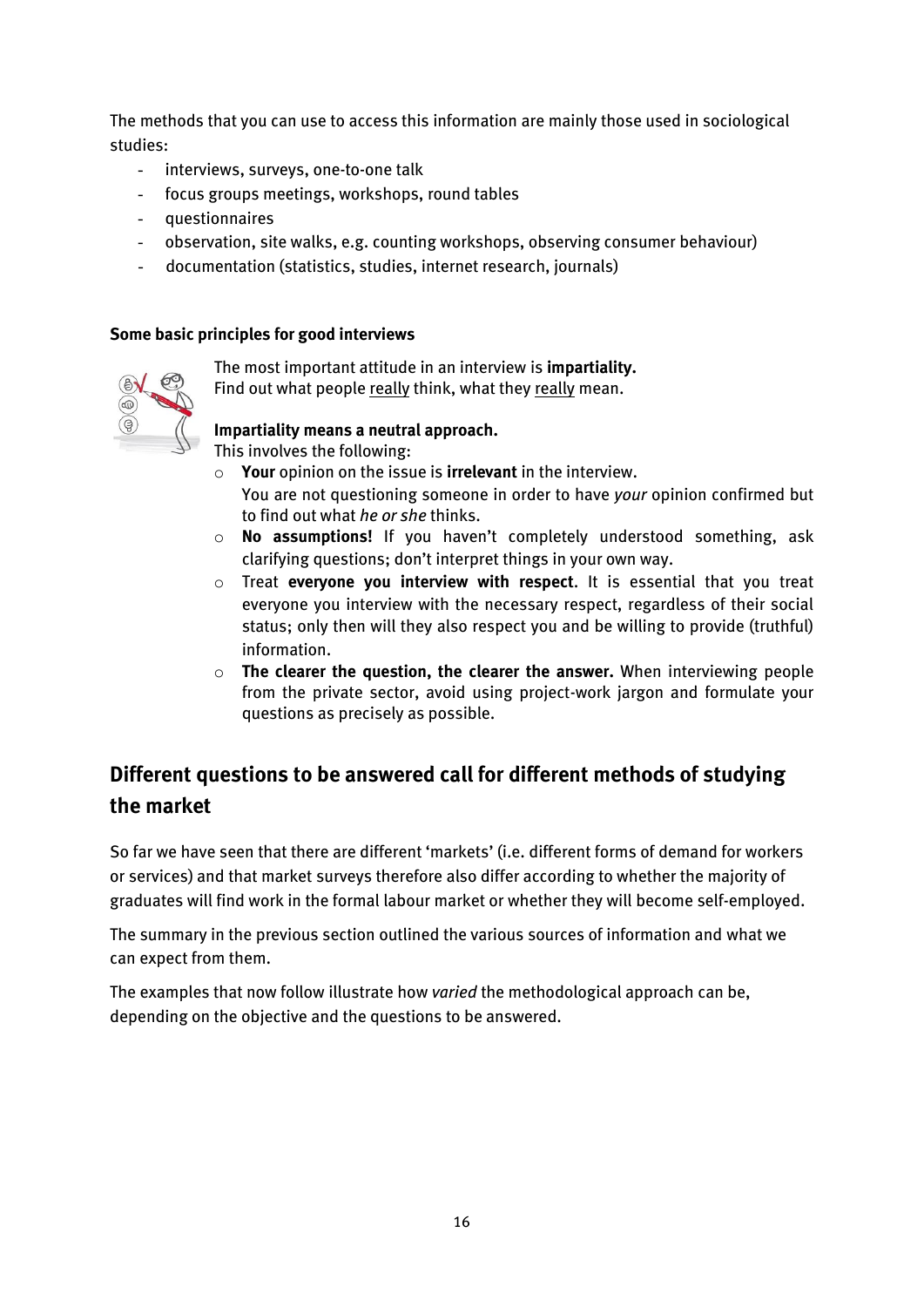| <b>Situation/project type</b>                                                                                                                                                                                                                                                                                                     | <b>Question that renders</b><br>analysis of the market<br>necessary                                                                                                                                                                                                                                                                                                                                                                                                                        | <b>Method, procedure and scope</b>                                                                                                                                                                                                                                                                                                                                                                                                                                                                                                                                                                                                                                                                                                                                                                                                                                                                                                                                                                                                                                                                         |
|-----------------------------------------------------------------------------------------------------------------------------------------------------------------------------------------------------------------------------------------------------------------------------------------------------------------------------------|--------------------------------------------------------------------------------------------------------------------------------------------------------------------------------------------------------------------------------------------------------------------------------------------------------------------------------------------------------------------------------------------------------------------------------------------------------------------------------------------|------------------------------------------------------------------------------------------------------------------------------------------------------------------------------------------------------------------------------------------------------------------------------------------------------------------------------------------------------------------------------------------------------------------------------------------------------------------------------------------------------------------------------------------------------------------------------------------------------------------------------------------------------------------------------------------------------------------------------------------------------------------------------------------------------------------------------------------------------------------------------------------------------------------------------------------------------------------------------------------------------------------------------------------------------------------------------------------------------------|
| <b>Classic situation</b><br>A school is planning<br>employment-oriented<br>vocational training for<br>young people in an urban<br>setting.                                                                                                                                                                                        | Here there can be a whole range<br>of directions that a market survey<br>can take:<br>(1) Do you want to know what<br>occupations vocational training<br>should be provided for in future?<br>(2) Or should it be an analysis of<br>whether vocational training is<br>currently being provided in the<br>'right' occupations?<br>(3) Or do you particularly want to<br>know what occupations can be<br>offered to girls?                                                                   | With regard to (1):<br>This study would be the largest in scope,<br>because it needs to analyse the market as such<br>and all the sectors.<br>With regard to (2):<br>This is mainly about demand and need in the<br>occupations for which training is being offered.<br>Particular aspects that will need to be<br>considered are employment and profitability in<br>these occupations.<br>With regard to (3):<br>Here there is some overlap between a market<br>survey and a sociological study:<br>What jobs are carried out by women, and which<br>could be carried out by women? What barriers<br>are there?<br>The work setting and working conditions in the<br>jobs in question would also need to be<br>investigated (e.g. whether late working hours are<br>usual in the jobs in question, whether employers<br>would continue to employ pregnant women,<br>whether there are occupations in which sexual<br>harassment may occur, etc.).<br>For all occupations that are not typical girls'<br>occupations it is necessary to discover whether<br>potential employers would employ girls at all. |
| <b>Classic situation with</b><br>market awareness<br>Two vocational training<br>centres want to know<br>whether the vocational<br>training they provide is<br>sufficiently 'market-<br>oriented'.<br>One school is a formal one<br>that issues diplomas,<br>the other is a non-formal<br>one that issues a simple<br>certificate. | Both are vocational training<br>centres and they want to provide<br>training in the same trade, but the<br>'market' for each (the purchasers<br>of their 'product' - graduates) is<br>different.<br>In the first case the aim is<br>employment in the formal sector,<br>so the question is whether<br>businesses and employers are<br>satisfied with the abilities and<br>skills of the graduates.<br>In the second case there is a<br>greater emphasis on work in the<br>informal sector. | It is essential that both schools consult their<br>graduates.<br>The school that hopes that its graduates will find<br>paid work in the formal sector must direct its<br>questions at employers and businesses.<br>The non-formal school, by contrast, must set its<br>sights mainly on the informal sector; it needs to<br>discover whether its trainees can find work in<br>skilled craft and trade workshops and/or how<br>profitable the occupation in question is for a<br>self-employed person.<br>The methods used may be simple or complex,<br>depending on the setting. Simple methods are<br>observation and informal questioning of crafts-<br>and tradespeople. More complex methods<br>involve analysing statistics, counting<br>workshops, systematically questioning crafts-<br>and tradespeople and questioning consumers<br>about their satisfaction with the services of<br>existing businesses.                                                                                                                                                                                         |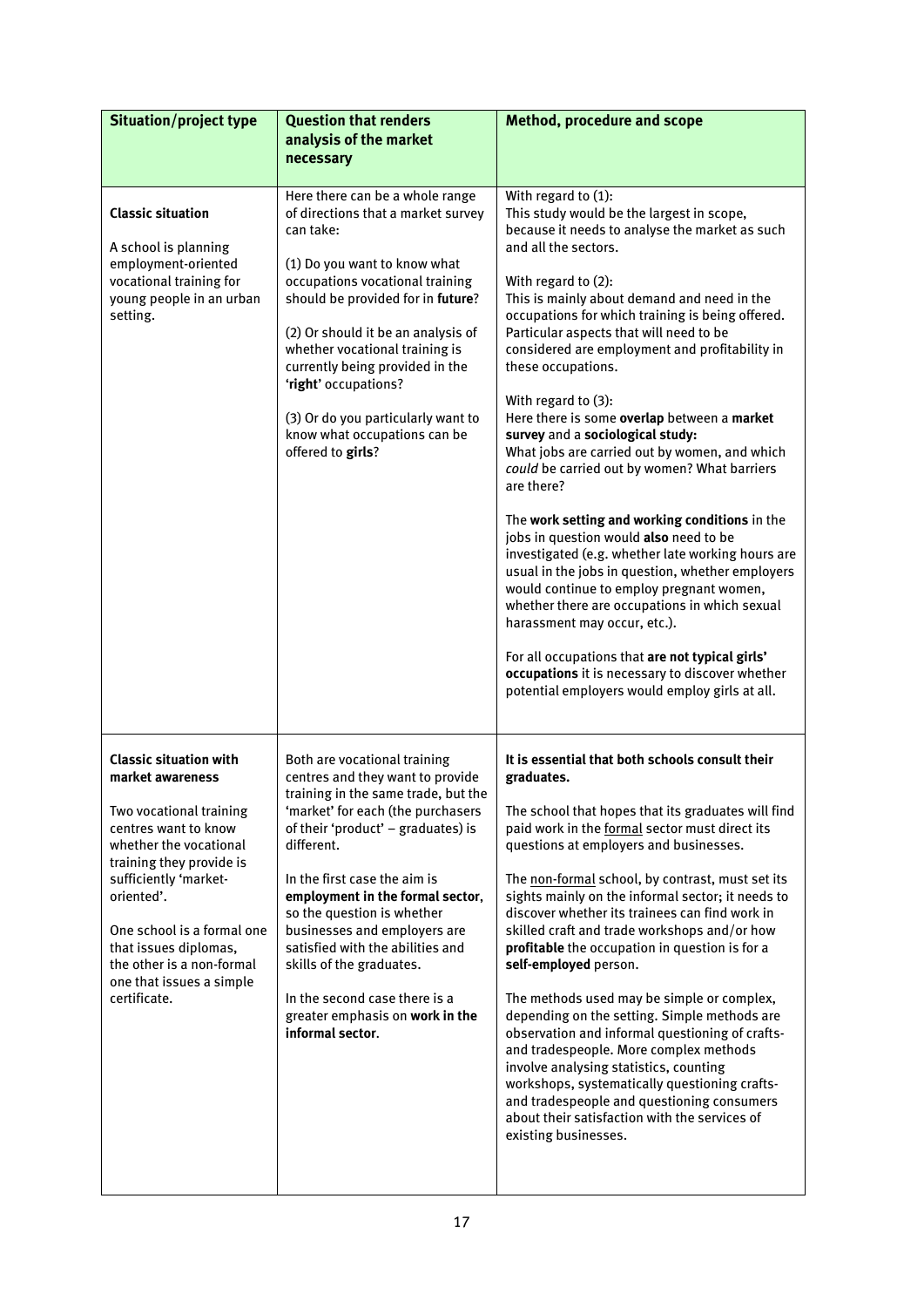| <b>Situation/project type</b>                                                                                                                                                                                                                                                                  | <b>Question that renders</b><br>analysis of the market<br>necessary                                                                                                                                                                                                                               | <b>Method, procedure and scope</b>                                                                                                                                                                                                                                                                                                                                                                                                                                                                                                                                         |  |
|------------------------------------------------------------------------------------------------------------------------------------------------------------------------------------------------------------------------------------------------------------------------------------------------|---------------------------------------------------------------------------------------------------------------------------------------------------------------------------------------------------------------------------------------------------------------------------------------------------|----------------------------------------------------------------------------------------------------------------------------------------------------------------------------------------------------------------------------------------------------------------------------------------------------------------------------------------------------------------------------------------------------------------------------------------------------------------------------------------------------------------------------------------------------------------------------|--|
| <b>Classic situation but</b><br>training that is 'untypical'<br>of vocational training<br>centres (non-technical)<br>An institution would like<br>to focus on training social<br>workers                                                                                                       | The meaning of 'market' here<br>differs from its meaning in<br>relation to technical occupations.<br>You must know or find out who<br>wants or might want social<br>workers.                                                                                                                      | Here a market survey must find out whether<br>organisations/institutions are aware of the<br>possibly of employing qualified social workers.<br>A market survey of this sort involves innovative<br>elements that will vary according to the context:<br>Who apart from the classic 'purchasers' might<br>have a need for such services - municipalities?<br>schools? families?                                                                                                                                                                                            |  |
| Situation that is atypical<br>in terms of training,<br>market and target group<br>An organisation is<br>planning training and<br>work for a difficult target<br>group (e.g. people with<br>physical or intellectual<br>disabilities, ex-militiamen,<br>prostitutes, former street<br>children) | It is necessary to find out whether<br>or to what extent the local market<br>accepts people with these special<br>characteristics or this particular<br>'past' as workers or producers.                                                                                                           | Studies of this sort can never be just pure<br>'market' studies - they always have a<br>sociological component, which means that they<br>must accurately investigate social 'inhibition<br>thresholds' and occupational requirements<br>Would businesses/workshops/<br>institutions employ people with<br>disabilities or former street children?<br>Would the target group cope with the<br>requirements?<br>How do potential customers view it?<br>$\blacksquare$<br>What supporting measures would be<br>required?<br>What must/could be done to promote<br>acceptance? |  |
| <b>Fairly atypical situation</b><br>for vocational training<br>centres, but 'classic' for<br>NGO projects.<br>An organisation in a rural<br>milieu wants to train<br>women to produce various<br>fruit juices for the market.                                                                  | In relation to the market for these<br>products it is necessary to know<br>such things as:<br>- whether juices are well received<br>by consumers<br>- what forms (fresh, bottled)<br>would have the best prospects<br>- what type of consumer (social<br>class, purchasing power) might<br>buy it | The methods used here may range from a simple<br>investigation to a thorough, comprehensive<br>survey:<br>If juices are already on the market, the<br>investigation will focus on the form, content and<br>quality of the project by comparison with the<br>competition.<br>If juices as such are 'new' to the market, the<br>study will need to focus on consumers' habits<br>and whether a product of this sort is well<br>received.                                                                                                                                     |  |
| Situation that is atypical<br>for vocational training<br>centres<br>The aim is to explore new<br>trends and employment<br>opportunities in order to<br>offer innovative vocational<br>training courses.                                                                                        | The purpose here is to identify<br>market niches and trends or<br>'unstated' needs.                                                                                                                                                                                                               | A proactive exploration of trends requires<br>people who have a well-developed feel for the<br>market and are able to identify trends in society.<br>Classical market 'studies' are of only limited<br>usefulness.                                                                                                                                                                                                                                                                                                                                                         |  |

These examples have perhaps helped to illustrate the extent to which the approach adopted in a market survey depends on the questions to which answers are being sought, which in turn are determined by the context, the aim of training, the nature of the problems and the target group.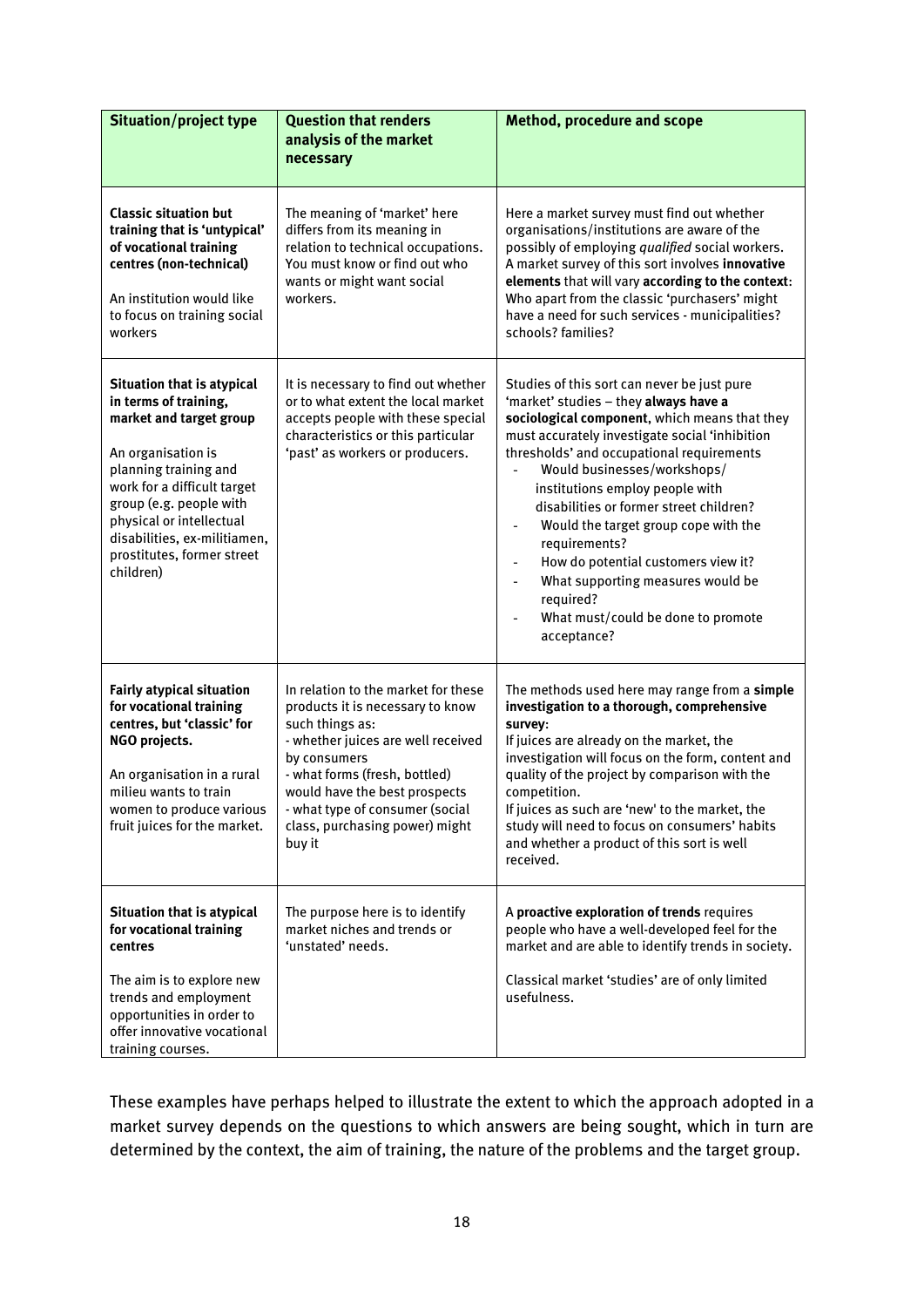In combination with the methodological approaches that this manual provides, the individual tools can be assigned to the case types as follows:

### **Tool 3 – Objective: Work (wage employment) in the formal sector**

You are a vocational training centre in a city. Your target group consists of average young people with no special characteristics. The aim of your vocational training course(s) is to enable qualified trainers to find work (mainly wage employment) in the formal labour market. You want to improve your trainees' employment prospects in the formal labour market or provide new vocational training courses for the same target group – courses that will also be specifically aimed at the formal labour market.

### **Tool 4 – Objective: Work (wage employment) in the informal sector**

You are located in the same city, but in a poor township. The young people in your target group come from this disadvantaged milieu and have so far been working mainly in small skilled crafts and trades. You want to know whether and to what extent your graduates are likely to be able to find wage employment in this setting.

### **Tool 5 (also 6b) – Objective: Work (wage employment) in the informal sector, focus: girls in 'men's jobs'**

You have been training boys as joiners, automotive mechanics, electricians or metalworkers and are wondering whether girls could also be trained for these jobs and whether they would be able to find work.

### **Tool 6a – Objective: Self-employment in the informal sector, clear market**

Your school is in a small town or rural area in which jobs are rare. Most of your graduates become self-employed. You want to know whether the vocational training you are already offering is still lucrative or whether you might not be better advised to offer different training.

### **Tool 6b – Objective: Work in the informal sector, complex setting**

You are in a city with complex market activity. Your school is in a poor district. The young people in your target group come from this disadvantaged milieu and have so far been mainly self-employed. You are wondering whether you should offer a different type of vocational training that might perhaps lead to wage employment in the city.

### **Tool 7– Objective: Identifying profitable areas of work in the informal sector**

You are planning a vocational training centre in a setting that suggests that work in the informal sector is the appropriate aim (small or medium-sized town, relatively poor township in a city), or you are already located in such a setting. You want to know what jobs or occupations you should provide vocational training for or what new branches of vocational training you could add to your existing programme.

 **Tool 8 – Objective: Innovative training courses** You would like to be innovative in your vocational training and offer something that represents a new occupation or service in your setting.

# <span id="page-18-0"></span>**A market survey in the formal labour market**

As we saw at the outset, the 'labour market' refers to the supply of jobs. If you want to know whether the vocational training courses that you offer or any new ones that you might be considering are in demand on the labour market, you must make contact with employers.

What form does such contact take and what is the content and objective of this consultation?

If your graduates are snapped up by businesses – more or less as happened in the example of the girls in Cambodia who were trained in graphics and design – then you know already that the vocational training you offer is 'right' for the market.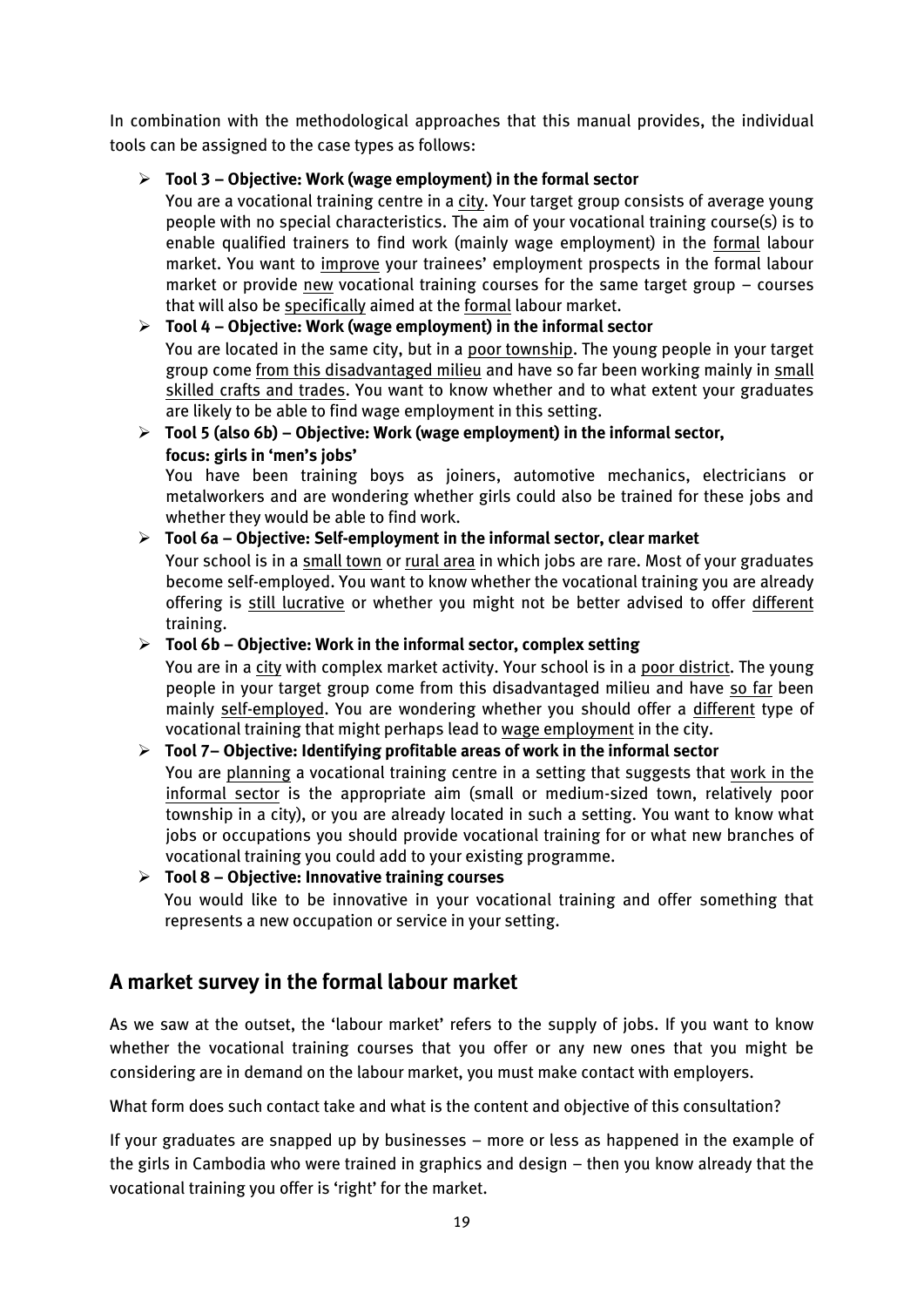But if not enough of your graduates are finding work, you will try to find out from potential employers what other or additional skills and competences you need to be teaching and how you can improve your curriculum or training programme.

What might this look like in practice?

### **Example: Adding diesel engines to the vocational training programme**

A vocational training centre in Guinea that (among other things) trains motor mechanics is located in a rural area where there are few opportunities for its graduates to find work. However, the region is also a mining area. The director of the school therefore contacted the mining company and asked what need for skilled workers it might have. The company used a lot of trucks and other heavy vehicles, all of which were powered by diesel engines, and it needed motor mechanics who could repair them. The school and the company therefore agreed that diesel engine maintenance would be included in the motor mechanics' curriculum. The company provided the school with some old diesel engines that could be used in practical vocational training.

# <span id="page-19-0"></span>**Tool 3: Identifying labour market demand**

Concretely, you can seek out individual companies and ask appropriate people in each company about the skills and competences they are looking for in the particular areas of work in which you provide vocational training. Another approach might involve inviting companies to a 'round table' so that you can collect sector-related information from a large group.

|                               | <b>Advantages</b>                                                                                                                                                                                                                                                                               | <b>Disadvantages</b>                                                                                                                                                                                                                                                                                                                                         |
|-------------------------------|-------------------------------------------------------------------------------------------------------------------------------------------------------------------------------------------------------------------------------------------------------------------------------------------------|--------------------------------------------------------------------------------------------------------------------------------------------------------------------------------------------------------------------------------------------------------------------------------------------------------------------------------------------------------------|
| <b>Contact in the company</b> | You acquire a feel for the areas of<br>work within the company.<br>You are likely to obtain more<br>detailed information.<br>The contact is more likely to<br>develop into cooperation.<br>Companies are keen to be<br>'partners' of a centre so that they<br>can use the relationship for CSR. | More time and effort required.<br>The company may have a one-<br>$\blacksquare$<br>sided specialisation and not<br>be representative if you are<br>looking for an overall<br>impression.                                                                                                                                                                     |
| <b>Round table</b>            | You obtain an overview of the<br>particular sector<br>The information will be more<br>objective because it has a broader<br>basis.                                                                                                                                                              | Businesspeople are very<br>conscious of efficient time<br>management and are not<br>always prepared to give up<br>their time for others.<br>In some contexts, company<br>representatives are only<br>prepared to take part in round<br>tables if considerable prior<br>effort (see above) has been<br>put into acquiring them as<br>'contacts' and partners. |

The table below lists some of the advantages and disadvantages of the two options.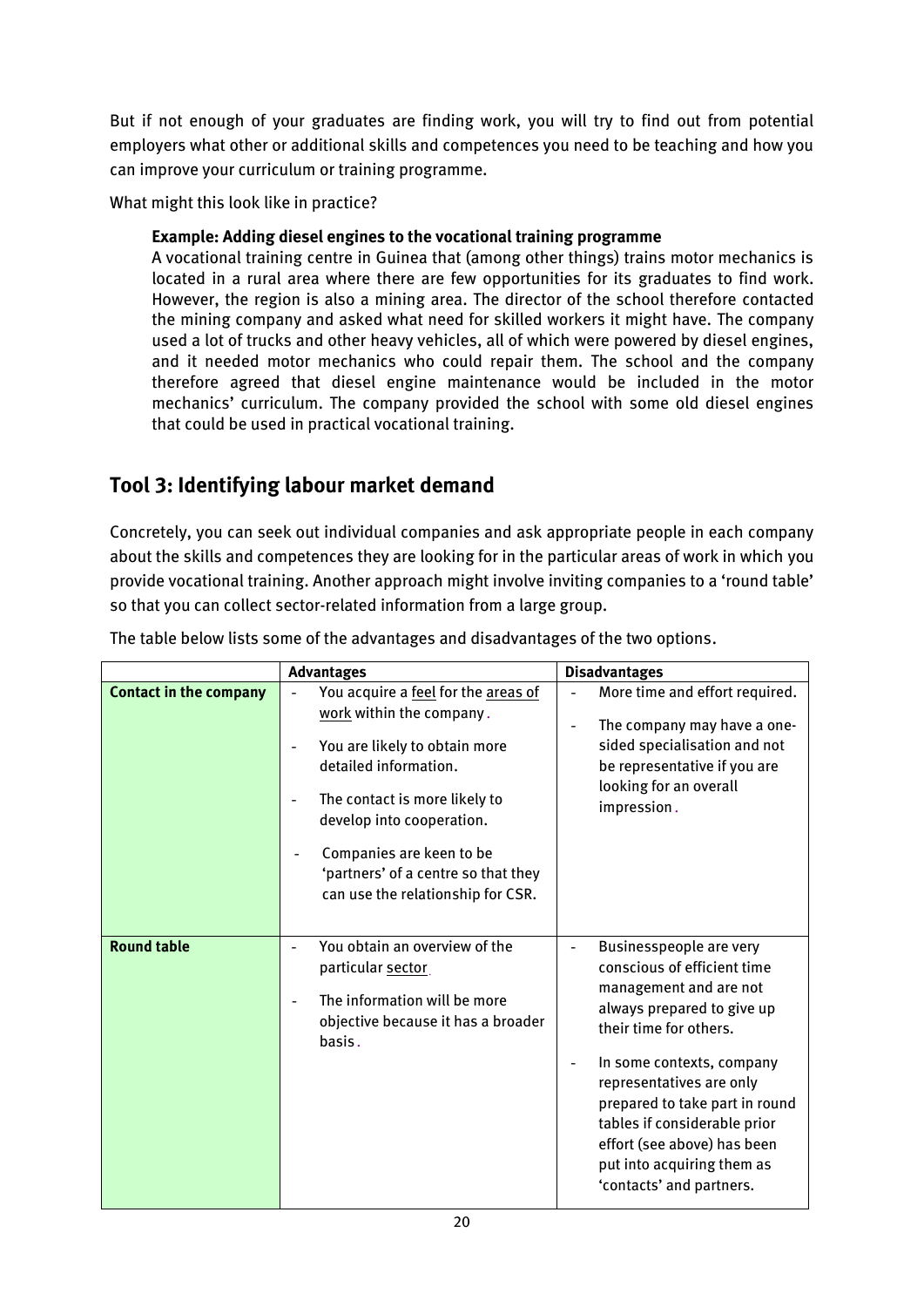Here again it depends on **WHO** you are and **WHAT** you want.

At a *large* school that produces a considerable number of graduates each year and has a certain level of resources, a round table will probably be more appropriate. For a *small* school, contact with individual companies may be sufficient.

If you want to introduce *new* vocational training courses, the round table is essential.

Incidentally, a round table or regular dialogue with stakeholders from the private sector saves you much of the work involved in a 'market survey' because the information comes directly to you at your premises. There are also schools that have representatives of the private sector on their administrative board; this is another way of staying continuously informed.

#### **Two pitfalls in dealing with companies**



Make sure that you are talking to the right person in the company! When contacting big companies, people are often referred to the head of HR, who may not always be the right person to talk to about technical matters.

If you are a non-formal vocational training centre that cannot award state diplomas but that definitely provides training of a quality corresponding to such a certificate, do not be discouraged by this 'shortcoming' (see next section).

#### **The qualified supply: stimulating the demand for workers**

It is often said that 'stakeholders in the formal labour market only take on graduates as workers if they have an official certificate'. Sometimes this is true, sometimes it is not. There are nonformal vocational training institutions that have such a good reputation that companies employ their graduates *even without a diploma*.

And there are often companies that for reasons of prestige and as part of their corporate social responsibility activities are keen to acquire a social veneer and are therefore open to trainees who have completed non-formal vocational training. The example from Mauritius described earlier is a case in point.

However, the majority of non-formal vocational training institutions are convinced that there are no opportunities for their graduates in the formal labour market. In many places they try to get round this by driving up the standards of vocational training so that they can award certificates. The result is often that weak target groups drop out because they do not meet the entrance requirements for vocational training of a higher standard.

However, there is another solution. 'Market relevance' – particularly in the labour market and taking account of the fact that in many countries too much importance is attached to an educational diploma – can sometimes also mean *confidently placing* the trained young people who are your 'product' if they have the necessary specialist quality.

This means that you 'steer' an existing demand for workers towards a supply that the market (the companies) have ignored: *your* graduates.

A market survey is in essence a marketing tool: you set out to get to know the market in order to adapt your product or service.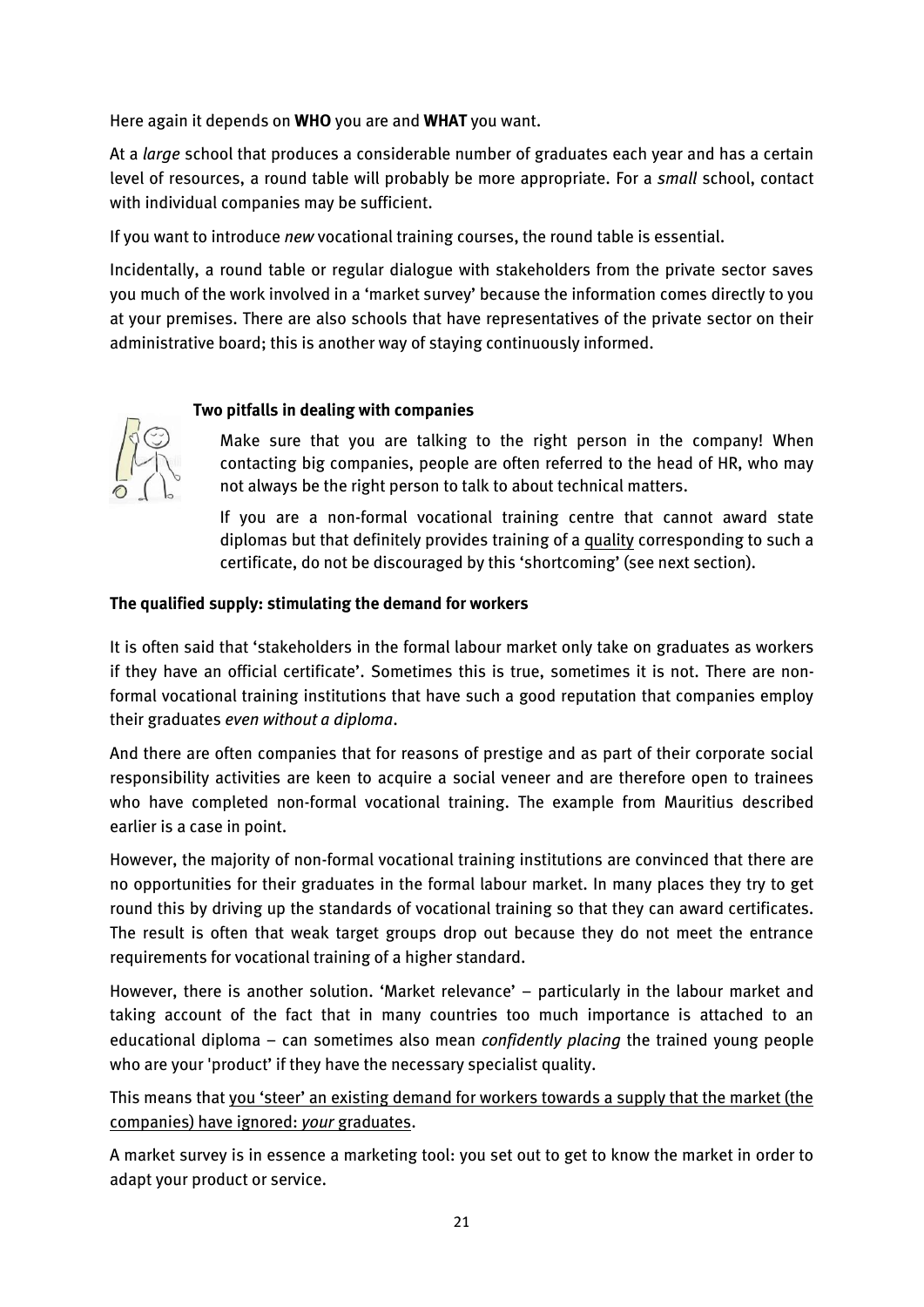If you already have a 'product' (in this case skilled workers) whose *skills* are in demand on the market but the workers *themselves* are not specifically in demand, you can reverse the approach and bring the 'market in offered workers' closer to the companies.

Here is an example of the usual response and how things can be done differently.

#### **Example: The trained 'supply' for an existing demand**

In Madagascar there are two vocational training centres that train disadvantaged young people but, because they are non-formal, do not award state-recognised diplomas. However, at both centres the vocational training system is very good and the young people have excellent practical skills. The director of Centre A contacted various companies in an attempt to find jobs for his graduates, but was discouraged by the comment that the trainees 'didn't have a diploma' – a comment made by the *HR departments* that insisted on formal appointment conditions.

In Centre B the corresponding person encountered similar reservations among the companies, but he reacted differently. He sought discussions with the *managers* themselves and described the skills of his graduates in detail by referring to the curriculum. This won the managers over and as a result some 70% of the centre's graduates find work. This is a particular success, because the trainees are former street children or juvenile offenders.

# <span id="page-21-0"></span>**Variants of the market survey in the skilled craft and trade setting of the local market**

The majority of the vocational training institutions supported by Misereor are non-formal ones. They work with marginalised or disadvantaged target groups and operate locally at district level or in rural settings. It is of course possible for graduates to find jobs, but these jobs tend to be in local micro businesses or workshops. Many or even most of the trainees become self-employed, usually practising a skilled craft or trade or running a small business in the broadest sense, including retailing.

In *this* context a 'market survey' takes on a different meaning and calls for different methods. But here, too, you need to know – as mentioned above (Tool 1) – who you are, what the aim of vocational training is to be and who you want to reach. In this instance, who you are has a lot to do with your target group (which was categorised in Tool 1 as C1-C3). What you want or could be looking for in relation to the market is categorised roughly as D1-D4.

# <span id="page-21-1"></span>**Tool 4: A market survey of job prospects for graduates in the informal sector**

Tool 4 directly follows Tool 3, because it is also concerned with identifying **labour market demand**. However, the difference is that Tool 4 deals mainly with the informal market – i.e. with workshops or small businesses as 'employers'. This 'market survey' therefore differs in many respects from Tool 3, even though at first glance the two seem identical.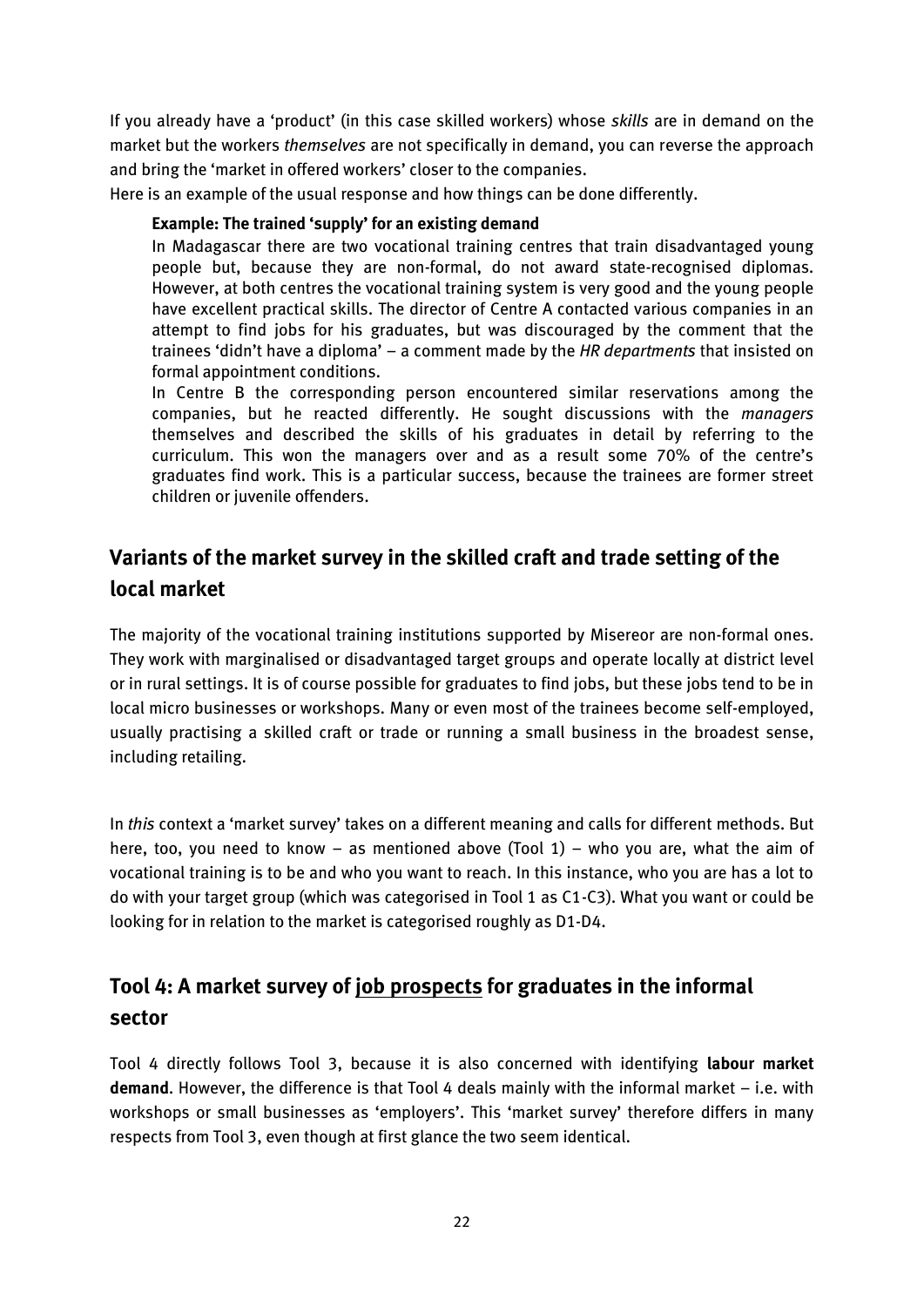Small skilled craft and trade businesses usually operate under precarious conditions, offering **jobs under what are often extremely poor conditions** – very low wages and little job security (often only jobs for day labourers or piece work).

Why might you nevertheless want to explore this 'labour market' and get to know it? There are at least two possible motives:

- One is that **not all** graduates have the potential or the opportunity to become **selfemployed**, so they need to find a job by some means or other, however badly paid it may be.
- The second motive is that even **temporary jobs are a good 'practice' or transition strategy** for anyone who later intends to become self-employed. If you are prompted by this second motive, you do not need to conduct a market survey, because these dynamics develop in the market by themselves. But what you can do for your graduates is encourage them to regard even poorly paid jobs as a 'springboard' for later selfemployment and to use them pragmatically.

The more important motive is the first one – especially if you know that a good proportion of your graduates will probably not be able to become self-employed.

**If this proportion of trainees in your target group who are** *not* **suited to self-employment is high**, you will need to find out whether the **proffered vocational training** provides them **with job prospects on the local labour market and how good these prospects are**. This means finding out two things:

- (1) what proportion of businesses are recruiting workers at all (rather than just offering daylabourer jobs)
- (2) how often and for what reason these businesses recruit new workers



### **Model for a market survey of this sort**

Let us assume that you are training joiners and that your centre is situated in a large town (population of approx. 50,000 – 100,000) that has ten districts. You could of course design a questionnaire and have interviewers roam the streets with it, but this would be labour-intensive and expensive. There are simpler ways of doing it. Seek out the largest joinery workshop in each district. At each you then not only ask the above-mentioned questions but also enquire how many other joinery workshops there are in the district. The proprietors of somewhat larger businesses usually have a good overview of the competition. This will tell you roughly how many businesses there are likely to be overall and enable you to compile samples. Let us suppose that there are around 50 businesses in all and that there are three districts that have between five and ten businesses while all the remainder have fewer than five. In this case you could contact four businesses in each of the three districts in the first group and two in each of the other seven districts. With relatively little effort you would then have surveyed half of the businesses and already acquired a good overview.



#### **Note**

The concentration on two questions enables you to conduct the survey in the form of a relaxed conversation. If you avoid writing down information during the conversation  $\sim$  you will learn more, because there is little that the proprietors of small businesses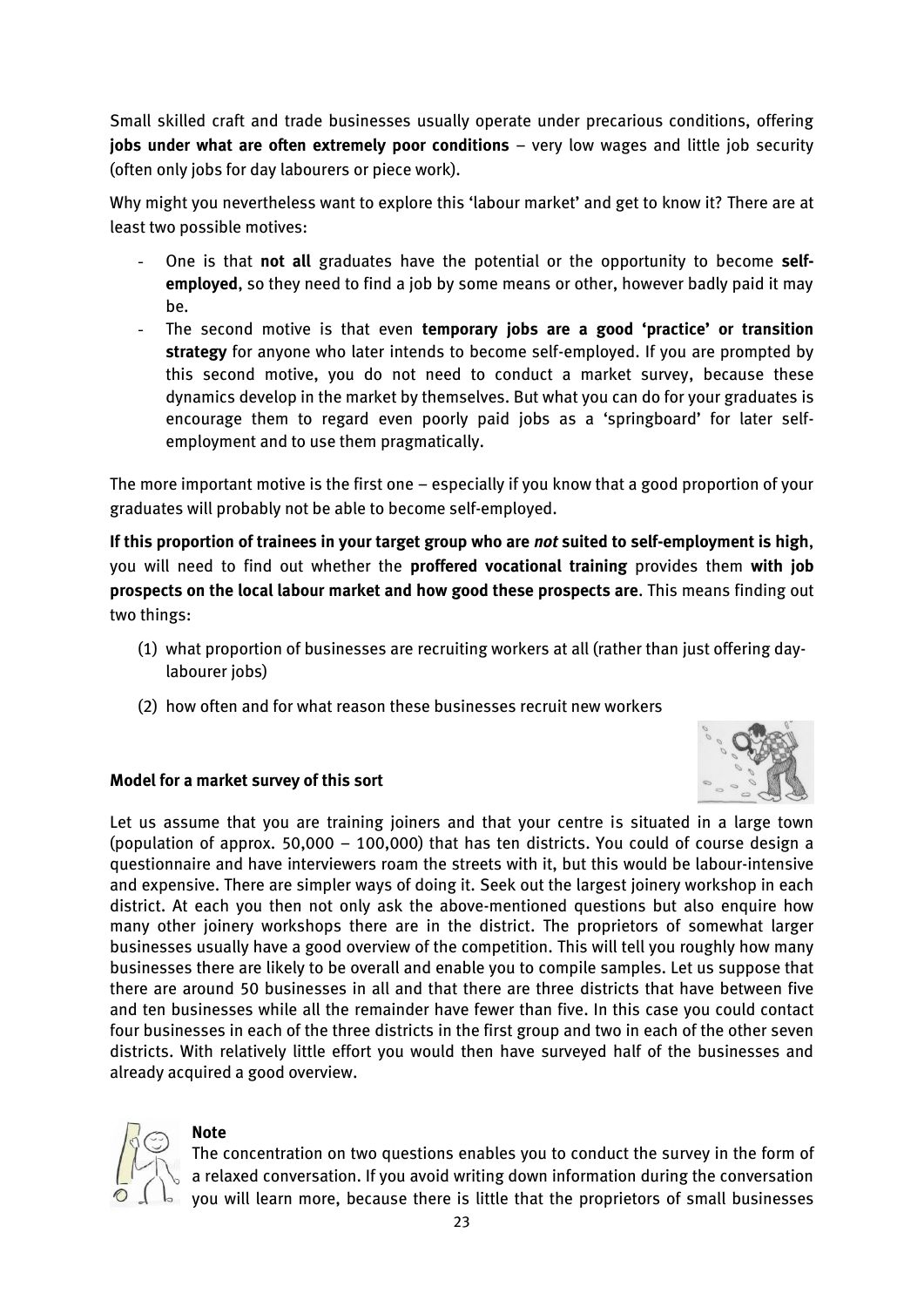fear more than covert state control, which they often suspect of being behind such questioning.

You can draw important conclusions from the details in the second question – whether the businesses are recruiting because the business is growing or because workers are leaving. If the business is recruiting because it is growing, that says something about future prospects and indicates that these businesses are well worth considering as employers. If the demand for workers is the result of rotation – that is, it arises only because workers keep leaving the business – this may be of relatively minor significance with regard to temporary employment for your graduates but it means that there is not necessarily a prospect of long-term jobs.

The fact that in this example around half the existing businesses were questioned does not mean that this figure is a benchmark for surveys: what is feasible in a small place or medium-sized town is not necessarily appropriate in a city. You do not need to tour half the city to obtain robust results. The two rules of thumb below may help.

Rule of thumb 1: The more familiar you are with the market activity or the more experienced you are in dealing with market surveys, the smaller the number of businesses you will need to contact, because you will get a feel for the validity of the information relatively quickly. If you have less experience or if you deploy interviewers, then  $-$  depending on the context  $-$  you may need to target a somewhat larger number of businesses (at least ten), as in the above example.

Rule of thumb 2: When you start to encounter repetitions in the responses to the questions you put to businesses, this indicates that the information is probably representative.

# <span id="page-23-0"></span>**Tool 5: A market survey in the informal sector of job prospects for girls in 'men's jobs'**

If your vocational training centre has trained only boys as joiners, motor mechanics, electricians or metalworkers but you are wondering whether it would also be possible to train girls – or if some girls have specifically enquired about this – you can add this **gender component** to a survey like that in Tool 4 if you are conducting such a survey anyway for existing vocational training courses.

If there is a certain level of interest both on your part and from girls, you could also conduct a *separate* gender-oriented survey.

#### **Model for a market survey of this sort**



In this case it would make sense to assemble a small group of business

proprietors in various 'male' trades for a sample survey. You will probably frequently encounter surprise, caution and doubtful shaking of the head, because the majority of occupations in the skilled crafts and trades are still unequivocally male domains and are regarded as such. But there are sometimes also surprises, as the following example shows.

The main questions that need to be asked aim to discover (I) the *main reasons* why crafts- and tradespeople and business proprietors do *not* believe that girls can do good work and be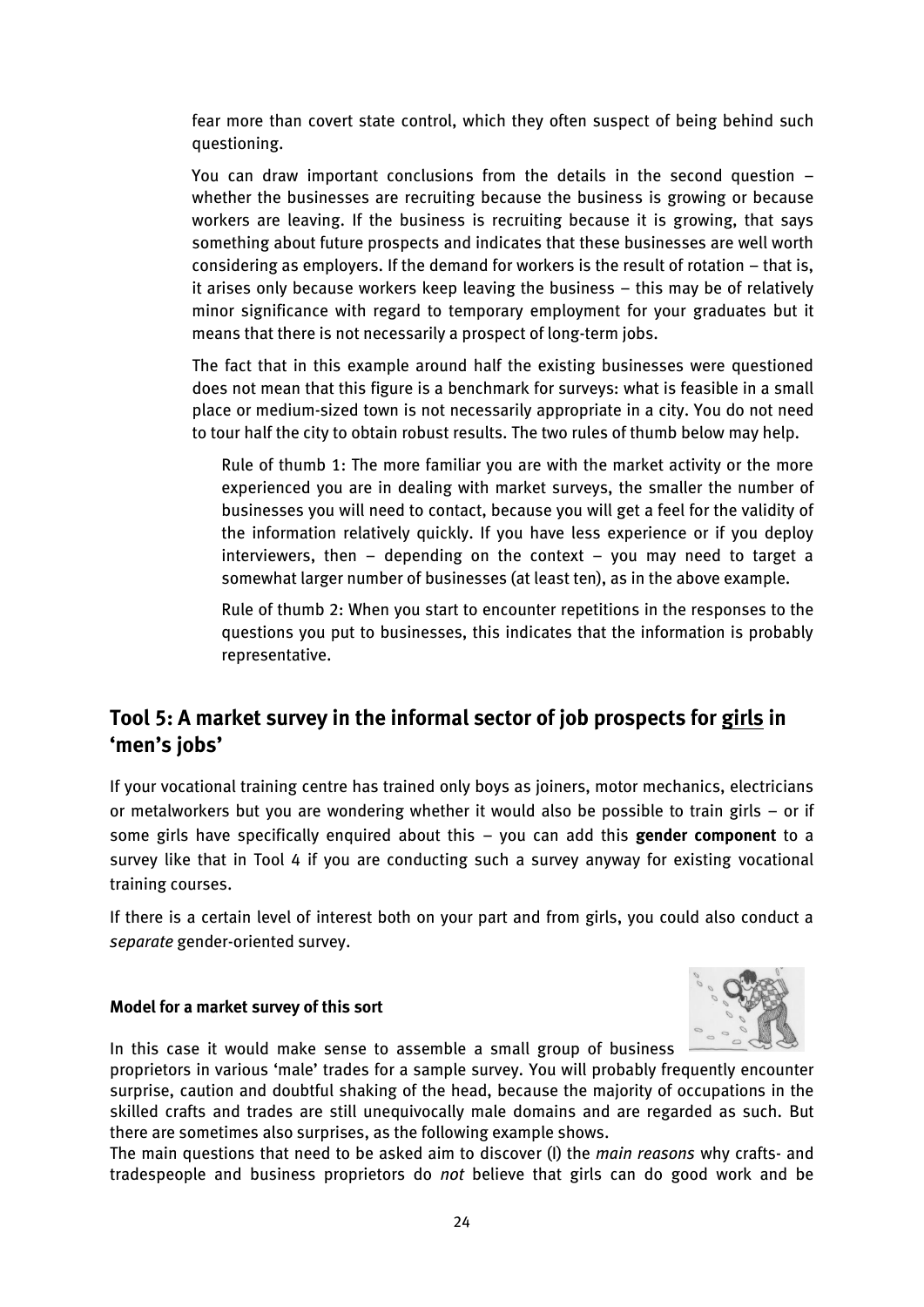successful in the craft or trade in question, and (II) whether there are business proprietors who would employ girls.

Even a survey conducted in such an unstructured and informal way can yield important information: you can find out which 'male' trades would most easily accommodate girls, you can get to know individual business proprietors who would be prepared to take on girls, and you can discover what stereotypes would need to be worked on (e.g. through your school's public relations work) in order to pave the way for girls in male-dominated trades.

#### **Example: A vocational training centre 'discovers' girls in male occupations**

A vocational training centre in a medium-sized town in Benin wanted to train girls in 'male' occupations. A study conducted by external advisors was designed to find out what girls thought of this and whether skilled craft and trade businesses would employ girls at all. To the great surprise of the two investigators, they discovered that in each of the skilled crafts and trades considered – automotive mechanics, metalworking, joinery, electronics – there were already girls who had completed a workplace-based apprenticeship on their own initiative. They were even more surprised to find that the master craftsmen who had trained these girls (and then often retained them) welcomed the prospect of training girls in these crafts and trades.

All of them had overcome their original prejudices and attested that the girls often actually worked better and more thoroughly than the boys.



# **Note**

A study of whether girls might find entry into 'male' occupations only makes sense if there are *indicators* that girls are interested in working in these areas. This will vary widely depending on the milieu and country. In many countries girls are not interested in such occupations.

However, this sometimes changes very suddenly – as examples from Rwanda and the DR Congo have shown – if female trainers (role models) are working in the 'male' occupations.

# <span id="page-24-0"></span>**Tool 6: A market survey of the employment prospects of graduates, especially with regard to self-employment**

This market analysis is one of the more challenging tools to use, but you as a vocational training centre will be able to manage it.

The initial situation is typical of many regions in that the majority of graduates will end up being self-employed. Why is a market survey useful or necessary in this situation?

**A market analysis is useful in this situation if you want to check whether a current vocational training programme matches the demand or if you are considering offering a particular new vocational training course.**

The **core question** in both cases will be: **is the occupation in question likely to be financially viable for the graduates**?

Many vocational training centres are of the opinion that a joiner or welder is 'always needed' in the market. There are centres in small towns that have been training joiners and welders with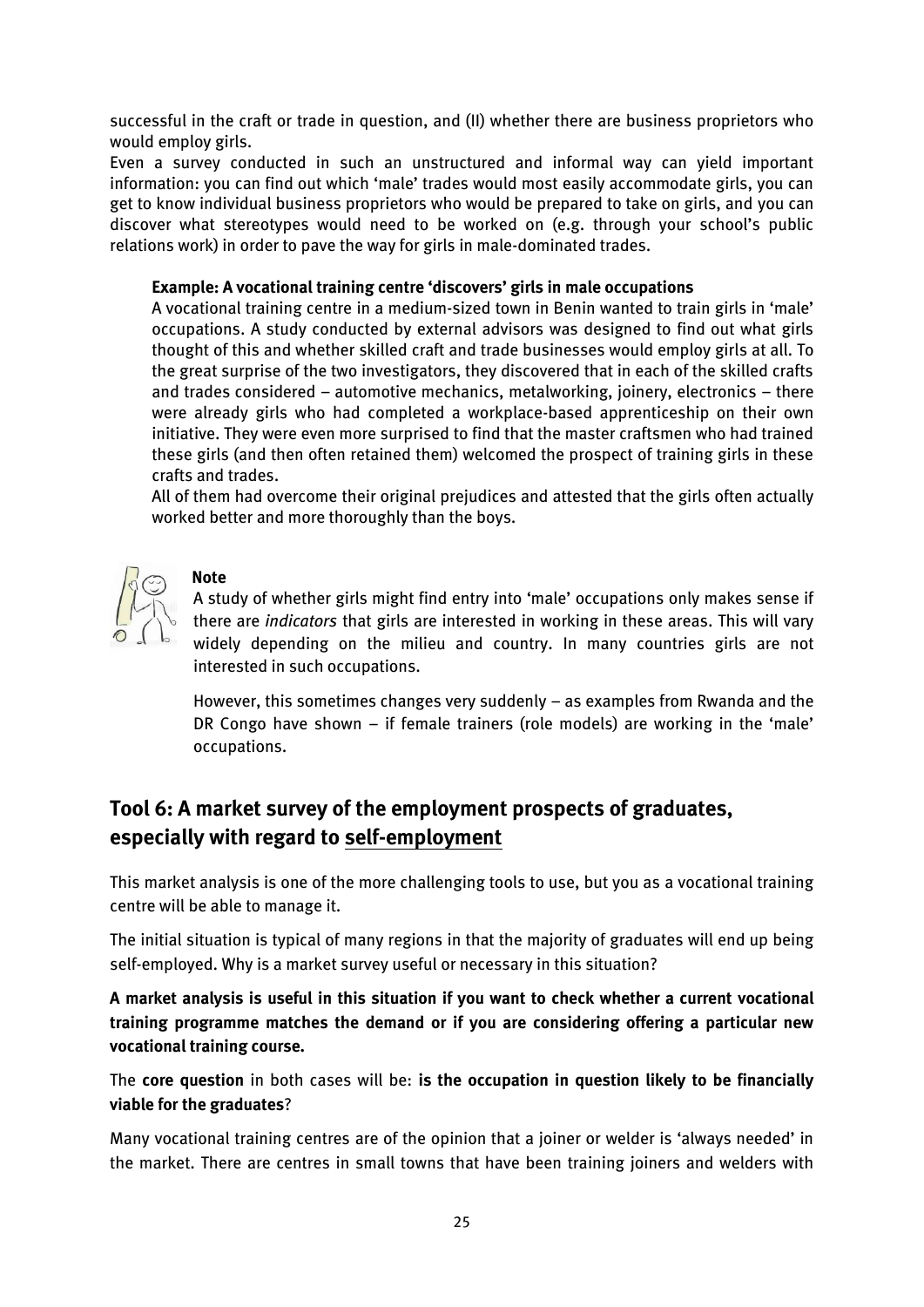stoic resolution for more than 50 years. They don't ask what happens to those who have been trained.

Of course at first glance it seems obvious that there are occupations that are 'always needed', but *how lucrative these occupations are – or perhaps no longer are – for practitioners* can make a big difference.

In terms of crafts- and tradespeople, any market is like a big cake, against which are set a certain number of consumers. The consumers' expenditure on the products and services on offer represents the revenue of the crafts- and tradespeople.

If the number of consumers and their purchasing power remains roughly constant, this means that **the more people there are practising a craft or trade, the smaller the share of the cake that each will have**, as the diagrams show.



A small number of players in the A larger number of players Many players in the same craft same craft or trade or trade or trade or trade or trade or trade or trade or trade





This means that a vocational training centre can of course carry on turning out joiners, welders or dressmakers for ever, but **what life prospects** are they being given if at some point the market is going to be saturated?

**How can you tell whether a particular skilled craft of trade in your setting is still sufficiently lucrative for your graduates and what other opportunities there might perhaps be?** Depending on the setting, this may be relatively simple or require a multi-stage approach.

#### **Tool 6a Example of a simple procedure**



You are the director of a centre or organisation in a small town and you want to provide vocational training to single mothers so that they can feed themselves and their children. You know that these women will not leave the town to work elsewhere – that is, all those you train will stay in the town. You are wondering whether you should continue to train women in tailoring as you have done in the past or whether it would be better to train them in hairdressing, which you think might bring in more money. Your town is not big and in a couple of hours you can tour it with an eye on these two types of trade. When you do this you notice that most of the hairdressing salons are very busy; in the tailoring workshops, by contrast, there is often no one but the proprietress herself and there is also not much fabric hanging up as there would be if the shop had a lot of customers. You repeat this tour a couple of times on different days and at different times and observe that the picture does not change significantly. To be quite sure, you call in at some of the workshops and salons and chat to the proprietresses about their work. The seamstresses that you trained yourself in the past are questioned in more detail. Because these women know you, they give frank and honest answers (which is important when it comes to questions about income – an issue on which strangers may not always tell you the truth). In the end you discover that your hunch was right and that the women's income from tailoring would be small, while hairdressing is flourishing.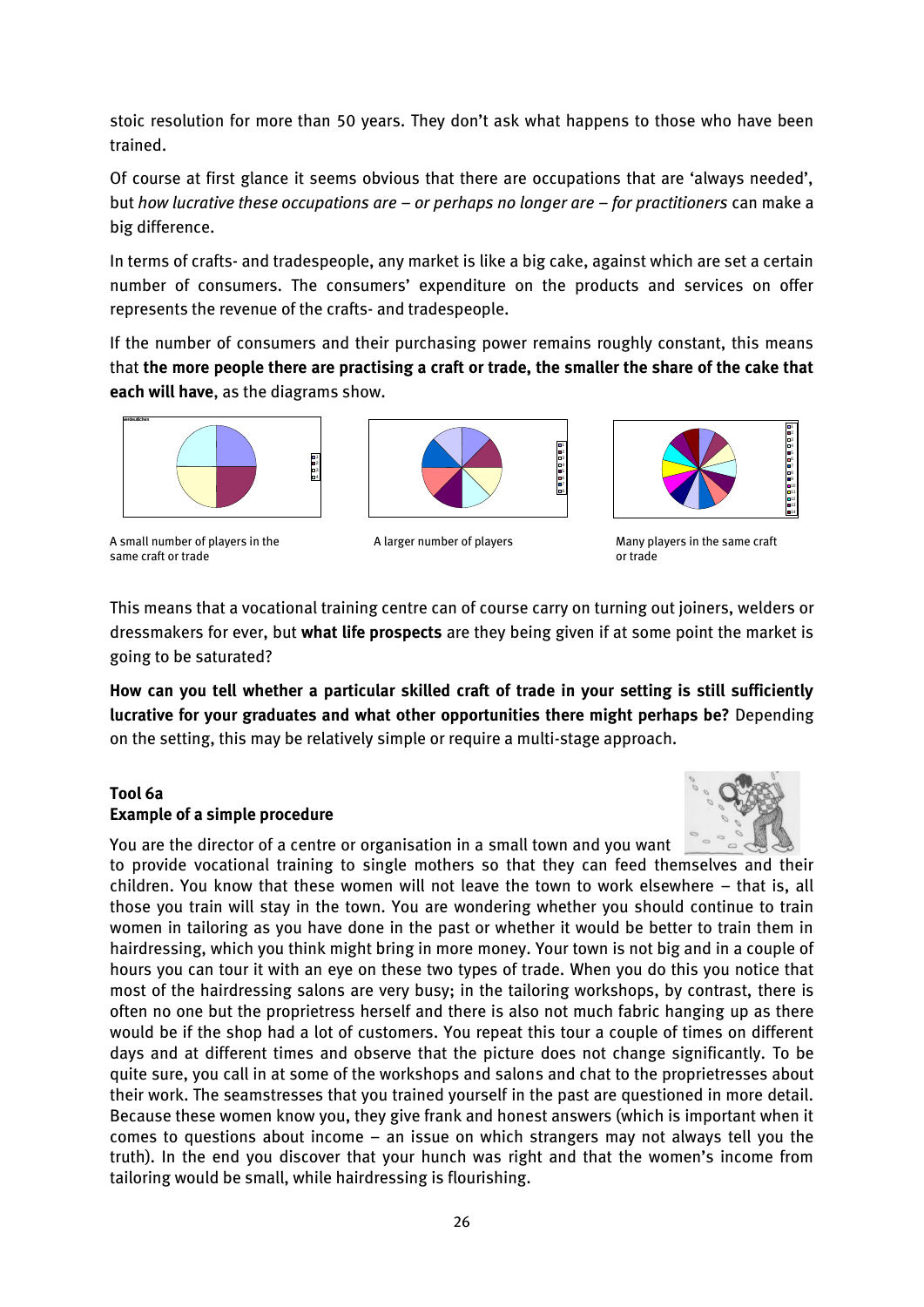Obviously an approach of this sort is only possible if it is easy to get an overall view of the market in question.

Things will be different if you are in a city. There you will need to use a multi-stage and methodologically more sophisticated method of obtaining and checking information.

#### **Tool 6b Example of a multi-stage procedure in a complex setting**



Let us assume that your vocational training centre is in a relatively poor

township of a big city, or in a slum. Your target group is marginalised young people from this setting and in this case you want to find out whether existing vocational training in electrics should be continued or whether it would be better to switch to refrigeration.

You start by looking at the existing vocational training course and consult your former trainees, nearly all of whom are or were self-employed: many have clearly abandoned their line of work because they did not have enough to do. Those who are still working tell you that they find very little work in their township because most people prefer to call in self-made electricians who carry out repairs and installations very cheaply. But sometimes your former trainees go into the city to look for work, and there they are asked whether they install alarm systems or whether they are familiar with industrial electrical systems. However, they have not been trained in these areas.

You make a small interim assessment. After this initial survey it seems to you that there is little point in continuing to pursue electrics as a prospective occupation to be practised in the young people's immediate environment. You now consider whether you should instead offer a more modern specialisation in alarm systems or industrial electrical systems. However, it seems to you that the market for alarm systems is still very small, because alarms are only installed by rich households and your graduates, working as self-employed electricians, would not be able to sustain their position when dealing with this social class. Furthermore, you do not have the equipment needed to provide vocational training in industrial electrical systems, especially as demand in this field increasingly involves the maintenance of electronically controlled machines.

You now turn to the idea of refrigeration technology. You know that very few people in your poor township would require the services of a refrigeration technician. If you offer vocational training in this field, your graduates will have to be prepared to work in the city centre or in the industrial quarter, which involves long journeys to work and hence considerable expenditure on transport. You now ask your prospective trainees whether they would be willing to move away from their familiar environment for work. A few say that they would go anywhere, even if it meant sleeping in the workplace warehouse, but the majority tell you that they would only do self-employed work near where they live but that they would also accept a job in the city if it were sufficiently well paid so that the transport costs did not eat up all their wages.

You decide to pursue your idea of refrigeration technology and you commission two of your staff to ask around in the city. You have come up with a dual strategy for them. One of their tasks is to visit various workshops (which will be easily spotted by the refrigerators on the street) and talk to the proprietors about the nature and scope of their work. Their other task is to stand outside supermarkets and ask customers how quickly they can get hold of a refrigeration technician when their refrigerator breaks down or their air conditioning is no longer working; they will also ask how satisfied people are with these services.

After a while your staff have collected enough information and they report that the majority of the refrigeration technicians they consulted are not responding to requests to repair refrigerators or service domestic air conditioning units: in recent years there has been an increase in maintenance orders from industrial companies and they prefer these companies as customers because they are financially stronger. This information is roughly in line with what your staff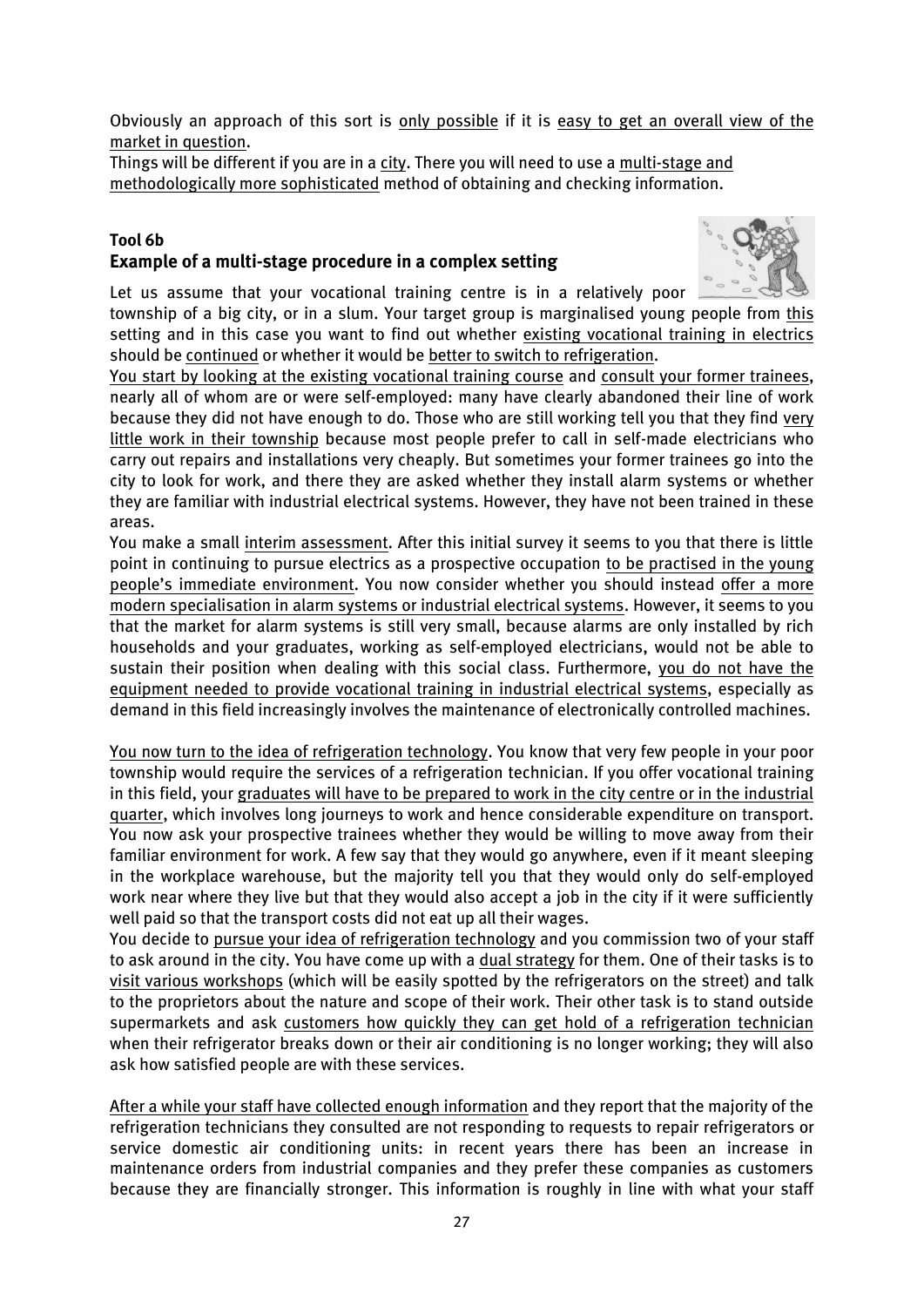found out from consumers, most of whom said that they were satisfied with the quality of the service they received – if they could get hold of anyone in the first place. Sometimes they had to wait for two or three days and in the heat that was not very pleasant.

It therefore looks as though there would be a need for this service on the market and a demand that is not being adequately satisfied. You do a little research into how many vocational training centres in the city offer training in refrigeration technology and are surprised to discover that there are only three. The decision seems to be becoming clearer.

You now ask yourself whether your graduates would be able to set themselves up as selfemployed people in the city. But you quickly rule that out, because your prospective trainees have already stated that they could not imagine doing that. You also know that becoming selfemployed would require not only the necessary capital but also the skills needed to run a small business, which only a few members of your specific target group would have. You rethink your approach and wonder whether you should consider the labour market in the city as an alternative to the self-employment in the township that you have focused on so far. You therefore send your staff out again with instructions to visit workshops in the city and enquire specifically whether they would employ workers and roughly what they would pay them. This further survey reveals that the workshops in the city are indeed looking for workers and that wages are reasonable.

Your decision is therefore made. In order to focus in even more detail on job prospects for future graduates, you send your staff out a third time. They are instructed to discover or negotiate two things. First of all, they are to ask whether the businesses in the city would be prepared to offer practical placements for your trainees (you know that this often leads to the trainees later being taken on). The second question is one that only occurred to you at the end: how would it be if in future you also offered vocational training to girls? Would refrigeration technology be suitable for them? Would businesses actually take on girls?

Your staff come back with the information that almost all businesses are prepared to offer practical placements, although some of the smaller businesses wanted to be paid for this. In response to the question about girls in this job, about a third of the proprietors were hesitant but the others stated that they would be prepared to give it a go. In one workshop the proprietor told you that he had once actually employed a girl who had learned the trade in a neighbouring country. He had been highly surprised to find that she was actually better than many of his male workers.



### **Summary of the methodology for more complex market surveys**

If a market analysis is needed in a setting in which it is not easy to obtain an overall view, a multi-stage procedure is required. This not only involves a variety of stakeholders but must often also be conducted in several stages.

o **Your own target group** is an important source of information in two respects:

former trainees: for information on the market situation (demand, customers, sales, competition)

trainees: for information on the compatibility of their ideas, wishes and skills with the market in question

o **Practitioners** of the skilled craft or trade in question are a key source of information in many respects:

as potential employers: for information on job prospects, work placements and other forms of cooperation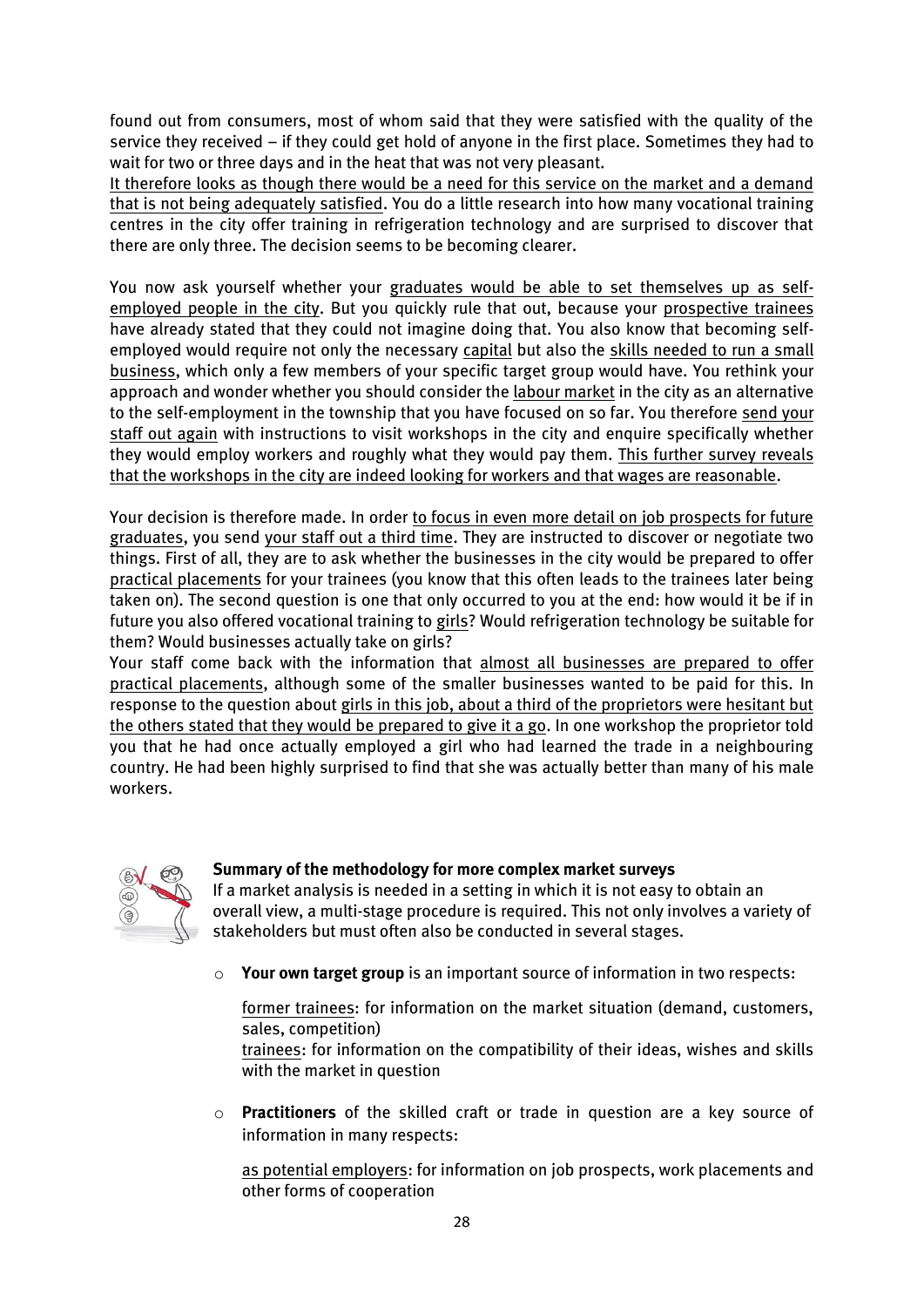as providers of information on the market situation (with regard to the future self-employment of graduates): to discover what consumer demand is like, how much competition there is and how profitable the particular skilled craft or trade is

o **Consumers** are an important source of information that can be used to doublecheck information from other sources (on the availability and quality of services), to identify both purchasing power and other needs, and to compare markets in geographical terms (certain skilled crafts and trades may be available in one area but not in another)



#### **Note: Women practising skilled crafts and trades may be 'invisible'**

If the aim is to discover whether women may be active in the market in certain occupations, in some sociocultural contexts it is often necessary to look very carefully.

#### **Example: The invisible female shoemakers**

In a survey in the mainly Muslim north of Cameroon, the aim of which was to design new vocational training courses for girls, the female international expert suggested finding a woman who had dared to set herself up in the exclusive male craft of leatherworking. The female local expert in the multi-person team refused to carry out this research, arguing that she had lived in the city for more than 20 years and had never seen a woman in this craft. When the research was eventually conducted, it revealed that a large number of women were engaged in making shoes – but always within the walls of their homes.

# <span id="page-28-0"></span>**A market survey in connection with planning a vocational training project or expanding the vocational training programme**

In the previous sections we have considered how one can find out whether the *existing* vocational training schemes provide job prospects for graduates and whether these jobs are sufficiently lucrative for self-employment to be sustainable. The examples that involved new vocational training courses were cases in which particular options had already been identified as possible 'new' subjects for vocational training.

How do things work if the aim is to launch a **completely new vocational training programme**? If you want to expand **the range of courses** but don't know what subjects to add? What branches of vocational training do you select, which do you decide on and on what criteria do you base your decision?

The final broad tool in this manual therefore shows how you can proceed in order to **select from everything that is going on in the market the areas that are in demand** and are at the same time feasible for you as an vocational training institution, and to do so **with an open mind**.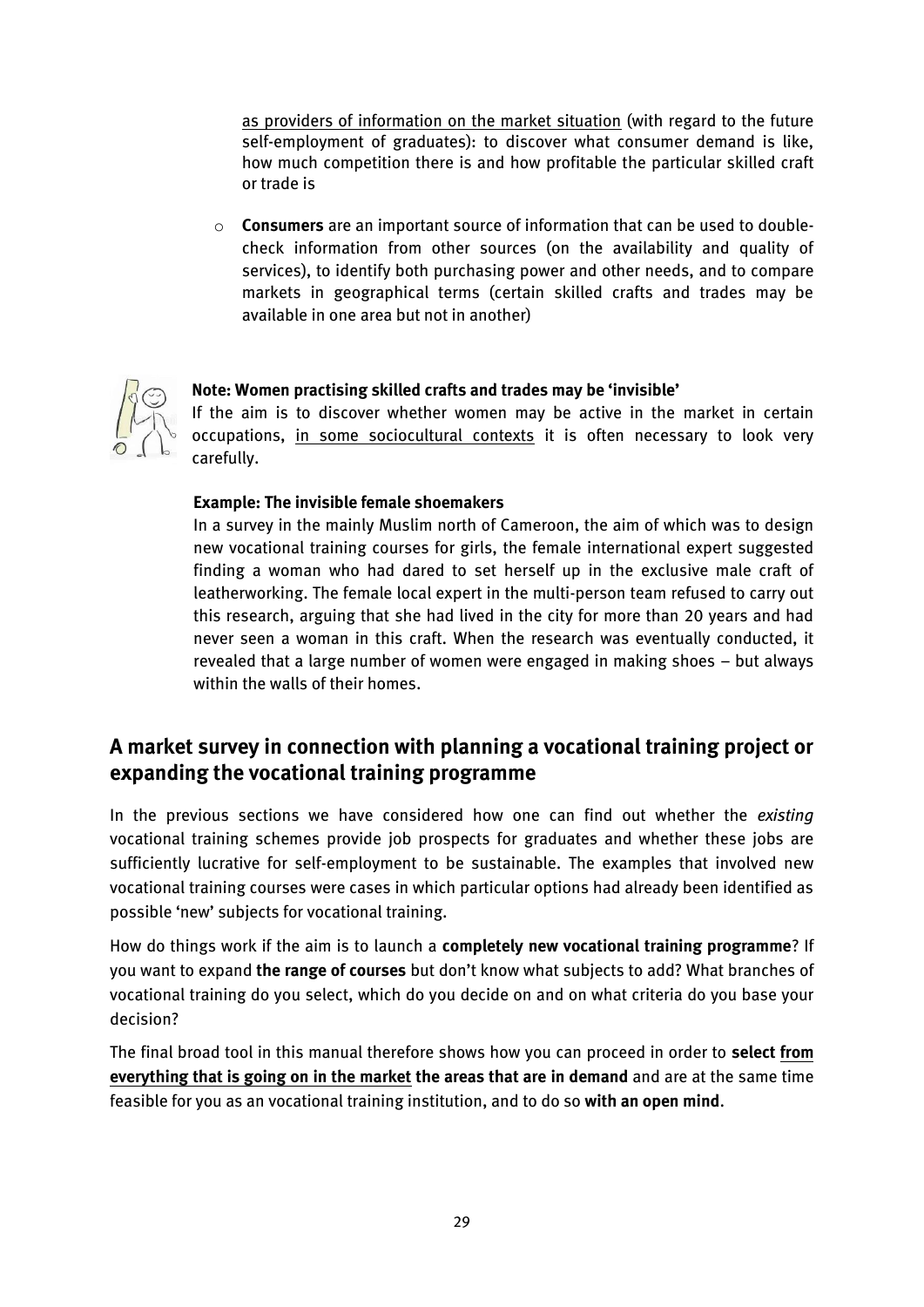# <span id="page-29-0"></span>**Tool 7: Methodology for a market exploration in connection with planning a new vocational training project**

Re-assessing a market in order to determine what job opportunities it offers is a particularly difficult task. It requires:

- good observation ability
- an open mind
- a feel for the market situation
- some knowledge of how the market 'works' (market mechanisms)
- analytical ability that does not always accept the 'obvious'
- the patience to carry out a process systematically in several stages

#### **In a market exploration we want to find out:**

- What are **economic activities** in a particular setting that is yet to be more clearly defined (the setting might be, for example, an entire small town, a large township in a metropolis, or a rural area)
- **what goods, products and services** are being offered
- what **demand** there is for these goods and services or what demand there might be for new and as yet unknown ones.

Once you have this information, you can then start to evaluate it to determine whether you can or should provide vocational training, and if so in what areas.

The most important thing in an exploration of this sort is that you **free yourself from the point of view of a 'provider' of vocational training!**

Having a clear view involves **impartial observation**. As a first step you should register **all the types** of economic activity that you see without immediately categorising or judging them and without straight away assessing whether you could provide vocational training for them. Impartiality also means not immediately pigeonholing certain activities with comments like 'that is a proper job – the other one is just tinkering'.

Even if the ultimate aim of this market survey is to identify the skilled crafts, trades or activities for which you could provide vocational training, this point is the last that you should evaluate when conducting a market exploration.

First you must gather information on the **market situation** and do it as impartially as possible.

The following example of a market survey based on a FICTIONAL market shows you step by step how you can proceed in several stages in order to investigate a new and complex market setting.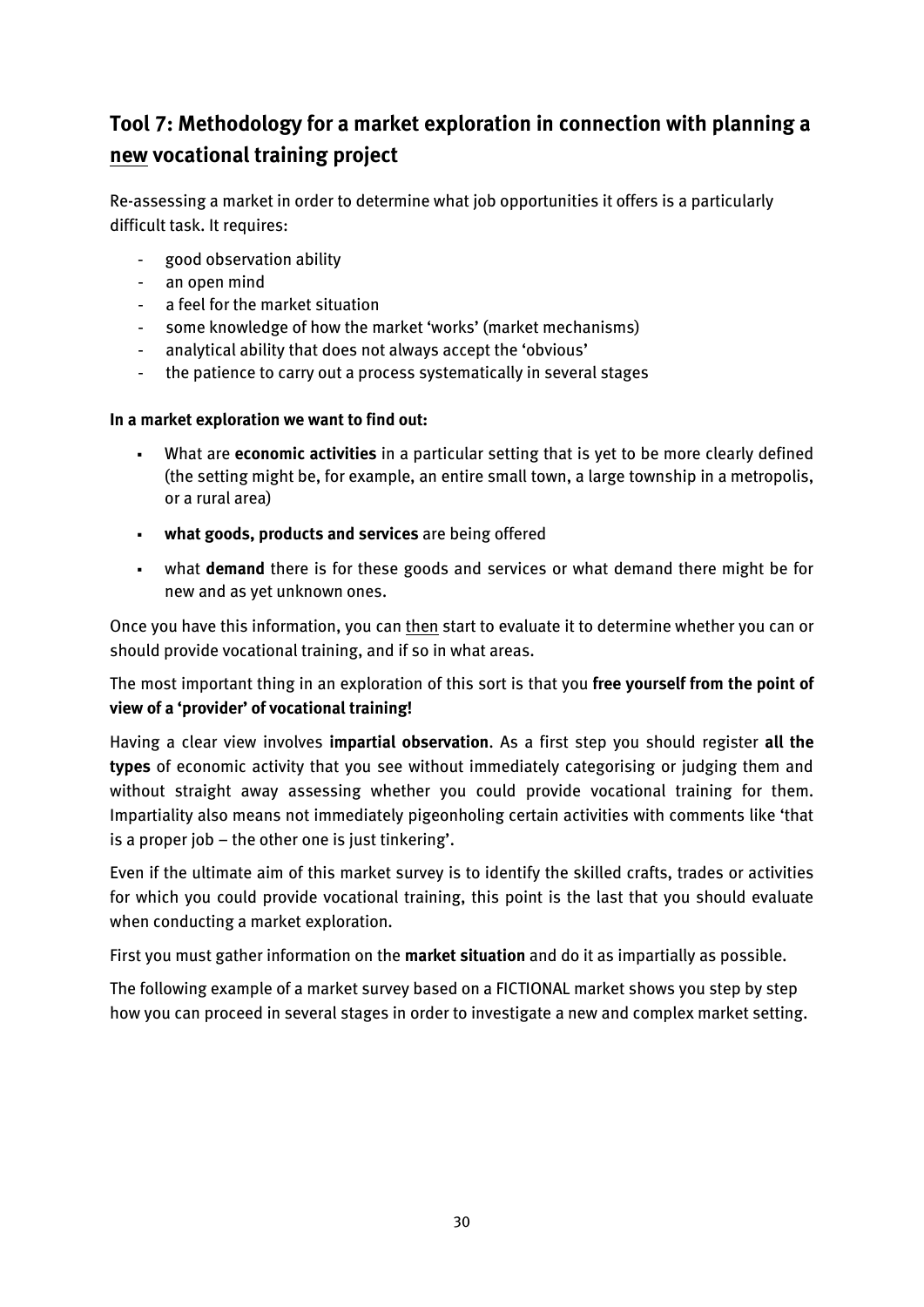



# **An open approach** is essential to **EXPLORATION.**

It is best to forget that you are a trainer or the director of a vocational training centre. Instead, see yourself as a businessman looking for a lucrative field of activity or as a consumer who want to find out what the market can offer him. If you cannot do this, then seek the support of someone who can.

#### **Market exploration is like an expedition into the largely unknown territory of economic activity.**



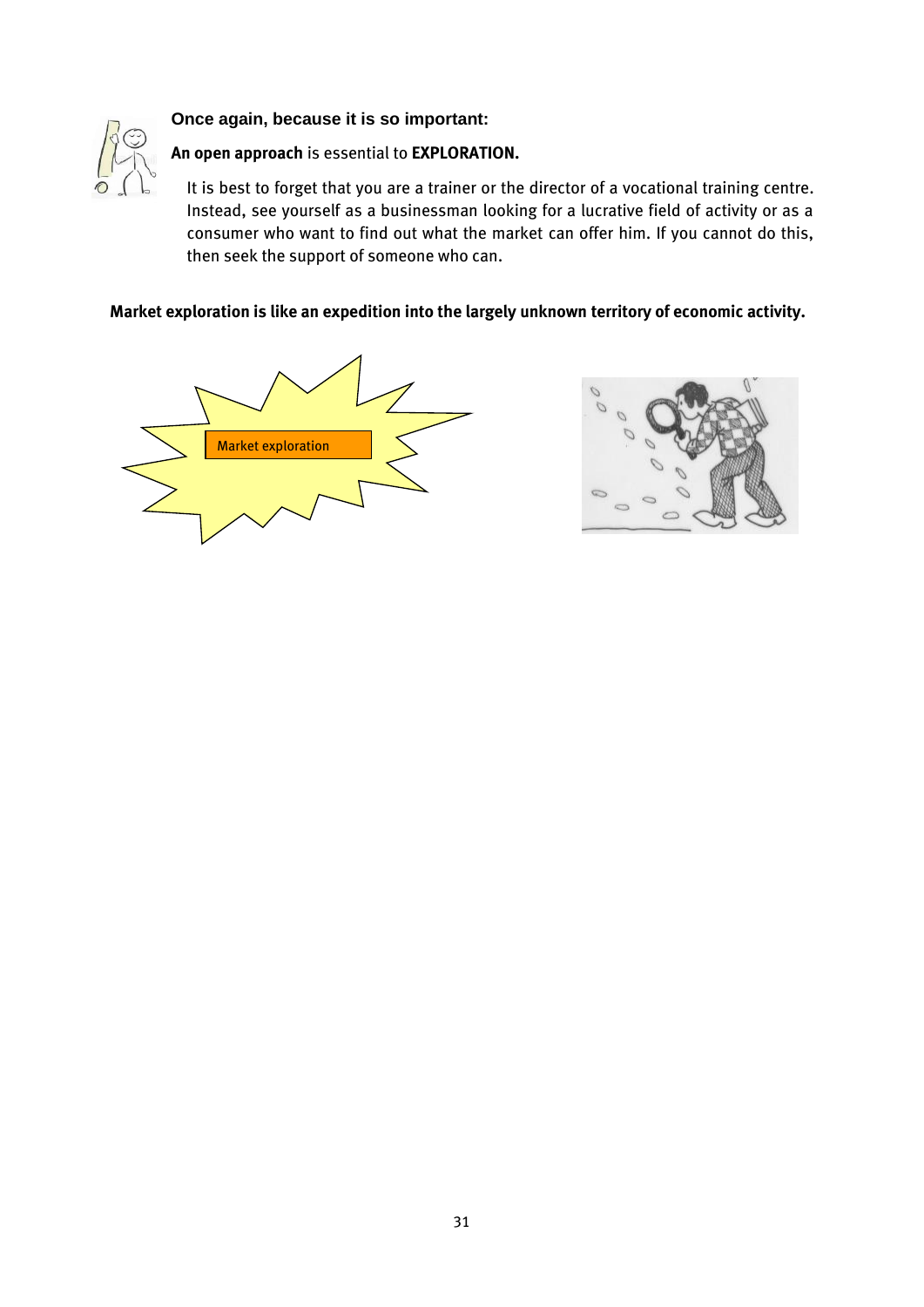# **Example of a broad market survey that you can conduct yourself**

# **A step-by-step visualisation based on a fictional market**

#### **First stage: NEUTRAL observation of ALL economic activity in your town or city**

What activities take place (even if they don't have a specific name)? What is being bought and sold? What services are being offered? Where have new businesses or workshops been set up? Have old ones disappeared? Etc.

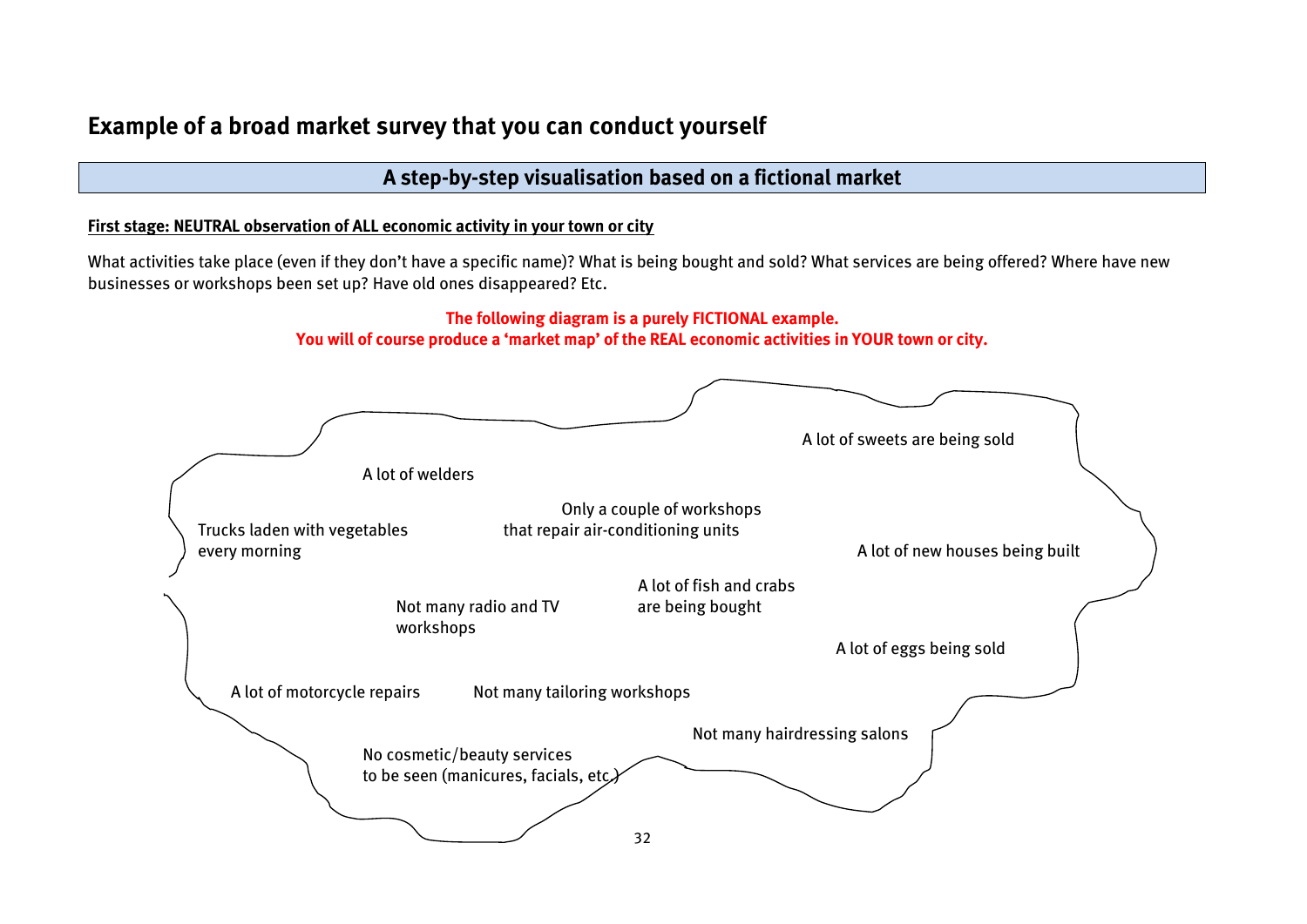#### **Second stage – initial assessment and enquiries**

What activities or areas look lively, active, busy? What looks forward-looking? What could represent business opportunities? What looks less likely to be of interest, because it is less active or less in demand?

In our fictional market you can already answer some of these questions because you have enough knowledge or can quickly collect the necessary information:

- Vegetables are being delivered because no one grows them in the town.
- The construction sector is booming. It so happens that you know the president of the town bricklayers' association: he has often grumbled to you about the fact that as a result of migration from the neighbouring country there are simply too many bricklayers in the town who cannot find work despite the building boom.
- The high consumption of fish and crabs is evidence of high demand, but you know from the media that breeding fish and crabs requires considerable investment. A lot of money is needed to become self-employed in this field.
- Not many tailoring workshops are visible, but you know that a lot of women work as dressmakers at home.

You now ask yourself some questions:

- You have seen a lot of workshops that repair motorbikes, but they don't seem to be very busy. **Does that mean that there are too many workshops?**
- By contrast, things looked quite different for the welders and metalworkers: they were all very busy. **Does this mean that there is more demand in this area than is being met?**
- Why are there so few hairdressing salons? **Is there no demand?**
- What is behind the small number of workshops for air-conditioning systems and radio/television sets? **Are there really so few? Are they not needed? Or have you not seen all of them?**
- No cosmetic/beauty services what does that mean? **Is there no market for them or might that be a new market opportunity?**
- Eggs are being sold everywhere; that indicates that demand is high. **But who are the producers?**
- Similarly with the confectionary. It is being sold everywhere, so is actually being consumed. You know that there are women in the town who make confectionary. **Are there already enough confectionary producers?**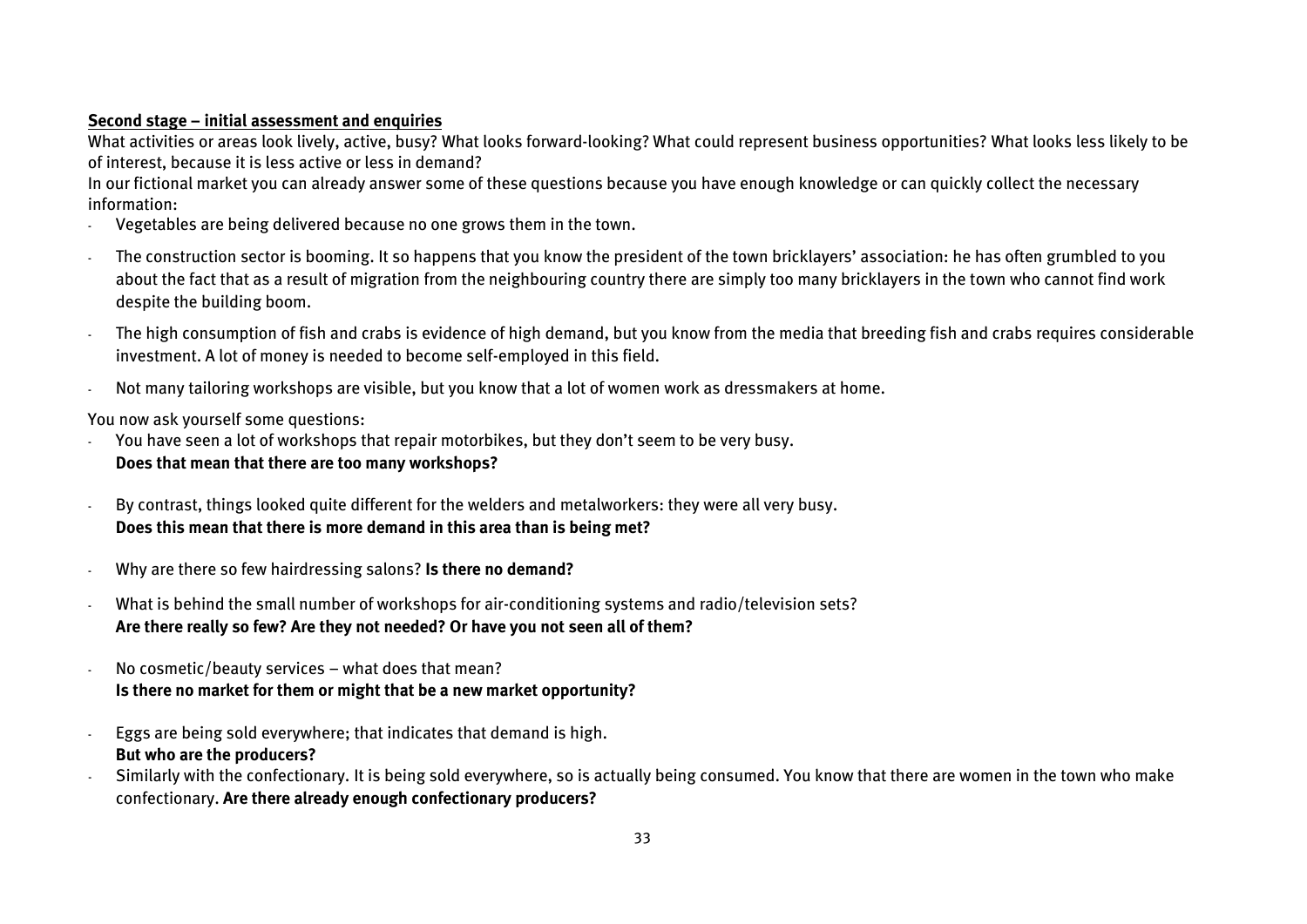**After these initial rough observations and assessments you edit your 'market map' as follows:**

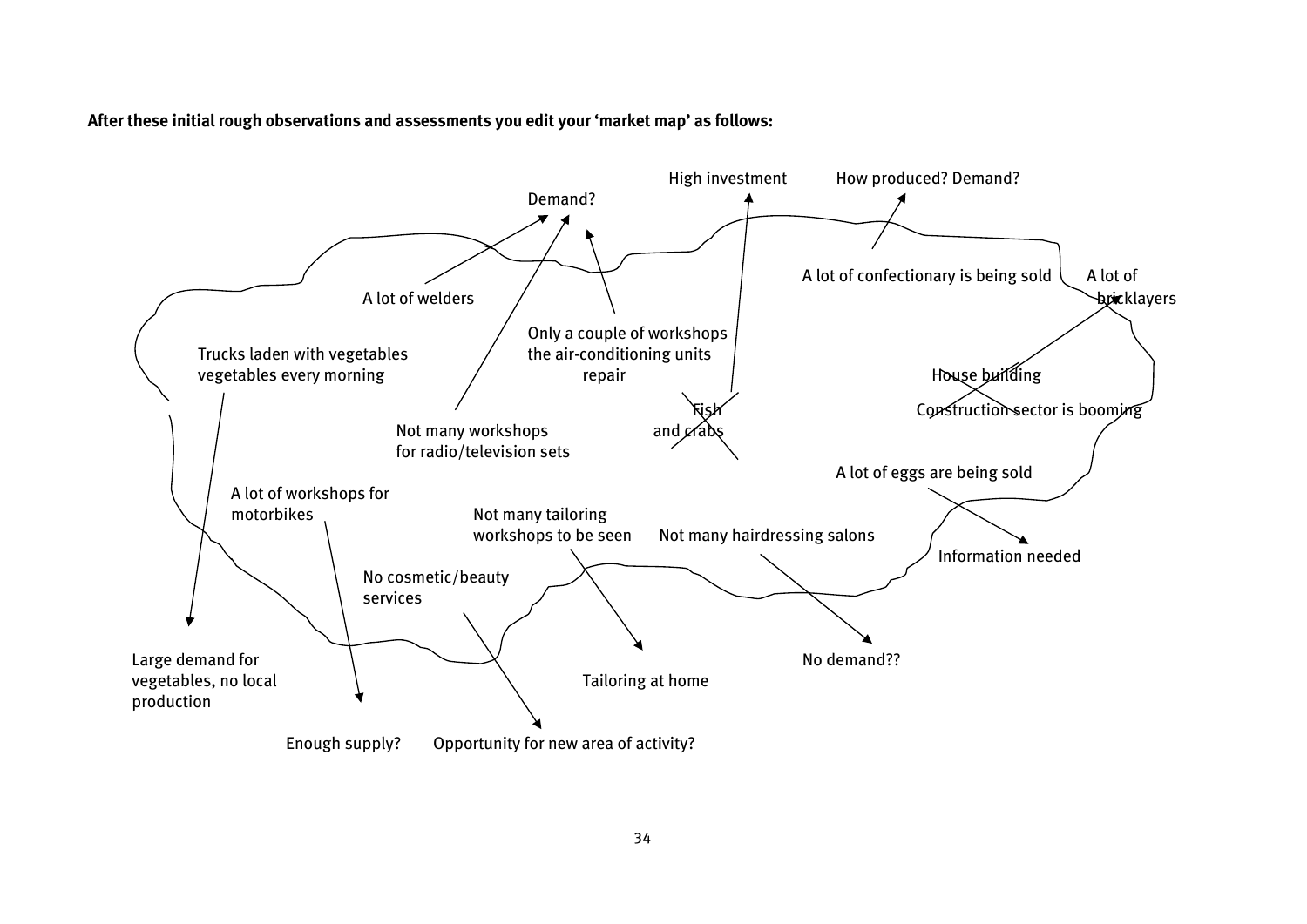#### **Third stage – checking genuine demand**

This is where you **deliberately** check your observations and impressions **in discussions with businesspeople, practitioners of skilled crafts and trades, trade associations or other stakeholders** in order to discover the actual situation with regard to market demand.

You now obtain the following information: it partly answers your questions and partly narrows down your search for information or makes it more concrete:

- The **corporation of motorcycle mechanics** tells you that there are far too many motorcycle mechanics in the town and that **competition** in this trade is therefore very fierce.
- The **shop owners** who sell **eggs** say that demand for eggs is very high and that the local egg producers are unable to **meet this demand**.
- **Traders** report that there used to be large-scale local production of **vegetables** but that 80% of the demand for vegetables is currently met **from other regions**.
- The situation with regard to **confectionary** is similar: **the female producers in the town** make **only two types** of confectionary; everything else comes from other regions.
- Various **tradespeople** in the **metalworking sector** say that despite the large number of welders and metalworkers in the town there is **enough work** for all of them. You have learned from some **builders** that there will be **growing demand** for welders and metalworkers over the next five years because the government is planning an extensive office-building programme.
- After some **more detailed research** you have eventually found out that there are after all **far more radio and television workshops** than there seemed to be. They are simply well **hidden** because the owners are afraid of excessive taxes. From **consumers** you learn that the problem in this trade is not the availability of services but their **quality**.
- **Air-conditioning technicians**, on the other hand, confirm that there are indeed not many workshops, because **demand is not high**. **Builders** added to this information by pointing out that air-conditioning units are often maintained by the companies that sold them as part of their **after-sales** service.
- Your follow-up research into **cosmetic and beauty services** has revealed that some of these services are provided in hairdressing salons. From **conversations with women** you have also learned that **services provided by trained practitioners** would be very much welcomed by a broader range of women.
- Contact with **hairdressing salons** has not revealed much about demand. The few hairdressing salons that exist in the town were busy, but you **were not able to discover** whether or not the **demand is already being met**. It was clear from some **conversations with women** that new fashion trends are emerging. These could be a new source of demand.
- **Tailoring** was not easy to assess. The majority of women do indeed **do this sort of work at home**. Some **dressmakers** that you visited told you that they have 'plenty to do', so the **demand** seems to be there. However, in view of the large number of women working in this trade it is hard to say **what income prospects** tailoring provides.

On the basis of the information that you have obtained, you now exclude two of the trades – motorcycle repair and air-conditioning technology – because they do not appear to offer good prospects of work.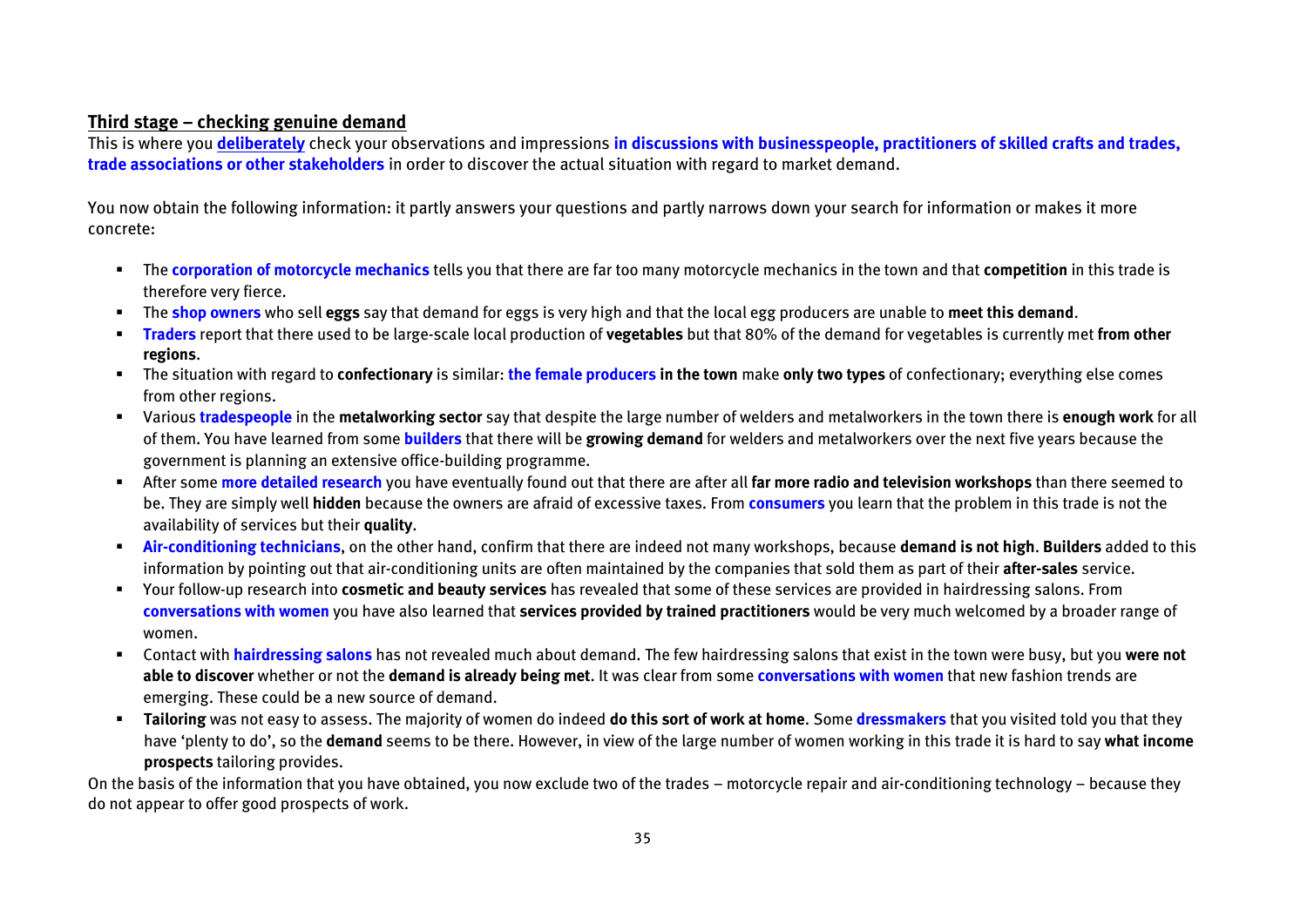Your 'market map' now looks like this:

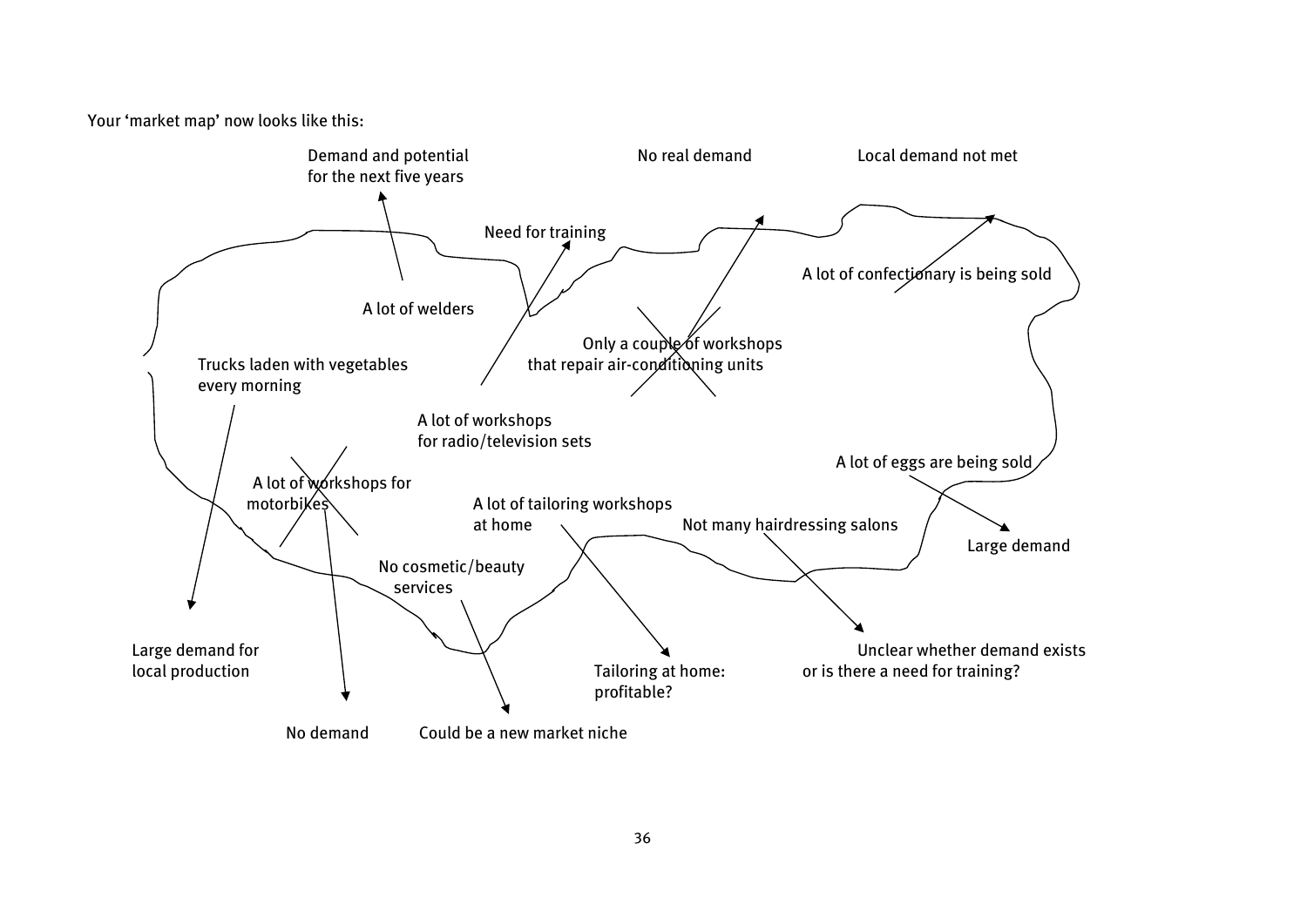Your market survey has now led to the following conclusions: **Demand** for the following trades or production processes is **confirmed**:

- Welding/metalworking
- **•** Vegetable growing
- **Egg production**
- Confectionary manufacture

There is also a specific need for training in radio/television technology.

**However, further research is needed** to answer the following questions on which you have not been able to obtain enough reliable information:

- Might there be a demand for services in the beauty sector?
- Is there unmet demand in the hairdressing trade or only a need for training?
- Tailoring needs to be looked at more closely in order to find out what the situation is with this trade.

### This means that you must investigate the activities/trades of **cosmetics/beauty, hairdressing and tailoring** more thoroughly.

### **This could be approached as follows:**

- Cosmetics/beauty: **More extensive questioning of (potential) consumers**  You ask quite a large number of women about how much they already spend on such products and services, what they would think of such a service and what other needs they have.
- **Hairdressing: More extensive and focused questioning of practitioners** You visit quite a large number of hairdressing salons and focus your enquiries on how busy they are and what hairdressing knowledge/skills they already have.
- Tailoring: **Comparative survey of demand and the profitability of the trade** You need to compare what women are doing at home (How regularly? How many customers? What sort of orders?) with the activities of dressmakers in the town.

### Your results might look like this:

- Cosmetics/beauty: The majority of women **confirm** that **demand** exists.
- Hairdressing: Your enquiries have revealed that the **salons are not as busy as they could be**. So there are already enough salons: the need is for **training**.
- Tailoring: Your thorough research has revealed that the women who do dressmaking at home do not really see it as a business; instead, they regard it as extra income. The few dressmakers in the town who conduct their **trade as a business** told you that they are **barely able to cope with the high level of demand**.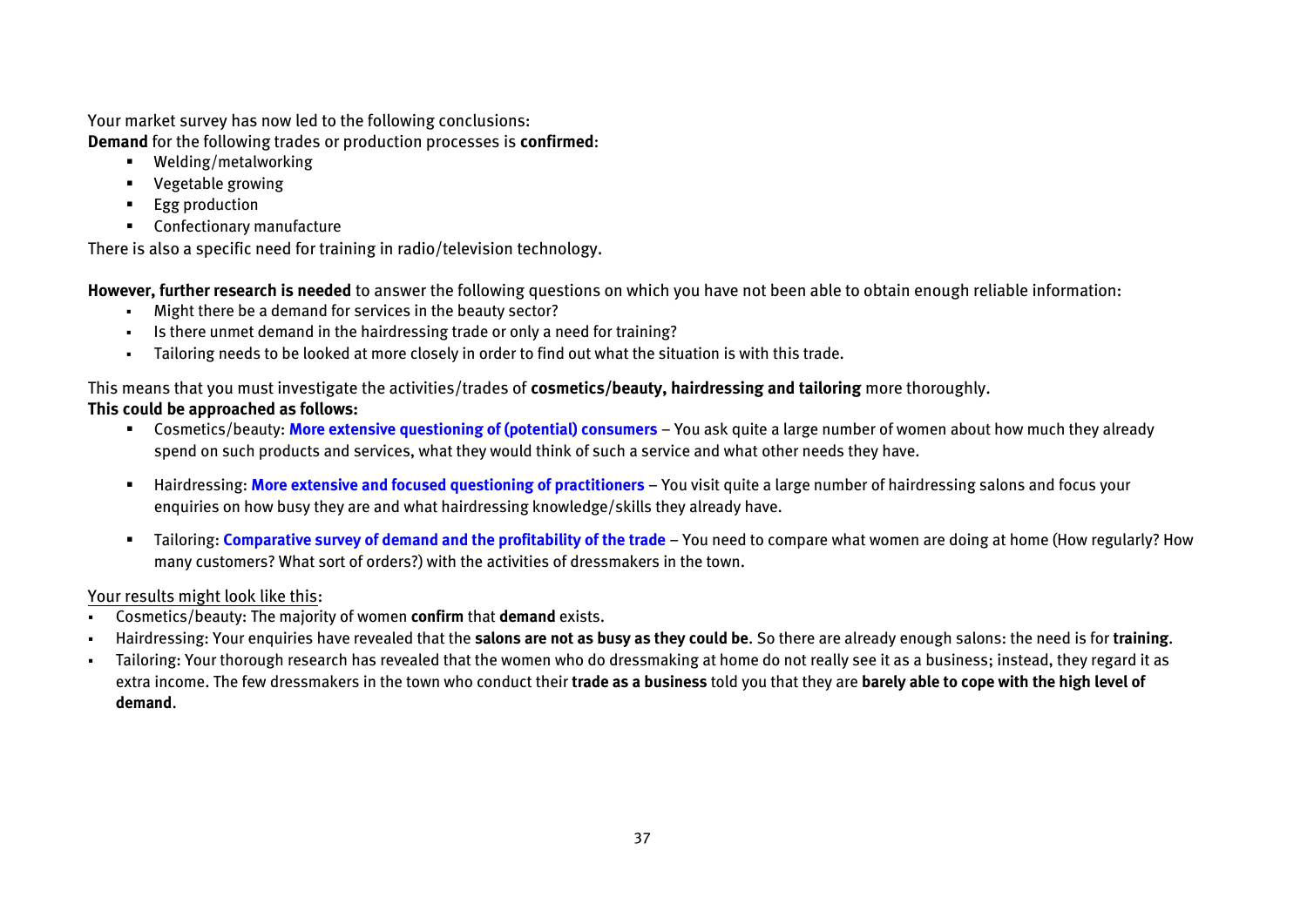The 'market survey' as such is basically now ended because your aim was to find out whether there is any demand. The fourth step that follows is part of the planning phase.

#### **Fourth stage – selection for a vocational training programme**

The task now is to examine the remaining trades and activities to see **whether you in your capacity as a vocational training provider could and would want to provide initial or even further vocational training** in these areas. This involves considering your institution's resources (premises, capital, availability of trainers, etc.) and any relevant state regulations (such as hygiene rules). You also need to review whether in the case of a productive business your future trainees could easily become self-employed.

This check might look like this:

- **Welders and metalworkers:** easy to train. Becoming self-employed requires capital for the welding equipment, but that can be acquired through start-up assistance or through an association. In addition, job prospects appear good. This vocational training is therefore promising and feasible. You add it to the short-list.
- **Vegetable growing** would also be easy to organise, and it would be a form of vocational training that generates income for women. The problem is that growing vegetables needs land and is thus only possible in distant locations on the edge of the city. The distance will in any case be a major problem for proper follow-up of the vocational training. You will have to drop vegetable growing.
- **Egg production** has the same problem as vegetable growing. Furthermore, you have discovered that the investment needed is much higher than you thought. This makes self-employment difficult. From the point of view of vocational training, this activity must also be ruled out.
- **Making confectionary**, on the other hand, is feasible. It requires little capital and can easily be taught. It is a trade of interest to women, who are one of your important target groups. This vocational training is added to the short-list.
- The various **cosmetic/beauty services** can also be easily taught and do not require much capital a promising type of vocational training that is also added to the short-list.
- You also consider **tailoring** to be a possibility since it is a good type ofvocational training for professional self-employment and it leads to a true trade.

**Two trades need further training rather than vocational training:** radio and television technology and hairdressing.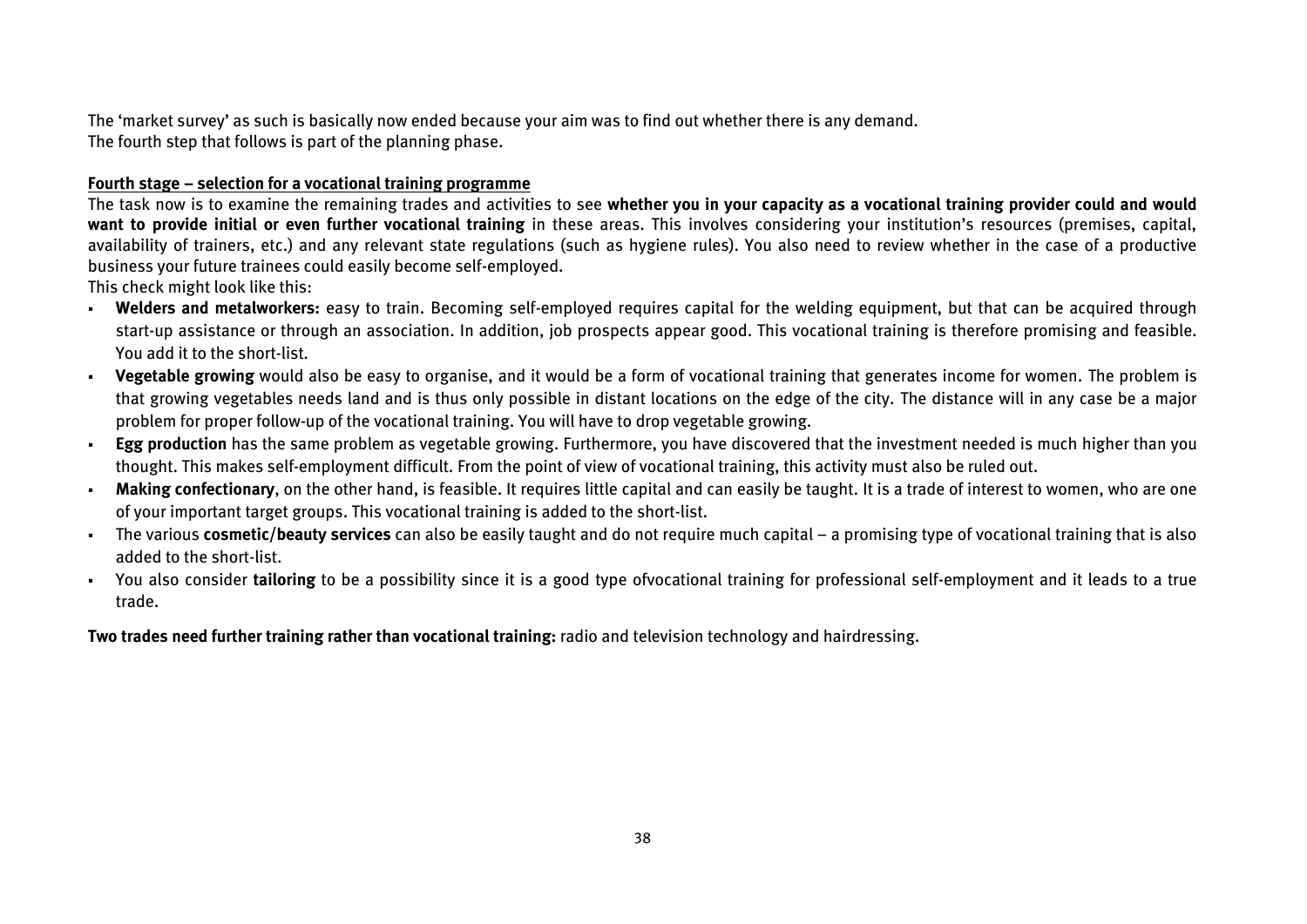With regard to **vocational training**, your 'map' is now smaller:

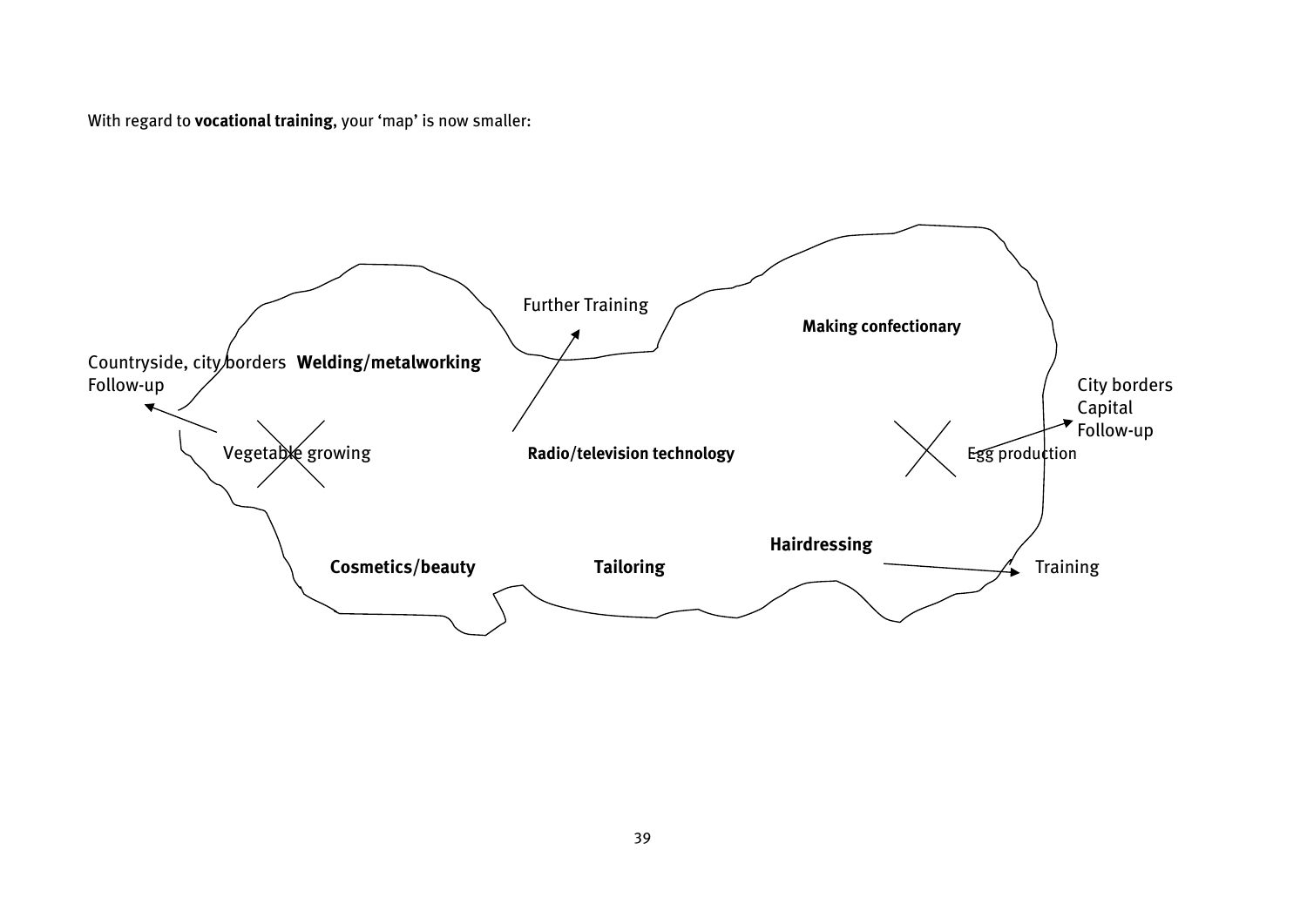#### **The final result of your market survey with regard to vocational training leading to employment**

Having investigated the market to the best of your ability, you have discovered that **four vocational training courses** offer trainees a prospect of **work and income**:

welding/metalworking; making confectionary; cosmetics/beauty services; tailoring

You will offer **two training courses** as **further training** for tradespeople:

radio and television technology; hairdressing

**For various reasons** you may be able to offer **only three and further vocational training courses** and you have to make a final selection, this time **based on your resources and objectives**. Your choice might be based on the following reasoning:

- Welding as the only trade for male trainees
- From the three options for girls/women you will perhaps choose the one that seems to be most profitable (tailoring), the one that is most innovative (cosmetics/beauty) or the one that is easiest to organise (confectionary)
- And finally it occurs to you that you could be progressive and provide high-quality vocational training in radio/television technology for girls instead of providing further training for men in this area.



#### Your selection might finally look like this:

#### **Please note!**

**All these explanations, including the analyses, choices and comments, are PURELY EXAMPLES intended only to better illustrate the methodology and procedure.**

**In terms of trades and activities, the market that you are faced with IN REAL LIFE may be completely different and hence lead to completely different conclusions and decisions.**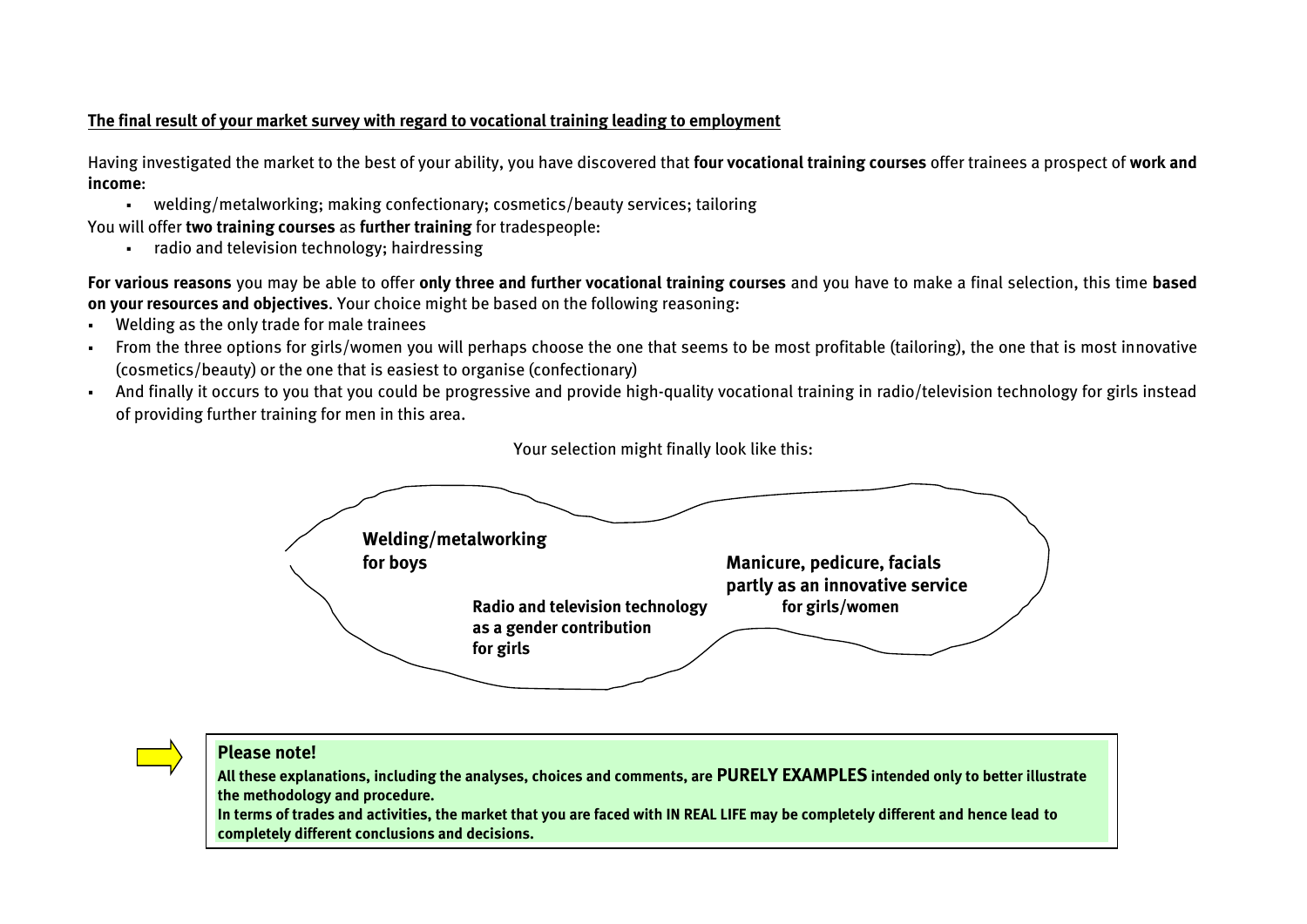# <span id="page-40-0"></span>**Market survey for innovation**

In reality, most vocational training institutions and organisations content themselves with offering classical and well known vocational training courses. Really new courses that have previously been available only occasionally or not at all in the country in question are rare. There are no doubt a number of reasons for this. One such reason is that people and organisations simply get stuck in their ways; another is that course organisers want to be certain that their trainees will find work and in the case of a vocational training course in a completely new field the likelihood of finding work can naturally only be guessed at and rarely guaranteed.

In other words: **being innovative requires courage and a particularly good feel for the market situation – in particular for emerging trends, but also for devising solutions to social problems.**

It is beyond the scope of this manual to explore the full range of innovative possibilities. Nevertheless, two projects have already been described – the example from Cambodia (graphics & design) and the example from the Congo (shipping) – that were not in accordance with standard points of view.

To close this subject, a couple of thoughts on the subject of innovative vocational training courses will now be added. This is partly in view of the fact that this manual is directed at organisations that operate predominantly in the non-formal vocational training sector.

#### **Non-formal vocational training is particularly good at enabling innovation.**

This statement may surprise you, but it is entirely logical. As mentioned above, innovation is initially always a sort of experiment, because demand can only ever be guessed at by using indicators. To a certain extent, therefore, the market must be tested. Formal vocational training systems, however, can rarely afford to conduct such experiments, because they operate on the basis of a fixed structure (teachers, equipment, curriculum) and they are designed to offer vocational training to entire cohorts of young people rather than to small groups that might find work in places such as niche markets. Experimental innovation is rarely possible in such a context. Non-formal vocational training institutions, however, can function as service providers with a limited remit, which means that they can cater for niche needs. They are therefore well placed to offer new products or consider creative ways of solving problems.

# <span id="page-40-1"></span>**Tool 8: Ideas for innovative market surveys**

On account of its creative and proactive nature, innovation relates mainly to self-employed work, or in relation to the formal labour market it may in some circumstances represent an affordance or possibility for action. An innovation must of course always be based on a market requirement as otherwise it would never be successful, but often this need has not yet been expressed in concrete demand but is present only latently, in the form of a wish or need or frequently simply as a problem. The shipping example from the Congo was a latent problem of this sort – a problem that had not been expressed in any concrete demand but that was nevertheless in urgent need of a solution.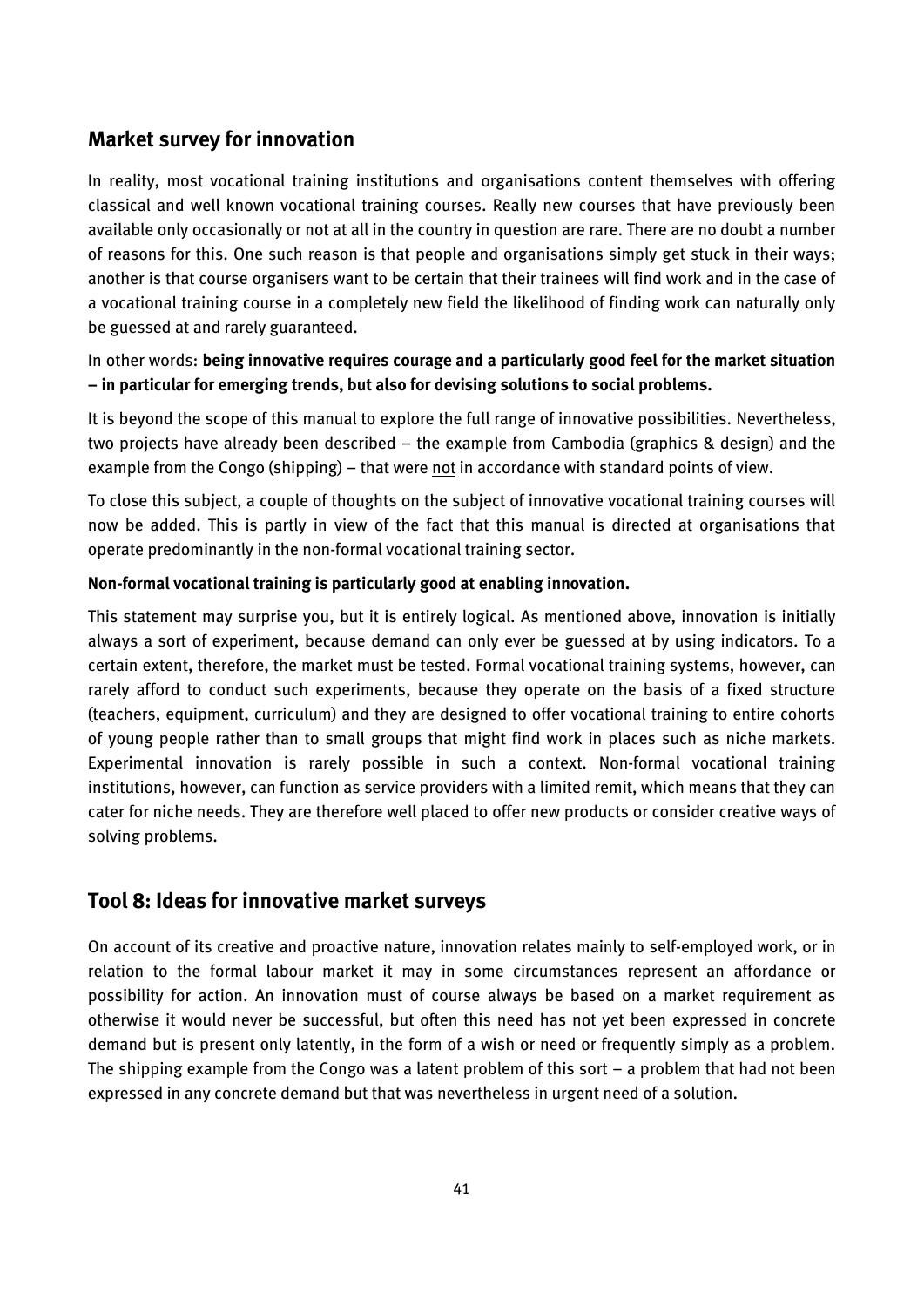#### **The basic requirements for creative, innovation-oriented market research are:**

- the ability to **free oneself from routine thinking about** vocational training and work
- the ability to recognise **trend changes in society** and **trends in new needs**
- the ability to recognise **unsolved social or technical problems** and convert them into **market opportunities for employment**

#### **The 'tool' for innovative market surveys is basically this set of skills.**

In addition there is a skill that you need to possess in connection not with the market survey but with the consequences of this creativity. Lateral thinkers are often laughed at, and that is something you may have to put up with. Innovation and creativity are always about moving into *new territory* that often seems highly unconventional at the outset and thus quickly attracts criticism.

New ideas are of course easiest to realise in cities, because there is naturally greater diversity of supply in cities and consumers there come into closer contact with all sorts of new trends. Sometimes these new trends are 'imported' from Europe by a small upper class. On other occasions new things simply travel from a continent where they are common to another where they are a complete novelty. And then there are also 'innovations' that are not in themselves new but that are 'invented' as a new field of activity for particular target groups.

#### **Some examples and key thoughts on how new needs and innovative fields of activity can be identified.**



In reality new needs and new market opportunities are almost always discovered by people with entrepreneurial flair – in other words more often by entrepreneurs than by schools. But occasionally there are examples of innovation among providers of vocational training.

#### **Thinking outside the box**

In Benin the bishop of a region in the interior of the country was wondering how new occupations could be opened up for girls. He had noticed that there were numerous tailoring workshops but nobody who was trained to repair sewing machines. Because most of the tailoring workshops were in any case owned by women, why not also train girls to carry out the repairs? This gave rise to an innovative vocational training course for girls that also broke down gender stereotypes.

In Uganda, too (Example No. 3 on page 6), the director thought outside the box. He had noticed that in his area people were always looking for bands that could play on festive occasions. He therefore set up an additional vocational training course in music. The trained musicians always had plenty of bookings, providing them with an income that might otherwise – at first glance and especially in a rural setting – seem somewhat unrealistic.

#### **Reversing points of view: an important tool for creativity and innovation**

The following two cases show how the points of view of particular target groups and their handicaps were turned round in order to create 'new' areas of work – one with and one without a link to vocational training.

In many countries transport is a key factor in both economic and domestic life. Transport is closely linked to mobility. In principle this would exclude people with physical disabilities from activities that require mobility. The members of an association of people with disabilities in Goma, in the east of the Democratic Republic of the Congo, saw this quite differently: they hit on the idea of using their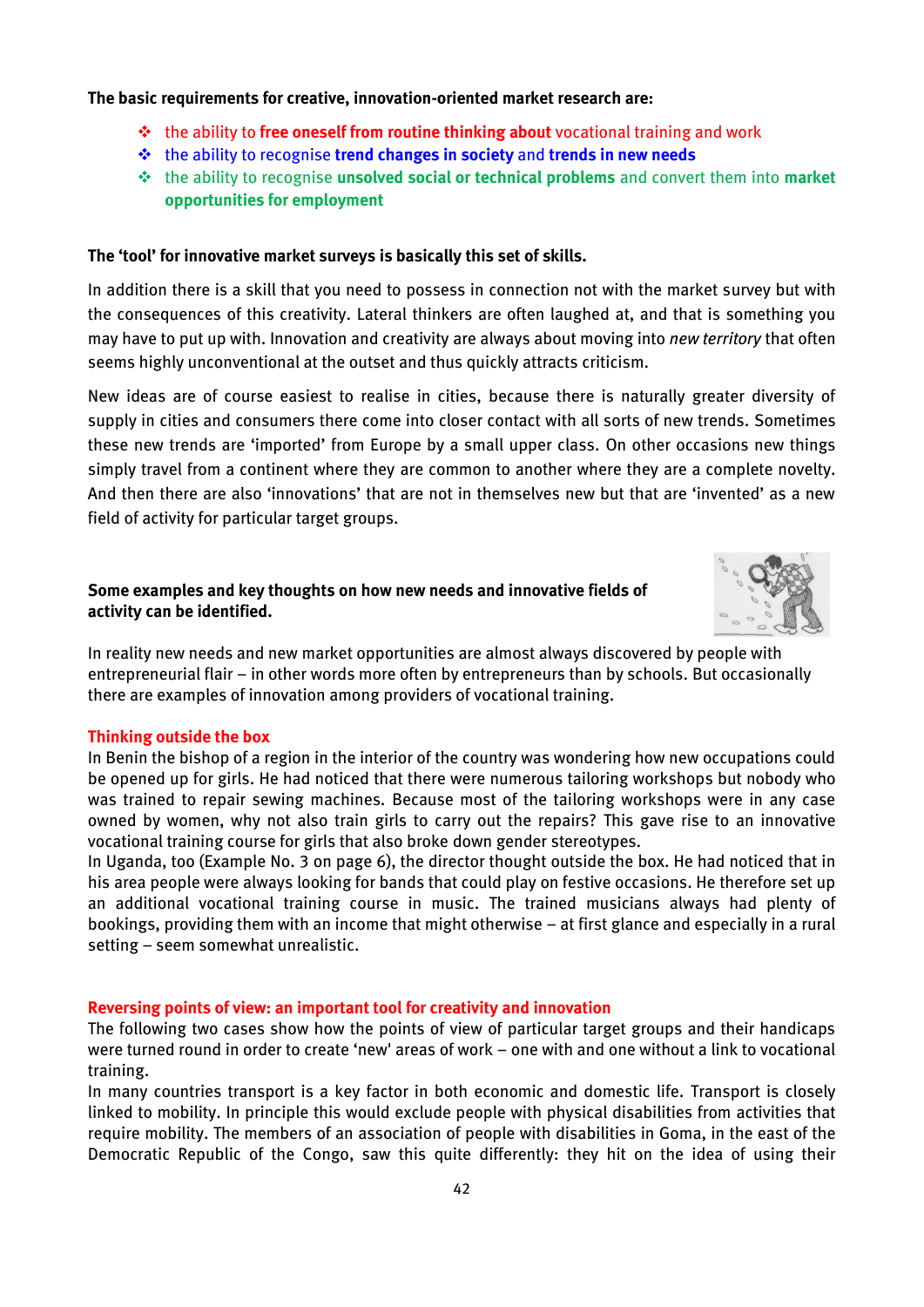wheelchairs as a means of transport, which enabled them to become extremely busy 'micro entrepreneurs'. This example not only demonstrates how points of view can be reversed: it also shows that not all effective forms of work need to be preceded by vocational training.

From Phnom Penh in Cambodia comes another example of a creative link between a 'handicap' and an alternative perspective. An organisation there trained blind people as masseurs – turning a 'handicap' into a 'competence', because tactile skills are particularly well developed in blind people. Customers appreciated this too, with many of them preferring to visit the blind masseurs' salon rather than an alternative.

#### **Taking advantage of new trends in changing times**

There are activities and occupations that are only 'innovations' in a particular country or on a particular continent: elsewhere they may be nothing new at all.

For example, vocational training courses in cosmetics and beauty in Africa traditionally view women as the potential consumers, and the courses often cover only manicures and pedicures. But treatments that promote well-being are becoming popular in the big cities of Africa, and cosmetics and beauty is no longer of interest only to women.

In Abidjan in Côte d'Ivoire a resourceful woman discovered that men were also enquiring about beauty treatments. She opened a salon and now is always fully booked. In Kinshasa in the Democratic

Republic of the Congo a nun is training girls in health massage (something that is nothing new in Asia but is fairly unusual in Africa) and she has set up a massage salon that is doing well.

#### **Society's changing values: new social problems call for new services**

There are aspects of reality to which people prefer to close their eyes. One such aspect is the breakdown of the extended family as a result of modern lifestyles. For example, an organisation in Ghana that is involved in vocational training noticed an apparent increase in the number of old people in the capital, Accra, who were poorly provided for. People began to wonder whether vocational training courses in the care and nursing of the elderly should be offered. It was fundamentally surprising and for many people almost inconceivable that something of this sort should ever be needed in Africa, because the continent is noted for its concepts of the extended family and family ties. So how can it be that elderly people who have always been socially integrated are suddenly no longer being provided for? The answer lies in the changing times and in changing values – changes that in this respect are clearly now affecting Africa.

#### **Creative 'links' as an answer to social problems**

Another example that at first glance may appear just as 'strange' as music or care of the elderly in Africa is training as a response to violence against women.

Many countries have been in crisis mode for years, with violence against women an everyday occurrence. Has this ever led vocational training institutions to consider training girls to provide training in self-defence? Safety and the protection of women and girls is not just a latently present need; as an 'indicator' it is actually highly visible, but what is lacking is the creative leap, the idea or even just the courage to convert the problem into a schema of 'market need – demand – vocational training'. Vocational training courses in this area would actually be extremely cheap, because apart from a trainer and an empty room little else in the way of equipment and facilities is needed. It might remain an income-generating measure for a small number of young women who satisfy the need and demand of some girls and women in the district. But perhaps one day such training courses will exist in every district in large cities. This would provide young women with an income that would be no worse than the income from the usual types of small business practised by women – and it would help many 'service users' to avoid traumatic experiences.

---------------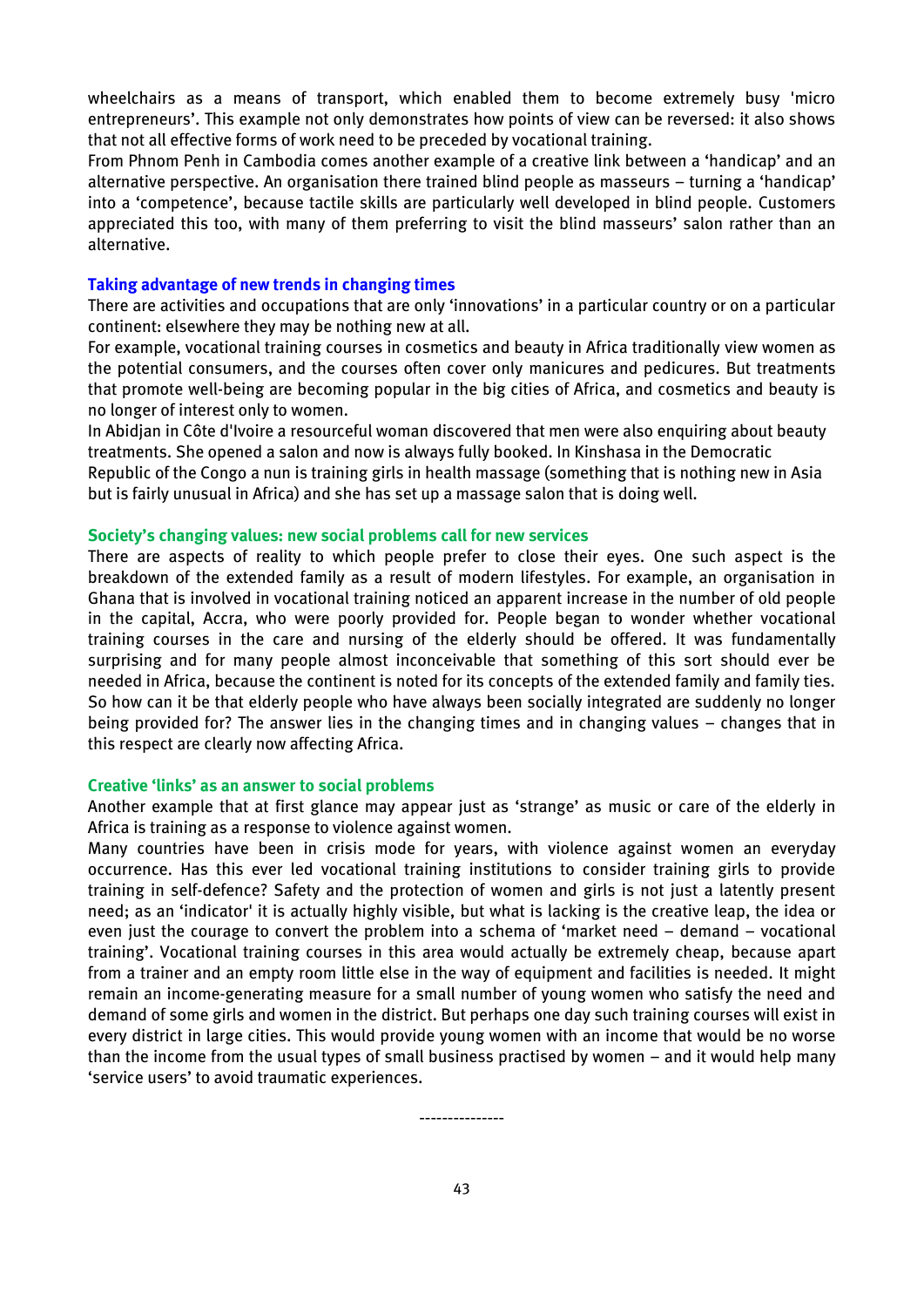All these examples are intended as **thought-provoking ideas**; at this point they cannot be more than that because for the majority of vocational training institutions they are quite distant prospects.

#### **Nevertheless: Societies of the future will be service societies.**

**It is a general finding of recent times that there will in future be a growing need for creative solutions to problems.**

**This is also connected to market demand and employment.**

Within vocational training there is currently much discussion at international level of 'market-oriented vocational training', but all too often only in relation to employment in the formal production system. Vocational training has not yet made the link between social problems and 'market-oriented' answers to them.

<span id="page-43-0"></span>Finding these answers involves widening one's outlook: providers of vocational training must move away from the picture that they have of the market and also from narrow ideas of what constitutes an 'occupation'. This requires intuition and often means that you need to be something of a visionary.

# **Conclusion**

This manual has provided you with some examples, instructions, tools and ideas for observing, analysing and investigating the market in order to offer vocational training courses that are even more successful at getting people into work.

#### But the **most important tool** involves **developing a FEEL for the market**.

<span id="page-43-1"></span>Tools and methods are things to call on when you see a specific opportunity to investigate something. This means that years may go by before such an opportunity arises. But market-aware thinking and a feel for the market will enable you to notice things without explicitly having to go looking for them. In other words, you remain on the ball with much less effort.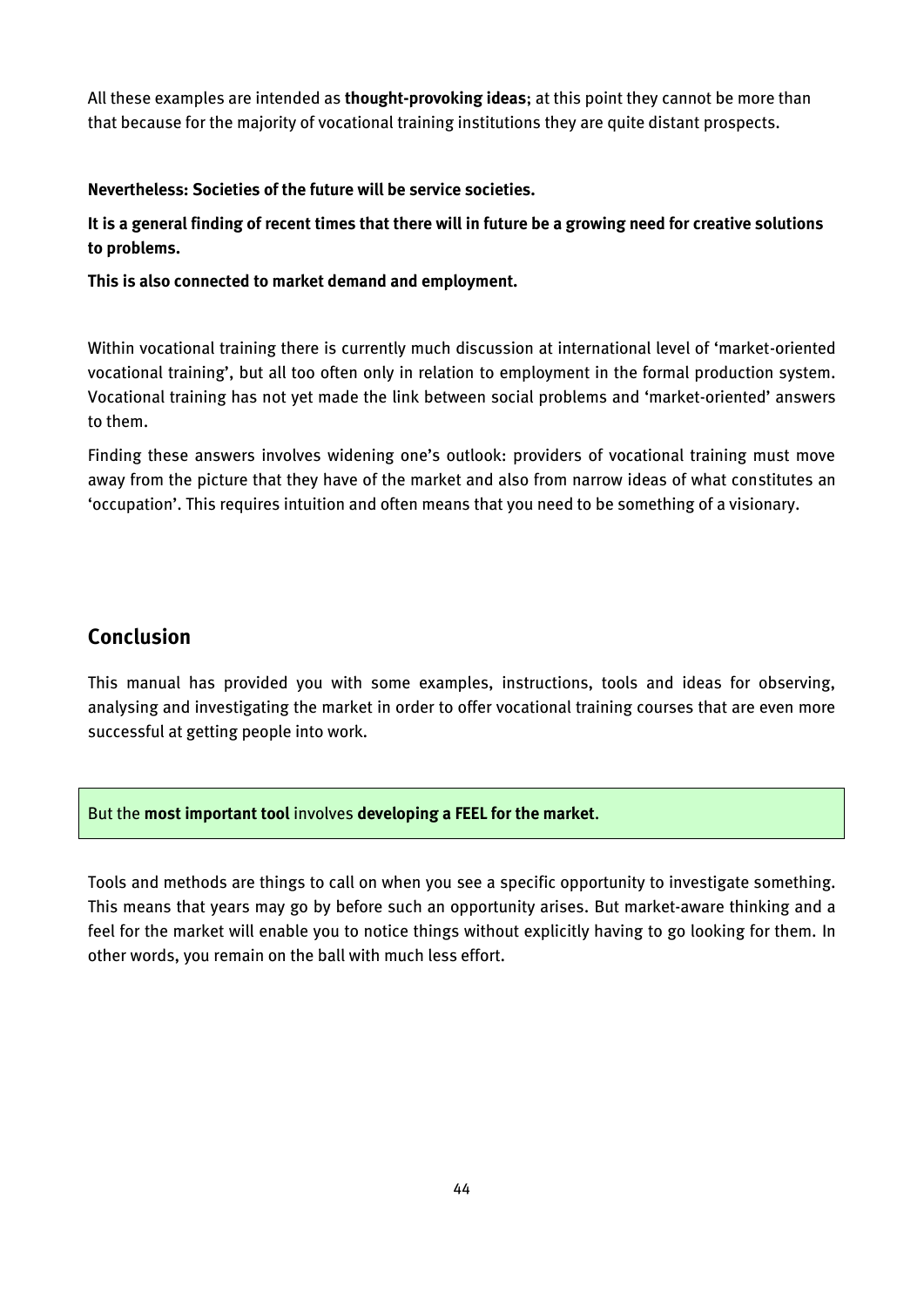### **Market relevance as an everyday affair**

This manual has dealt only with the methodology of market surveys, although issues relating to the monitoring or planning of vocational training have crept in in some places. Yet the market is in principle closely linked to all areas of vocational training. Market relevance is an aspect of candidate guidance (vocational counselling), the selection of applicants (profile and skills), curriculum design (market demand), the selection of trainers (practical experience), practical work placements (businesses as partners) and follow-up of graduates who are now self-employed (skilled coaching). This means that market relevance must be taken into account in all aspects of the planning of vocational training.

But it is important not to forget that the market is neither one-dimensional nor static. It is subject to constant and sometimes extraordinarily quick change. A market survey is always just a sort of 'snapshot' of economic activity. To keep up to date, constant observation of the market is at least as important as a market survey at a particular point in time.

If you have good links with private-sector stakeholders, this observation happens by itself; the importance of business contacts or round tables with business representatives has already been outlined in previous sections. Here are some tips for getting closer to the market in other ways.



# **Tips for getting close to the market with minimum effort**

- o **Do all you can to get a feel for the market.** This can sometimes be more important than knowing how to use particular tools.
- o **Be curious.** If you see a 'market survey' as a chore that you have to complete, you will always have a narrow focus and you won't actually discover a great deal.
- o **Take off your vocational trainer's spectacles that focus on 'professional profiles' and look** *at the market activity in your town* **with** *different* **eyes.** Ask yourself the sort of questions about the various economic activities that a tradesperson would ask.
- o **Get talking to businesspeople and tradespeople.** If you are at the hairdresser's or the car repair workshop or in a restaurant, chat to the proprietors about what they do. This will teach you a lot about the market.
- o **Take on a person** at your school or centre who **has business experience** or at least entrepreneurial flair.
- o **Subscribe to a business or economic affairs periodical for your school** or ask a colleague to read the business section of the local newspaper thoroughly and note useful information. These are sources that will keep you constantly provided with upto-date information and also enable you to identify new trends.
- o If you are one of the many vocational training centres that offer **courses in business management or entrepreneurship**, make them more dynamic. Instead of teaching trainees the ABC of bookkeeping, have them observe, analyse and discuss the **actual business activity** in your town. This develops the young people's skills and also provides the school with information.
- o **Once a year**, meet up with **your most successful ex-trainees**. Such meetings of former trainees are frequently organised by schools, but not always with the aim of using them as a source of information for the institution.